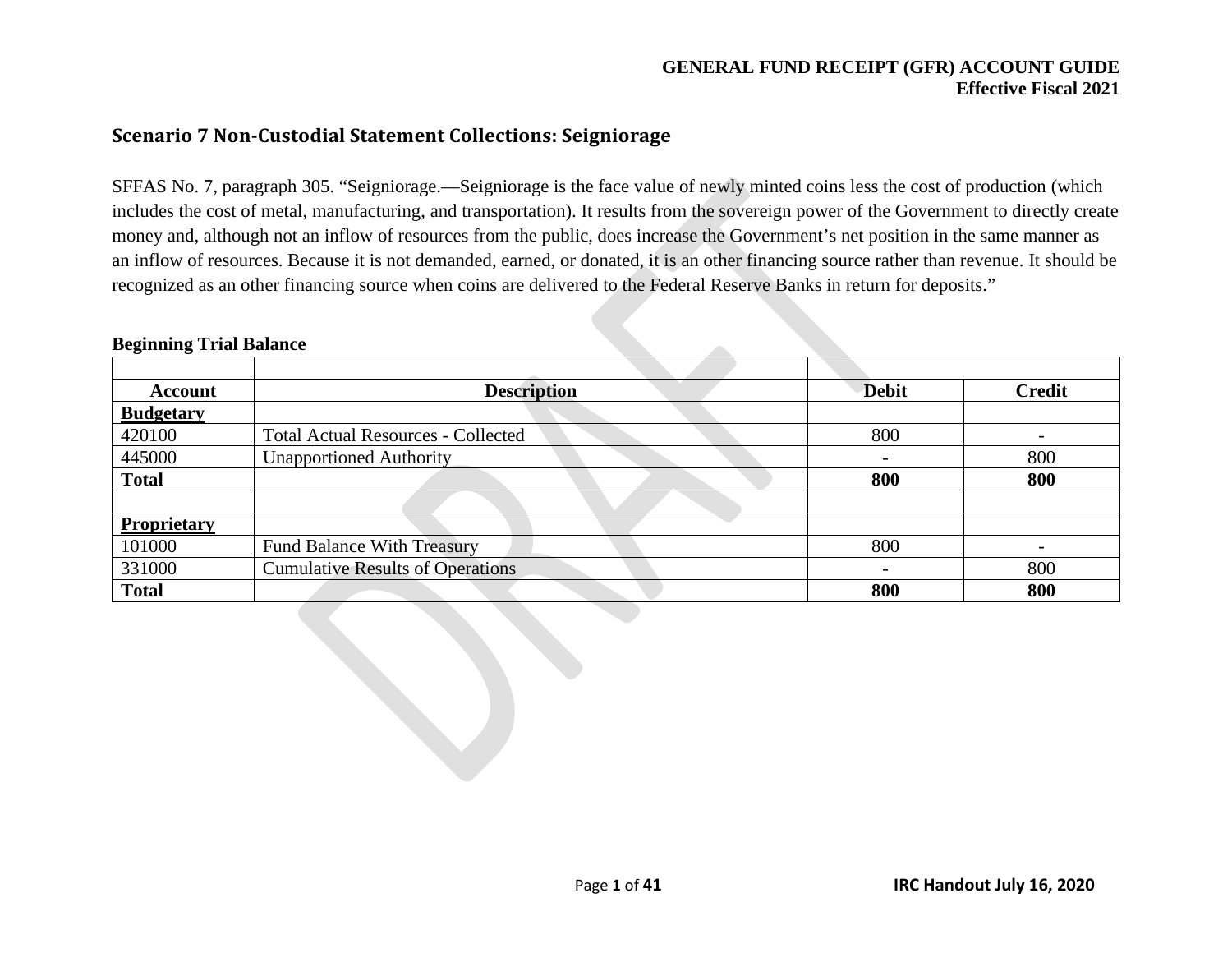# **Year 2 1st Quarter**

| To record apportionment and allotment. Apportionment and allotment include \$800 of resources from the previous year. |              |                                                  |           |                          |              |               |  |  |
|-----------------------------------------------------------------------------------------------------------------------|--------------|--------------------------------------------------|-----------|--------------------------|--------------|---------------|--|--|
| <b>Program Fund</b>                                                                                                   | <b>Debit</b> | <b>Credit</b>                                    | <b>TC</b> | <b>GFR Account</b>       | <b>Debit</b> | <b>Credit</b> |  |  |
| <b>Budgetary Entry</b>                                                                                                |              |                                                  |           | <b>Budgetary Entry</b>   |              |               |  |  |
| 406000 Anticipated Collection From                                                                                    |              |                                                  |           | None                     |              |               |  |  |
| <b>Non-Federal Sources</b>                                                                                            | 1,700        |                                                  |           |                          |              |               |  |  |
| 445000 Unapportioned Authority                                                                                        |              | 1,700                                            | A140      |                          |              |               |  |  |
|                                                                                                                       |              |                                                  |           |                          |              |               |  |  |
| 445000 Unapportioned Authority                                                                                        | 800          |                                                  | A116      |                          |              |               |  |  |
| 451000 Apportionments                                                                                                 |              | 800                                              |           |                          |              |               |  |  |
|                                                                                                                       |              |                                                  |           |                          |              |               |  |  |
| 445000 Unapportioned Authority                                                                                        | 1,700        |                                                  | A118      |                          |              |               |  |  |
| 459000 Apportionments - Anticipated                                                                                   |              |                                                  |           |                          |              |               |  |  |
| Resources - Programs Subject to                                                                                       |              | 1,700                                            |           |                          |              |               |  |  |
| Apportionment                                                                                                         |              |                                                  |           |                          |              |               |  |  |
| 451000 Apportionment                                                                                                  | 800          |                                                  | A120      |                          |              |               |  |  |
| 461000 Allotments – Realized                                                                                          |              | 800                                              |           |                          |              |               |  |  |
| Resources                                                                                                             |              |                                                  |           |                          |              |               |  |  |
|                                                                                                                       |              |                                                  |           |                          |              |               |  |  |
| <b>Proprietary Entry</b>                                                                                              |              |                                                  |           | <b>Proprietary Entry</b> |              |               |  |  |
| None                                                                                                                  |              |                                                  |           | None                     |              |               |  |  |
|                                                                                                                       |              | <b>General Fund of the U.S. Government (099)</b> |           |                          |              |               |  |  |
| <b>Budgetary Entry</b>                                                                                                |              |                                                  |           | <b>Budgetary Entry</b>   |              |               |  |  |
| None                                                                                                                  |              |                                                  |           | None                     |              |               |  |  |
|                                                                                                                       |              |                                                  |           |                          |              |               |  |  |
| <b>Proprietary Entry</b>                                                                                              |              |                                                  |           | <b>Proprietary Entry</b> |              |               |  |  |
| None                                                                                                                  |              |                                                  |           | None                     |              |               |  |  |
|                                                                                                                       |              |                                                  |           |                          |              |               |  |  |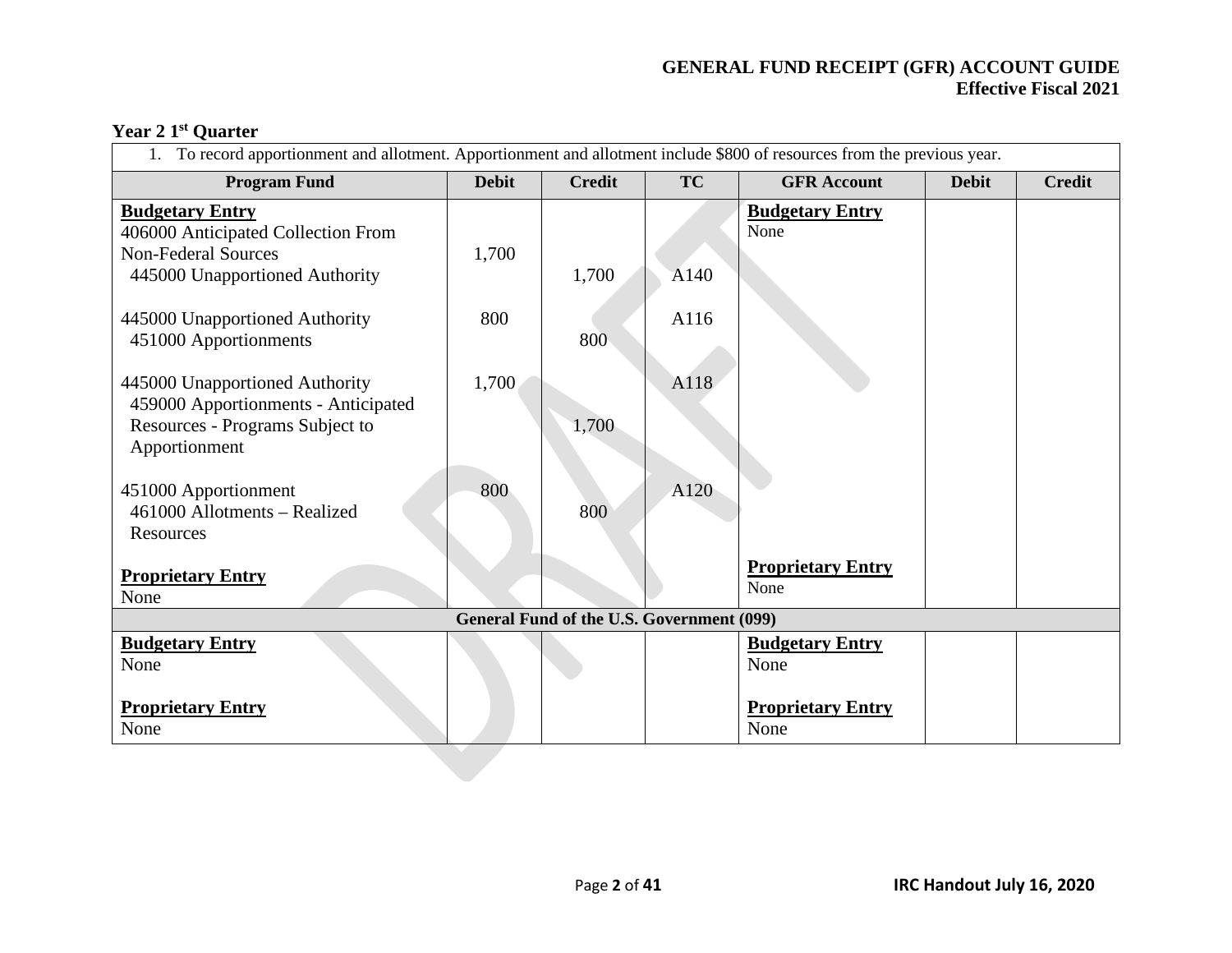| To record costs incurred to manufacture coins.                                                                                                                       |              |                                           |             |                                  |              |               |  |  |  |
|----------------------------------------------------------------------------------------------------------------------------------------------------------------------|--------------|-------------------------------------------|-------------|----------------------------------|--------------|---------------|--|--|--|
| <b>Program Fund</b>                                                                                                                                                  | <b>Debit</b> | <b>Credit</b>                             | <b>TC</b>   | <b>GFR Account</b>               | <b>Debit</b> | <b>Credit</b> |  |  |  |
| <b>Budgetary Entry</b><br>461000 Allotments – Realized<br>Resources<br>490200 Delivered Orders -<br>Obligations, Paid                                                | 500          | 500                                       | <b>B107</b> | <b>Budgetary Entry</b><br>None   |              |               |  |  |  |
| <b>Proprietary Entry</b><br>610000 (N) Operating Expenses<br>/Program Costs<br>101000 (G) Fund Balance With<br>Treasury (RC 40)                                      | 500          | 500                                       |             | <b>Proprietary Entry</b><br>None |              |               |  |  |  |
|                                                                                                                                                                      |              | General Fund of the U.S. Government (099) |             |                                  |              |               |  |  |  |
| <b>Budgetary Entry</b><br>None                                                                                                                                       |              |                                           |             | <b>Budgetary Entry</b><br>None   |              |               |  |  |  |
| <b>Proprietary Entry</b><br>201000 (F) Liability for Fund<br>Balance With Treasury (RC 40)<br>198000 Asset For Agency's<br><b>Custodial and Non-Entity Liability</b> | 500          | 500                                       |             | <b>Proprietary Entry</b><br>None |              |               |  |  |  |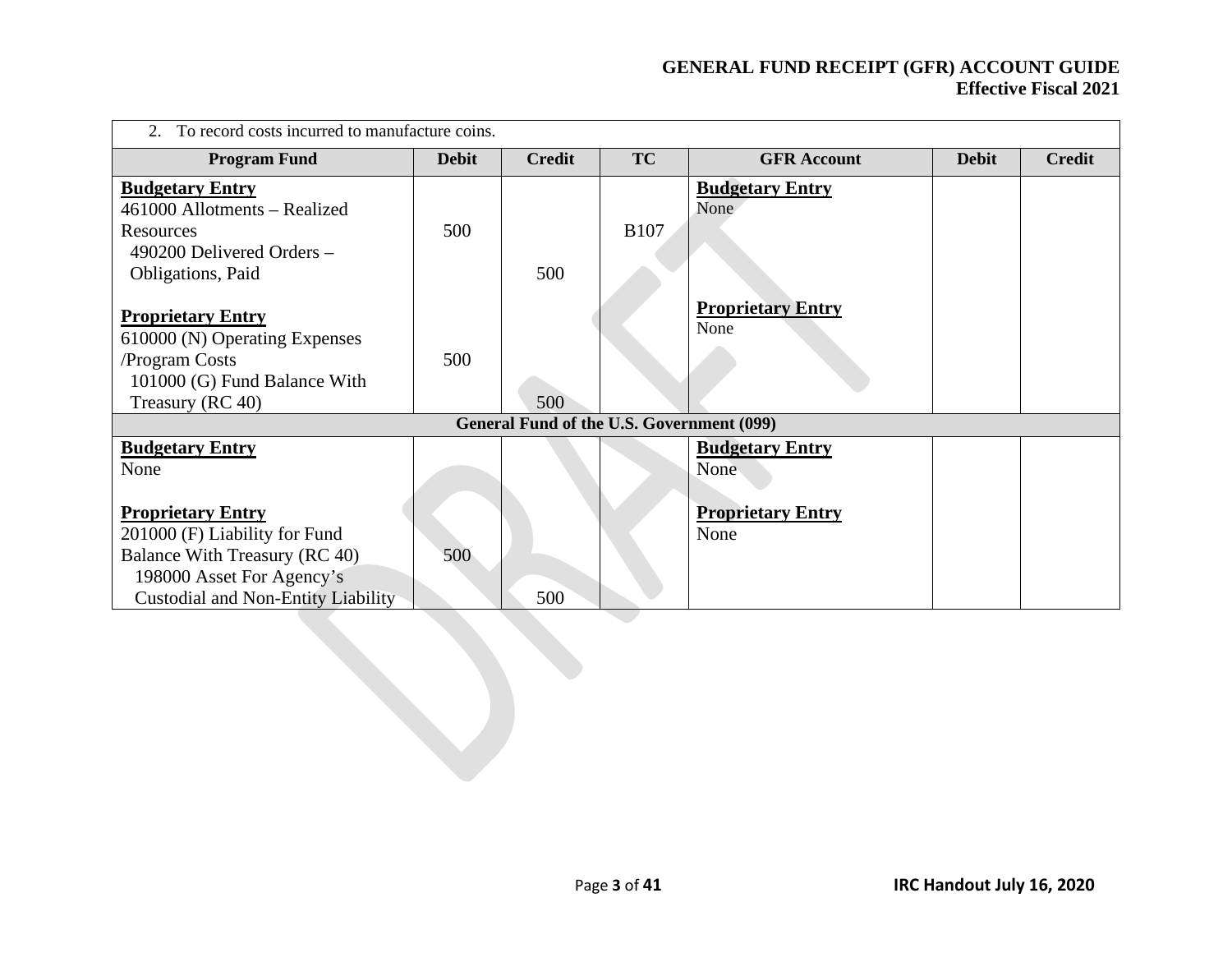| 3. To record current year undelivered orders without an advance.                                                                                              |              |                                           |              |                                                                    |              |               |  |  |  |
|---------------------------------------------------------------------------------------------------------------------------------------------------------------|--------------|-------------------------------------------|--------------|--------------------------------------------------------------------|--------------|---------------|--|--|--|
| <b>Program Fund</b>                                                                                                                                           | <b>Debit</b> | <b>Credit</b>                             | <b>TC</b>    | <b>GFR Account</b>                                                 | <b>Debit</b> | <b>Credit</b> |  |  |  |
| <b>Budgetary Entry</b><br>461000 Allotments – Realized<br>Resources<br>480100 Undelivered Orders -<br>Obligations, Unpaid<br><b>Proprietary Entry</b><br>None | 200          | 200                                       | <b>B</b> 306 | <b>Budgetary Entry</b><br>None<br><b>Proprietary Entry</b><br>None |              |               |  |  |  |
|                                                                                                                                                               |              | General Fund of the U.S. Government (099) |              |                                                                    |              |               |  |  |  |
| <b>Budgetary Entry</b><br>None                                                                                                                                |              |                                           |              | <b>Budgetary Entry</b><br>None                                     |              |               |  |  |  |
| <b>Proprietary Entry</b><br>None                                                                                                                              |              |                                           |              | <b>Proprietary Entry</b><br>None                                   |              |               |  |  |  |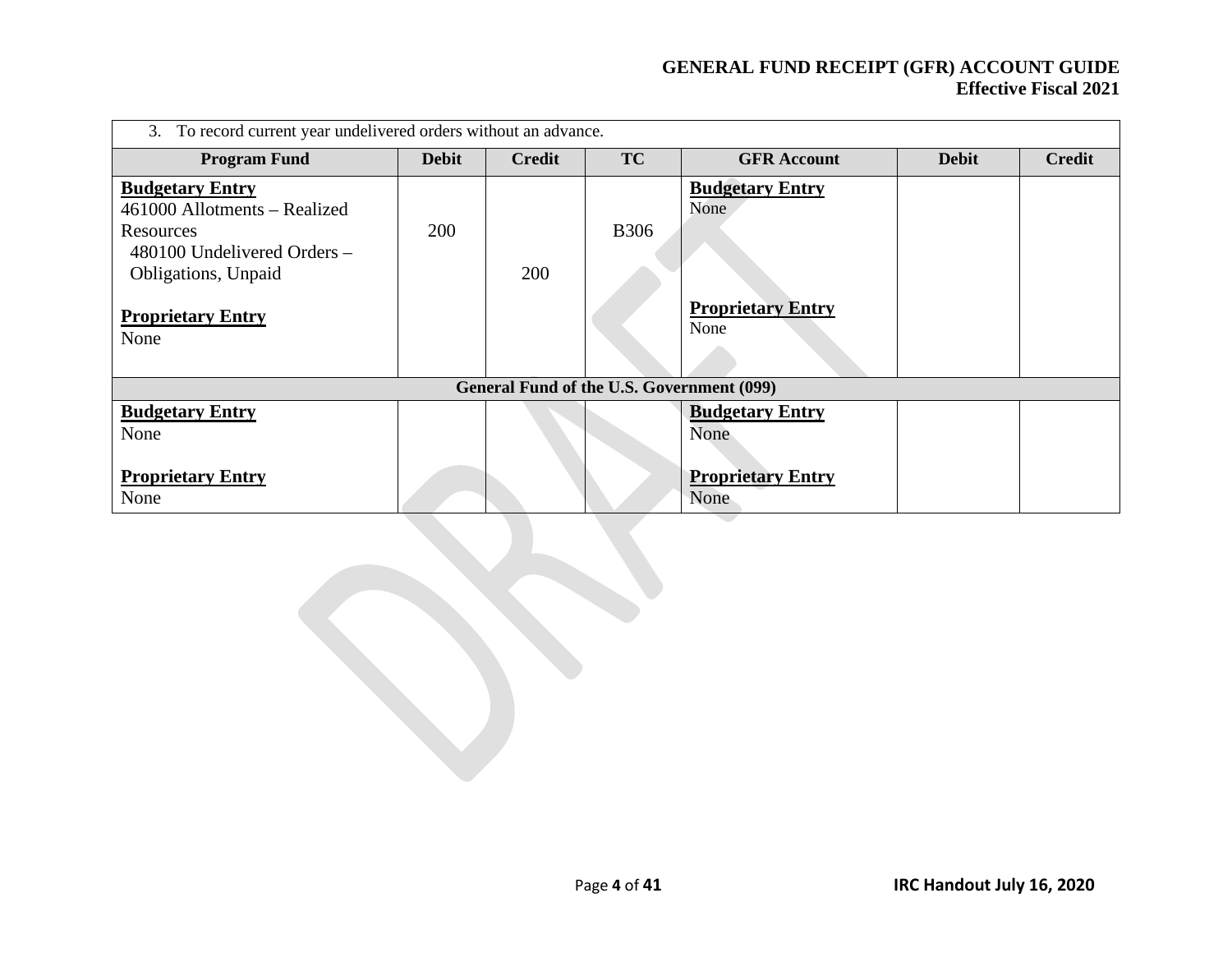| To record the delivery of goods and services and to accrue a liability.<br>4.                                                   |              |                                           |             |                                  |              |               |  |  |  |
|---------------------------------------------------------------------------------------------------------------------------------|--------------|-------------------------------------------|-------------|----------------------------------|--------------|---------------|--|--|--|
| <b>Program Fund</b>                                                                                                             | <b>Debit</b> | <b>Credit</b>                             | <b>TC</b>   | <b>GFR Account</b>               | <b>Debit</b> | <b>Credit</b> |  |  |  |
| <b>Budgetary Entry</b><br>480100 Undelivered Orders -<br>Obligations, Unpaid<br>490100 Delivered Orders,<br>Obligations, Unpaid | 200          | <b>200</b>                                | <b>B402</b> | <b>Budgetary Entry</b><br>None   |              |               |  |  |  |
| <b>Proprietary Entry</b><br>152500 (N) Inventory – Raw<br>Materials<br>211000 (N) Accounts Payable                              | 200          | 200                                       |             | <b>Proprietary Entry</b><br>None |              |               |  |  |  |
|                                                                                                                                 |              | General Fund of the U.S. Government (099) |             |                                  |              |               |  |  |  |
| <b>Budgetary Entry</b><br>None                                                                                                  |              |                                           |             | <b>Budgetary Entry</b><br>None   |              |               |  |  |  |
| <b>Proprietary Entry</b><br>None                                                                                                |              |                                           |             | <b>Proprietary Entry</b><br>None |              |               |  |  |  |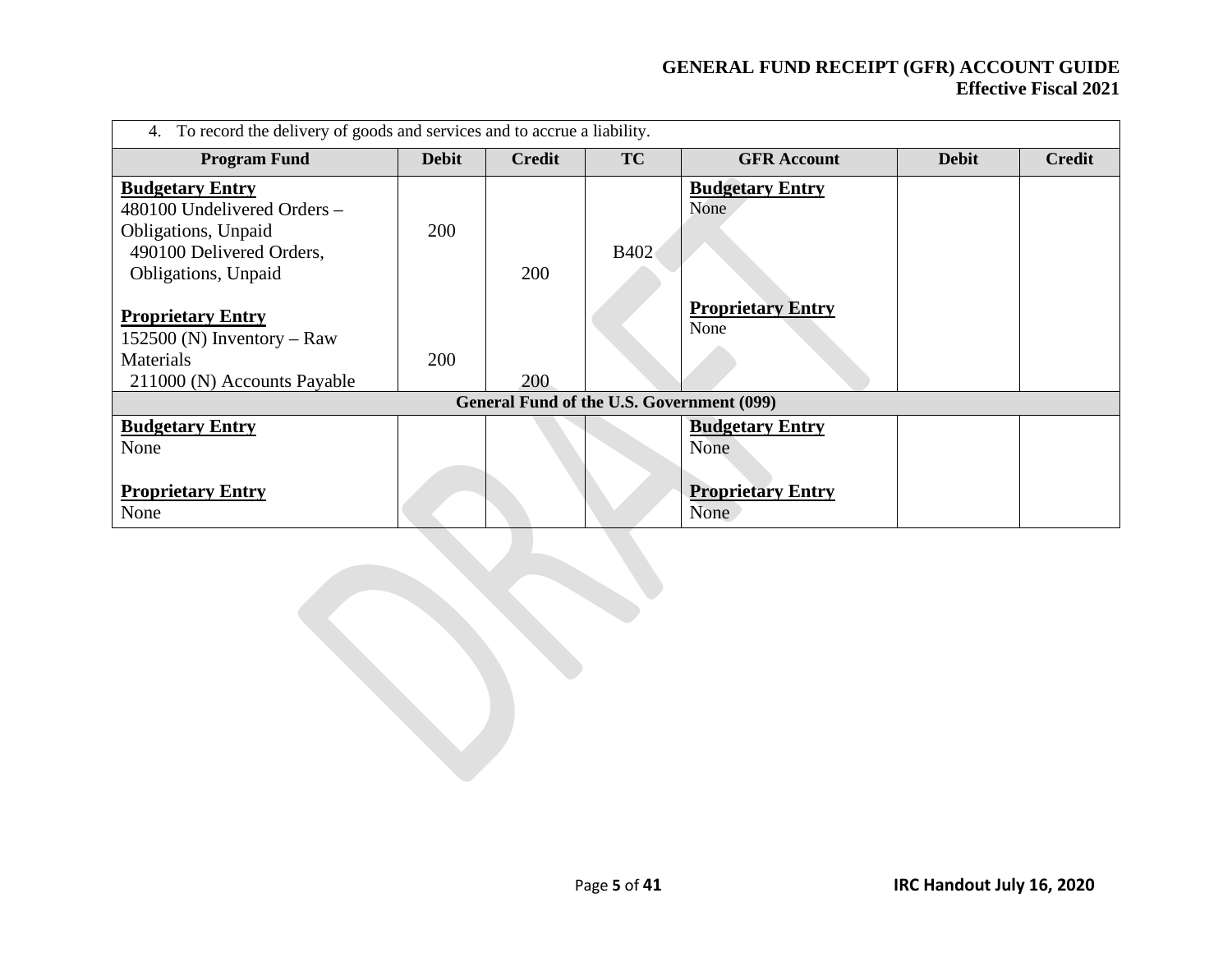Also Post:

| 5. To record activity for current-year purchases of inventory and related property.                                                                                            |              |                                           |           |                                                                    |              |               |  |  |  |
|--------------------------------------------------------------------------------------------------------------------------------------------------------------------------------|--------------|-------------------------------------------|-----------|--------------------------------------------------------------------|--------------|---------------|--|--|--|
| <b>Program Fund</b>                                                                                                                                                            | <b>Debit</b> | <b>Credit</b>                             | <b>TC</b> | <b>GFR Account</b>                                                 | <b>Debit</b> | <b>Credit</b> |  |  |  |
| <b>Budgetary Entry</b><br>None<br><b>Proprietary Entry</b><br>880300 (N) Purchases of Inventory and<br><b>Related Property</b><br>880100 (N) Offset for Purchases of<br>Assets | 200          | 200                                       | G122      | <b>Budgetary Entry</b><br>None<br><b>Proprietary Entry</b><br>None |              |               |  |  |  |
|                                                                                                                                                                                |              | General Fund of the U.S. Government (099) |           |                                                                    |              |               |  |  |  |
| <b>Budgetary Entry</b><br>None                                                                                                                                                 |              |                                           |           | <b>Budgetary Entry</b><br>None                                     |              |               |  |  |  |
| <b>Proprietary Entry</b><br>None                                                                                                                                               |              |                                           |           | <b>Proprietary Entry</b><br>None                                   |              |               |  |  |  |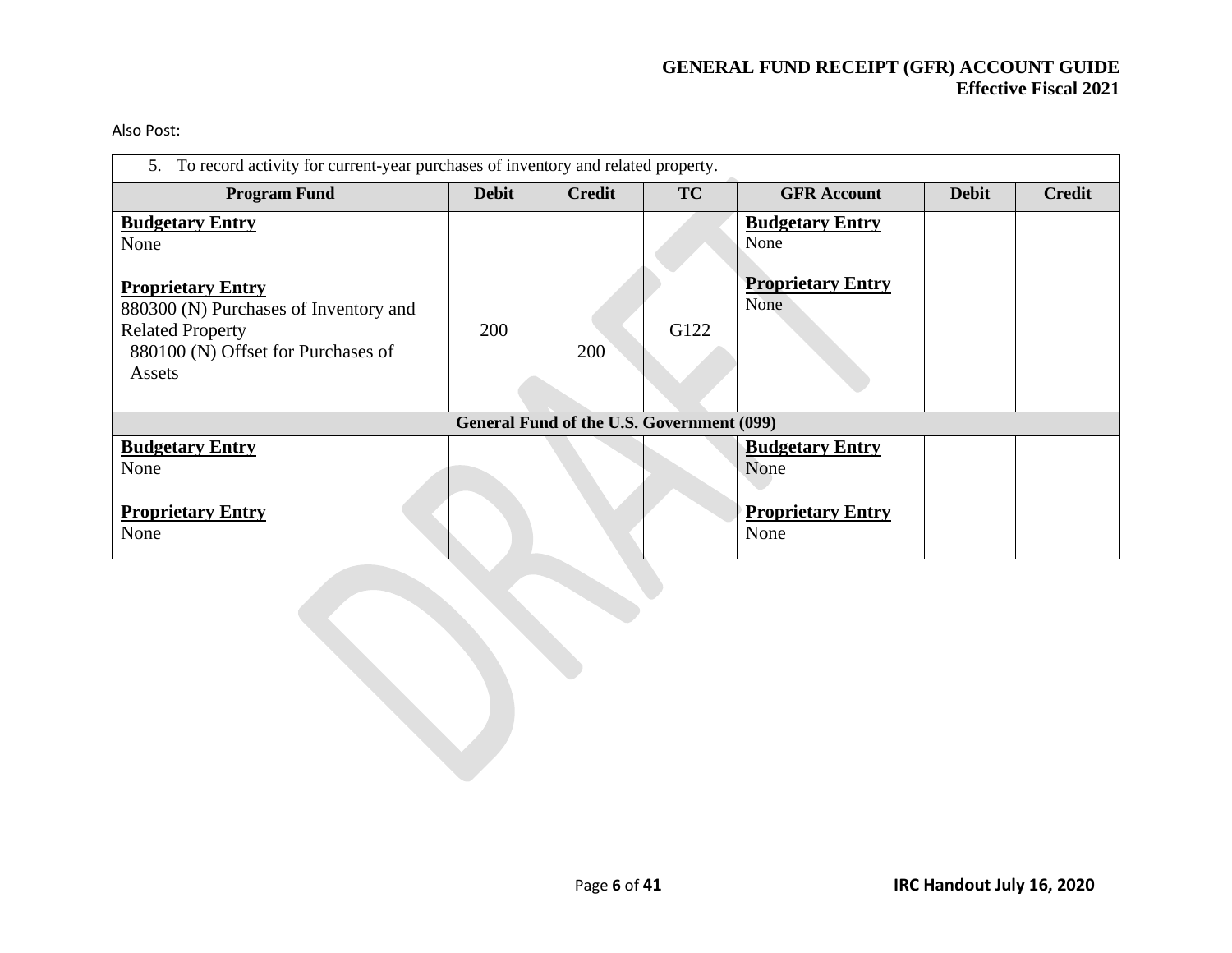| To record a confirmed disbursement schedule previously accrued.<br>6.                                                                                                   |              |                                           |             |                                  |              |               |  |  |  |
|-------------------------------------------------------------------------------------------------------------------------------------------------------------------------|--------------|-------------------------------------------|-------------|----------------------------------|--------------|---------------|--|--|--|
| <b>Program Fund</b>                                                                                                                                                     | <b>Debit</b> | <b>Credit</b>                             | TC          | <b>GFR Account</b>               | <b>Debit</b> | <b>Credit</b> |  |  |  |
| <b>Budgetary Entry</b><br>490100 Delivered Orders,<br>Obligations, Unpaid<br>490200 Delivered Orders,<br>Obligations, Paid                                              | 200          | 200                                       | <b>B110</b> | <b>Budgetary Entry</b><br>None   |              |               |  |  |  |
| <b>Proprietary Entry</b><br>211000 (N) Accounts Payable<br>101000 (G) Fund Balance With<br>Treasury (RC 40)                                                             | 200          | 200                                       |             | <b>Proprietary Entry</b><br>None |              |               |  |  |  |
|                                                                                                                                                                         |              | General Fund of the U.S. Government (099) |             |                                  |              |               |  |  |  |
| <b>Budgetary Entry</b><br>None                                                                                                                                          |              |                                           |             | <b>Budgetary Entry</b><br>None   |              |               |  |  |  |
| <b>Proprietary Entry</b><br>201000 (F) Liability for Fund<br>Balance With Treasury (RC 40)<br>198000 Asset For Agency's<br><b>Custodial and Non-Entity</b><br>Liability | 200          | 200                                       |             | <b>Proprietary Entry</b><br>None |              |               |  |  |  |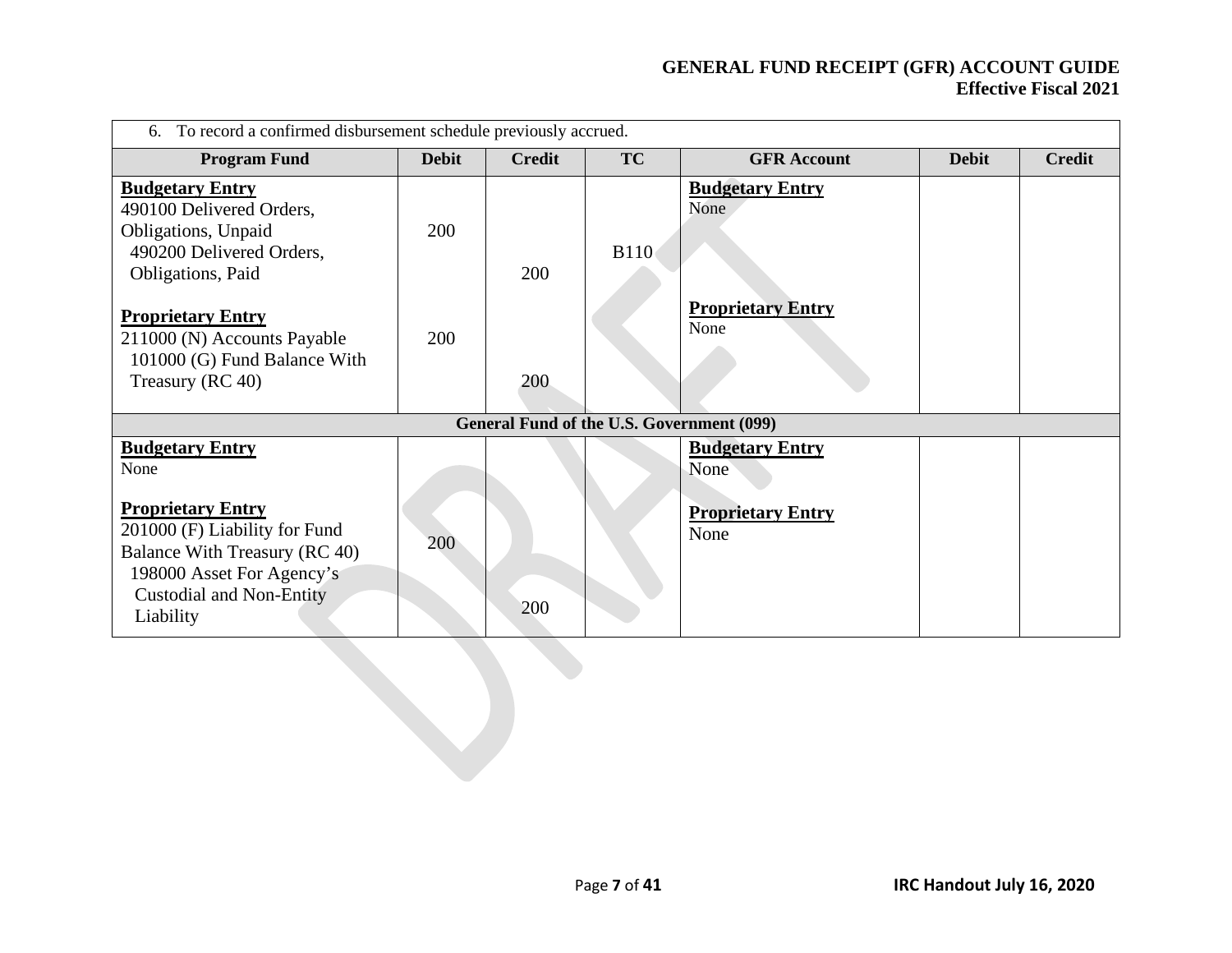| To record reclassification of cost incurred to capitalized cost for minted coins. |              |                                           |           |                                                                    |              |               |  |  |  |
|-----------------------------------------------------------------------------------|--------------|-------------------------------------------|-----------|--------------------------------------------------------------------|--------------|---------------|--|--|--|
| <b>Program Fund</b>                                                               | <b>Debit</b> | <b>Credit</b>                             | <b>TC</b> | <b>GFR Account</b>                                                 | <b>Debit</b> | <b>Credit</b> |  |  |  |
| <b>Budgetary Entry</b><br>None<br><b>Proprietary Entry</b>                        |              |                                           |           | <b>Budgetary Entry</b><br>None<br><b>Proprietary Entry</b><br>None |              |               |  |  |  |
| 152600 Inventory - Work-In-Process<br>661000 Cost Capitalization Offset           | 500          | 500                                       | D514      |                                                                    |              |               |  |  |  |
|                                                                                   |              | General Fund of the U.S. Government (099) |           |                                                                    |              |               |  |  |  |
| <b>Budgetary Entry</b><br>None                                                    |              |                                           |           | <b>Budgetary Entry</b><br>None                                     |              |               |  |  |  |
| <b>Proprietary Entry</b><br>None                                                  |              |                                           |           | <b>Proprietary Entry</b><br>None                                   |              |               |  |  |  |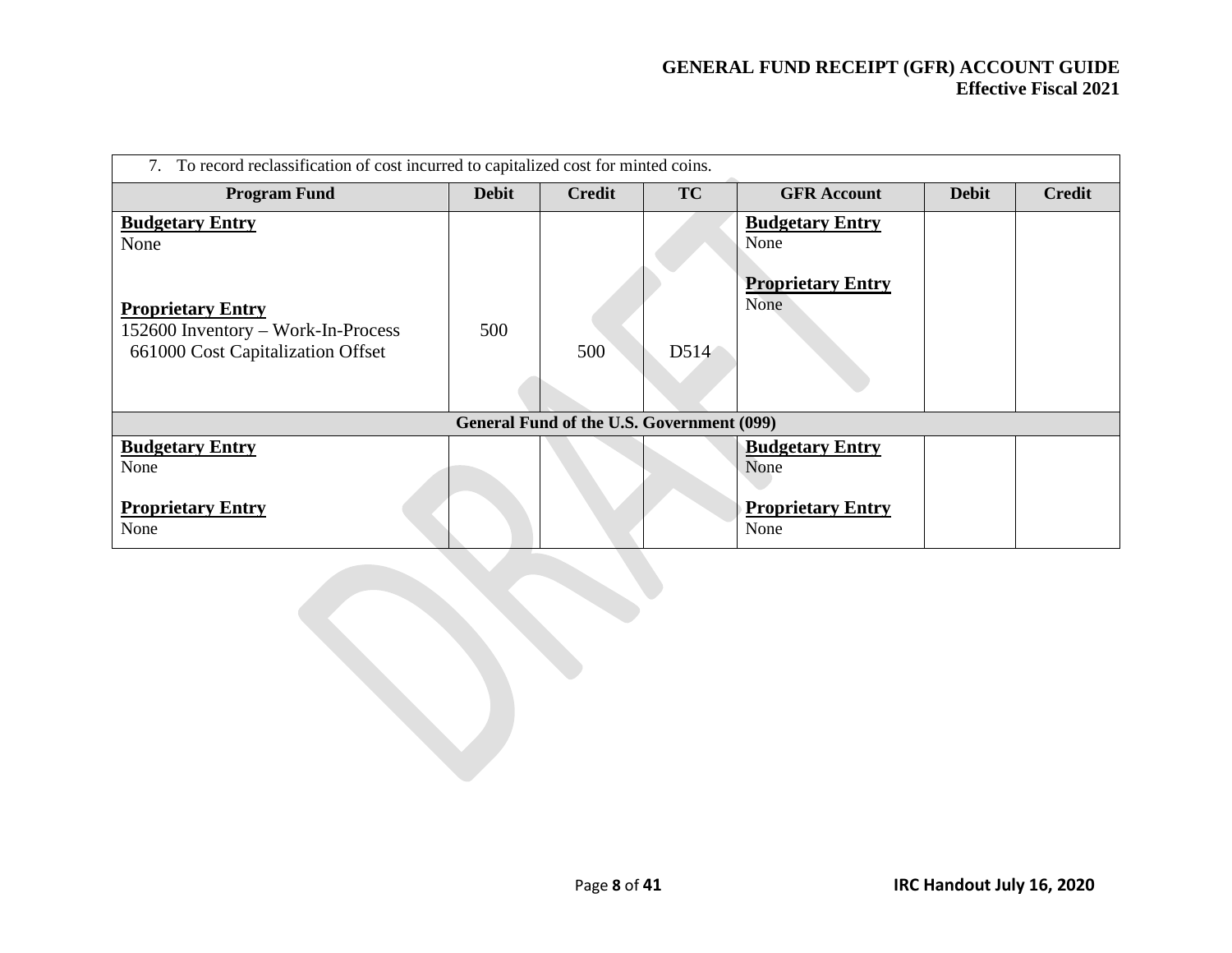| To record raw materials used to produce coins.<br>8.                                               |              |                                           |           |                                  |              |               |  |  |  |
|----------------------------------------------------------------------------------------------------|--------------|-------------------------------------------|-----------|----------------------------------|--------------|---------------|--|--|--|
| <b>Program Fund</b>                                                                                | <b>Debit</b> | <b>Credit</b>                             | <b>TC</b> | <b>GFR Account</b>               | <b>Debit</b> | <b>Credit</b> |  |  |  |
| <b>Budgetary Entry</b><br>None                                                                     |              |                                           |           | <b>Budgetary Entry</b><br>None   |              |               |  |  |  |
| <b>Proprietary Entry</b><br>152600 Inventory - Work-In-Process<br>152500 Inventory - Raw Materials | 200          | 200                                       | D516      | <b>Proprietary Entry</b><br>None |              |               |  |  |  |
|                                                                                                    |              | General Fund of the U.S. Government (099) |           |                                  |              |               |  |  |  |
| <b>Budgetary Entry</b><br>None                                                                     |              |                                           |           | <b>Budgetary Entry</b><br>None   |              |               |  |  |  |
| <b>Proprietary Entry</b><br>None                                                                   |              |                                           |           | <b>Proprietary Entry</b><br>None |              |               |  |  |  |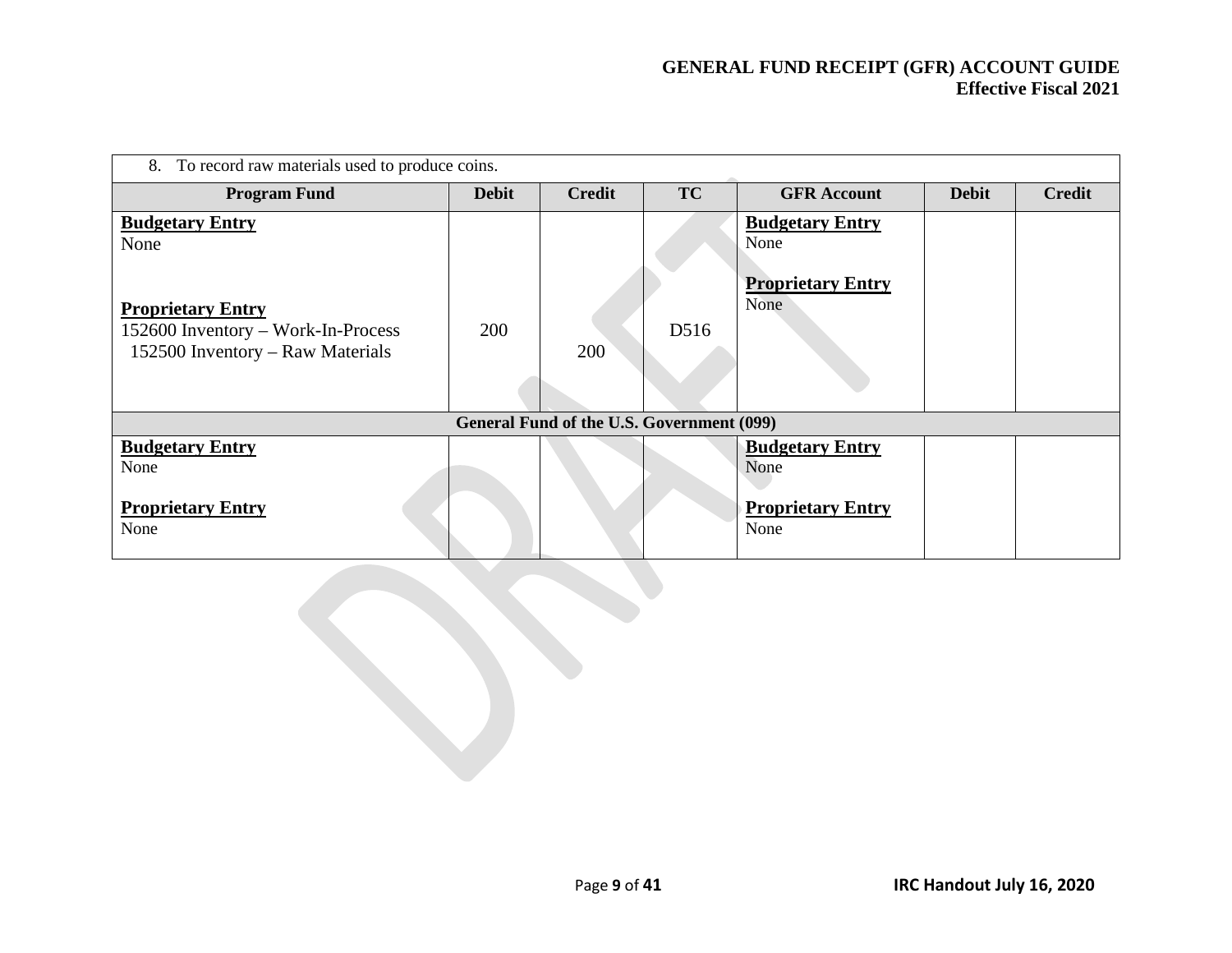| To record the completion of manufacturing coins. A reclassification of Inventory from Work-In-Process to Inventory Finished Goods is<br>9.<br>recorded. Note: The program agency may make additional cost accounting entries. This GFR guidance only shows a simplified |              |                                           |           |                                                                    |              |               |  |  |
|-------------------------------------------------------------------------------------------------------------------------------------------------------------------------------------------------------------------------------------------------------------------------|--------------|-------------------------------------------|-----------|--------------------------------------------------------------------|--------------|---------------|--|--|
| entry for manufacturing coins.                                                                                                                                                                                                                                          |              |                                           |           |                                                                    |              |               |  |  |
| <b>Program Fund</b>                                                                                                                                                                                                                                                     | <b>Debit</b> | <b>Credit</b>                             | <b>TC</b> | <b>GFR</b> Account                                                 | <b>Debit</b> | <b>Credit</b> |  |  |
| <b>Budgetary Entry</b><br>None<br><b>Proprietary Entry</b><br>152700 Inventory - Finished Goods<br>152600 Inventory - Work-In-Process                                                                                                                                   | 700          | 700                                       | D520      | <b>Budgetary Entry</b><br>None<br><b>Proprietary Entry</b><br>None |              |               |  |  |
|                                                                                                                                                                                                                                                                         |              |                                           |           |                                                                    |              |               |  |  |
|                                                                                                                                                                                                                                                                         |              | General Fund of the U.S. Government (099) |           |                                                                    |              |               |  |  |
| <b>Budgetary Entry</b><br>None                                                                                                                                                                                                                                          |              |                                           |           | <b>Budgetary Entry</b><br>None                                     |              |               |  |  |
| <b>Proprietary Entry</b><br>None                                                                                                                                                                                                                                        |              |                                           |           | <b>Proprietary Entry</b><br>None                                   |              |               |  |  |
|                                                                                                                                                                                                                                                                         |              |                                           |           |                                                                    |              |               |  |  |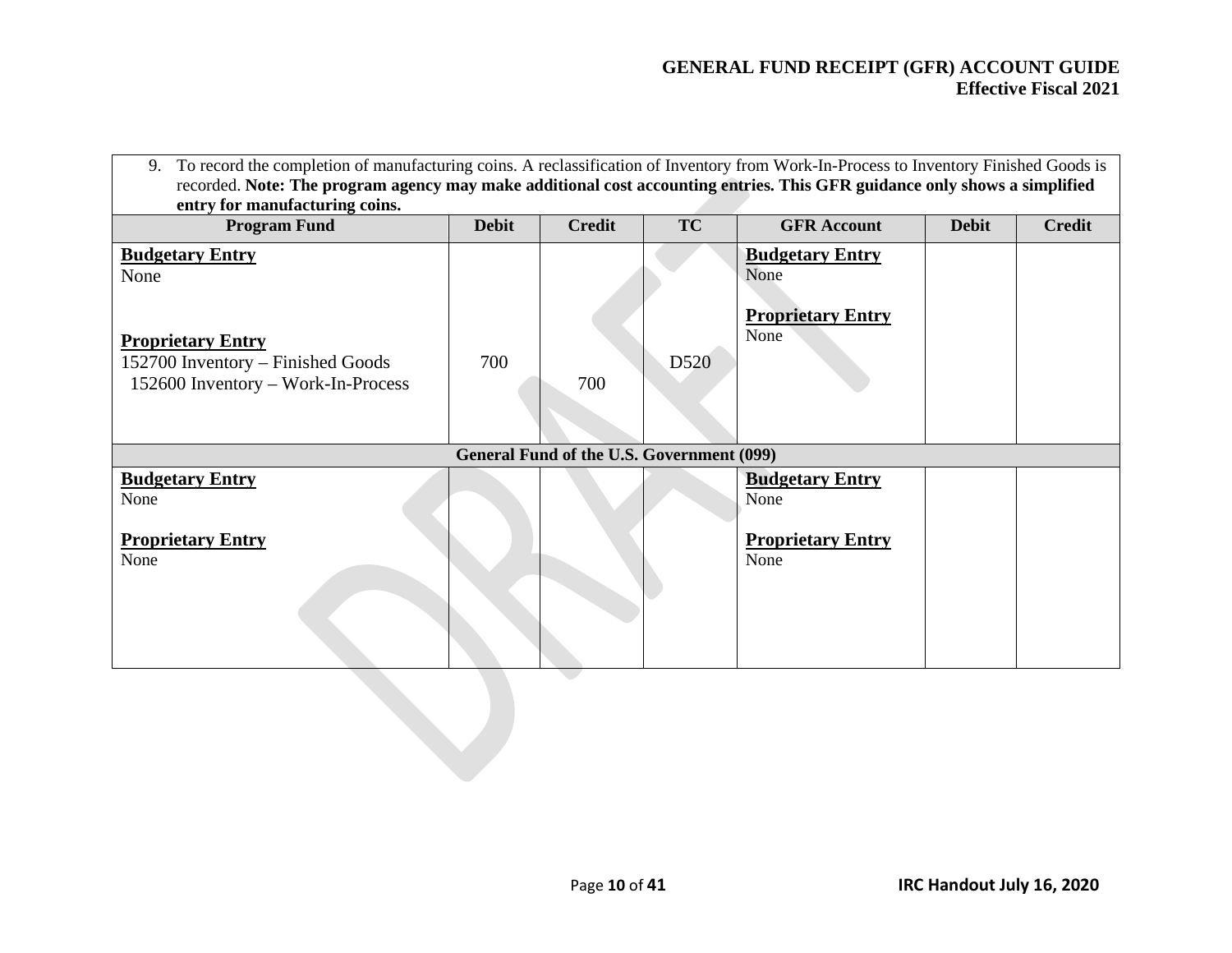| 10. To record payment of \$900 from Federal Reserve Bank (FRB). FRB makes a payment for coins manufactured. If the payment is greater<br>than the manufacturing cost then by law, the surplus also known as seigniorage is deposited into the GFR account. |              |                   |              |                                                                                                                                                                                                                                                                                                                                                                                                                           |              |               |                  |  |
|------------------------------------------------------------------------------------------------------------------------------------------------------------------------------------------------------------------------------------------------------------|--------------|-------------------|--------------|---------------------------------------------------------------------------------------------------------------------------------------------------------------------------------------------------------------------------------------------------------------------------------------------------------------------------------------------------------------------------------------------------------------------------|--------------|---------------|------------------|--|
| <b>Program Fund</b>                                                                                                                                                                                                                                        | <b>Debit</b> | <b>Credit</b>     | <b>TC</b>    | <b>GFR Account</b>                                                                                                                                                                                                                                                                                                                                                                                                        | <b>Debit</b> | <b>Credit</b> | <b>TC</b>        |  |
| <b>Budgetary Entry</b><br>426600 Other Actual Business-Type Collections From<br><b>Non-Federal Sources</b><br>406000 Anticipated Collections From Non-                                                                                                     | 700          |                   | C109         | <b>Budgetary Entry</b><br>None                                                                                                                                                                                                                                                                                                                                                                                            |              |               |                  |  |
| <b>Federal Sources</b><br>459000 Apportionments - Anticipated Resources -<br>Programs Subject to Apportionment<br>451000 Apportionments<br>451000 Apportionments<br>461000 Allotments - Realized                                                           | 700<br>700   | 700<br>700<br>700 | A122<br>A120 | <b>Proprietary Entry</b><br>101000 (G) Fund Balance With Treasury<br>(RC 40)<br>579500 (N) Seigniorage                                                                                                                                                                                                                                                                                                                    | 200          | 200           | C <sub>145</sub> |  |
| Resources<br><b>Proprietary Entry</b><br>650000 (N) Cost of Goods Sold<br>152700 Inventory - Finished Goods                                                                                                                                                | 700          | 700               | E408         | 599300 (G) Offset to Non-Entity<br>Collections - Statement of Changes in Net<br>Position (RC 44)<br>298500 (G) Liability for<br>Non-Entity Assets Not                                                                                                                                                                                                                                                                     | 200          |               |                  |  |
| 101000 (G) Fund Balance With Treasury (RC 40)<br>510000 (N) Revenue From Goods Sold                                                                                                                                                                        | 700          | 700               | C109         | Reported on The Statement Of<br>Custodial Activity (RC 46)                                                                                                                                                                                                                                                                                                                                                                |              | 200           | C <sub>147</sub> |  |
|                                                                                                                                                                                                                                                            |              |                   |              | General Fund of the U.S. Government (099)                                                                                                                                                                                                                                                                                                                                                                                 |              |               |                  |  |
| <b>Budgetary</b><br>None                                                                                                                                                                                                                                   |              |                   |              | <b>Budgetary</b><br>None                                                                                                                                                                                                                                                                                                                                                                                                  |              |               |                  |  |
| Proprietary<br>198000 Asset for Agency's Custodial and Non-Entity<br>Liabilities – General Fund of the U.S. Government<br>201000 (F) Liability for Fund Balance With<br>Treasury (RC 40)                                                                   | 700          | 700               |              | Proprietary<br>198000 Asset for Agency's Custodial and<br>Non-Entity Liabilities - General Fund of<br>the U.S. Government<br>201000 (F) Liability for Fund Balance<br>With Treasury (RC 40)<br>198000 (F) Asset for Agency's Custodial<br>and Non-Entity Liabilities - General<br>Fund of the U.S. Government (RC 46)<br>571000 (F) Transfer in of Agency<br>Unavailable Custodial and Non-<br>Entity Collections (RC 44) | 200<br>200   | 200<br>200    |                  |  |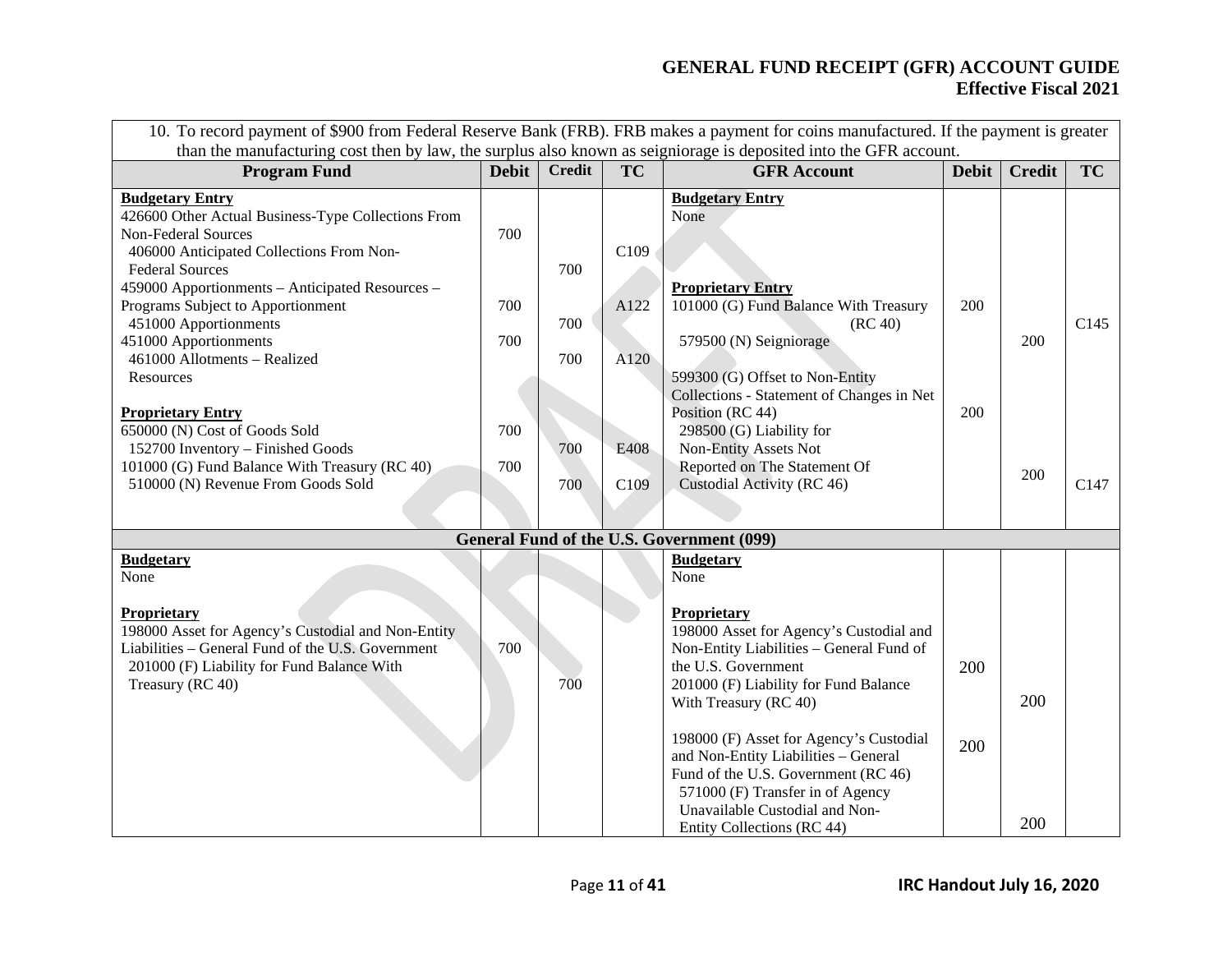|                  |                                                         |                | <b>Program Fund</b>      | <b>GFR Account</b>       |                          |  |
|------------------|---------------------------------------------------------|----------------|--------------------------|--------------------------|--------------------------|--|
| <b>Account</b>   | <b>Description</b>                                      | <b>Debit</b>   | <b>Credit</b>            | <b>Debit</b>             | <b>Credit</b>            |  |
| <b>Budgetary</b> |                                                         |                |                          |                          |                          |  |
| 406000           | <b>Anticipated Collections From Non-Federal Sources</b> | 1,000          | $\overline{\phantom{a}}$ | $\blacksquare$           |                          |  |
| 420100           | <b>Total Actual Resources - Collected</b>               | 800            | $\overline{\phantom{0}}$ |                          |                          |  |
| 426600           | Other Actual Business-Type Collections From Non-        | 700            |                          |                          |                          |  |
|                  | <b>Federal Sources</b>                                  |                |                          |                          |                          |  |
| 459000           | Apportionment – Anticipated Resources – Programs        |                | 1,000                    |                          |                          |  |
|                  | <b>Subject to Apportionment</b>                         |                |                          |                          |                          |  |
| 461000           | <b>Allotments - Realized Resources</b>                  | $\overline{a}$ | 800                      | $\blacksquare$           |                          |  |
| 490200           | Delivered Orders – Obligations, Paid                    |                | 700                      | $\blacksquare$           |                          |  |
| <b>Total</b>     |                                                         | 2,500          | 2,500                    | $\blacksquare$           |                          |  |
|                  |                                                         |                |                          |                          |                          |  |
| Proprietary      |                                                         |                |                          |                          |                          |  |
| 101000(G)        | <b>Fund Balance With Treasury</b>                       | 800            | $\overline{a}$           | 200                      |                          |  |
| 298500 (G)       | Liability for Non-Entity Assets Not Reported on the     |                |                          |                          | 200                      |  |
|                  | <b>Statement of Custodial Activity</b>                  |                |                          |                          |                          |  |
| 331000           | <b>Cumulative Results of Operations</b>                 | $\blacksquare$ | 800                      | $\overline{\phantom{a}}$ |                          |  |
| 510000(N)        | <b>Revenue From Goods Sold</b>                          | $\overline{a}$ | 700                      |                          |                          |  |
| 579500 (N)       | Seigniorage                                             | $\overline{a}$ |                          |                          | 200                      |  |
| 599300 (G)       | Offset to Non-Entity Collection - Statement of          |                |                          | 200                      |                          |  |
|                  | <b>Changes in Net Position</b>                          |                |                          |                          |                          |  |
| 610000(N)        | <b>Operating Expenses/Program Costs</b>                 | 500            | $\overline{\phantom{a}}$ | $\overline{\phantom{a}}$ | $\overline{\phantom{a}}$ |  |
| 650000 (N)       | <b>Cost of Goods Sold</b>                               | 700            |                          |                          |                          |  |
| 661000 (N)       | <b>Cost Capitalization Offset</b>                       |                | 500                      |                          |                          |  |
| <b>Total</b>     |                                                         | 2,000          | 2,000                    | 400                      | 400                      |  |
|                  |                                                         |                |                          |                          |                          |  |
| Memorandum       |                                                         |                |                          |                          |                          |  |
| 880100           | <b>Offset for Purchases of Assets</b>                   |                | 200                      | $\overline{\phantom{a}}$ |                          |  |
| 880300           | Purchases of Inventory and Related Properties           | 200            |                          | $\overline{\phantom{a}}$ |                          |  |
| <b>Total</b>     |                                                         | 200            | 200                      |                          |                          |  |

### **1st Quarter Preclosing Trial Balance**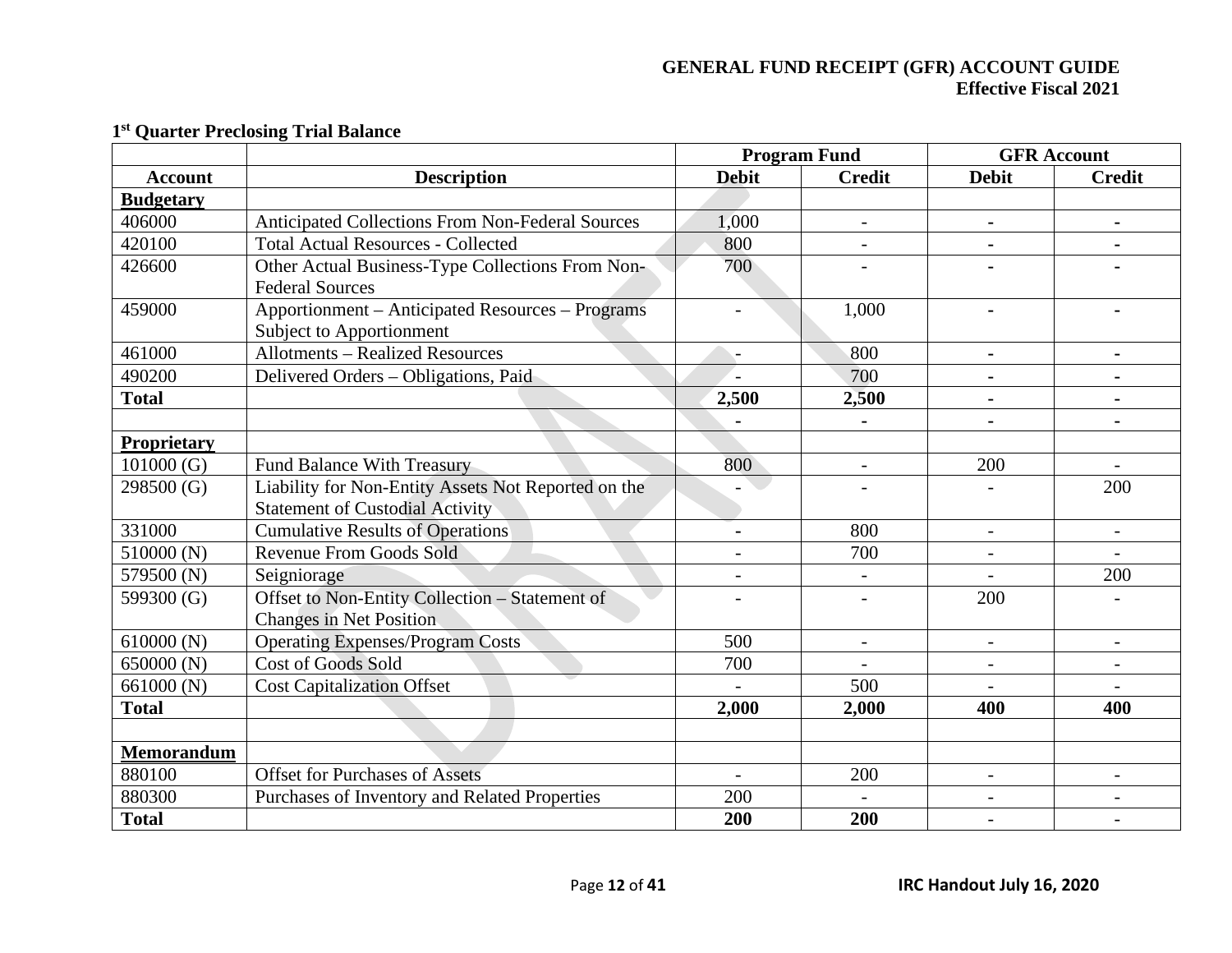#### **Financial Statements Quarter 1 Year 2**

| <b>CONSOLIDATED BALANCE SHEET AS OF DECEMBER 31, YEAR 2</b> |                                                                                                                  |       |  |  |  |  |  |
|-------------------------------------------------------------|------------------------------------------------------------------------------------------------------------------|-------|--|--|--|--|--|
| Line<br>No.                                                 |                                                                                                                  |       |  |  |  |  |  |
|                                                             | <b>Assets (Note 2)</b>                                                                                           |       |  |  |  |  |  |
|                                                             | Intragovernmental                                                                                                |       |  |  |  |  |  |
| ī.                                                          | Fund Balance With Treasury (101000E)                                                                             | 1,000 |  |  |  |  |  |
| 3.                                                          | Accounts Receivable (Note 6) (131000E)                                                                           |       |  |  |  |  |  |
| 6.                                                          | Total intragovernmental                                                                                          | 1,000 |  |  |  |  |  |
| 15.                                                         | <b>Total assets</b>                                                                                              | 1,000 |  |  |  |  |  |
|                                                             |                                                                                                                  |       |  |  |  |  |  |
|                                                             | <b>Liabilities (Note 13)</b>                                                                                     |       |  |  |  |  |  |
|                                                             | Intragovernmental                                                                                                |       |  |  |  |  |  |
| 19.                                                         | Other (Notes 15, 16, and 17) (298500E)                                                                           | 200   |  |  |  |  |  |
| 20.                                                         | Total intragovernmental                                                                                          | 200   |  |  |  |  |  |
| 28.                                                         | <b>Total Liabilities</b>                                                                                         | 200   |  |  |  |  |  |
|                                                             |                                                                                                                  |       |  |  |  |  |  |
|                                                             | <b>Net Position</b>                                                                                              |       |  |  |  |  |  |
| 33.                                                         | Cumulative results of operations – All Other Funds (Combined or Consolidated Totals) (331000B, 510000E, 579500E, | 800   |  |  |  |  |  |
|                                                             | 599300E, 599400E, 610000E, 6500E, 661000E)                                                                       |       |  |  |  |  |  |
| 35.                                                         | Total Net Position - All Other Funds                                                                             | 800   |  |  |  |  |  |
| 36.                                                         | <b>Total Net Position</b>                                                                                        | 800   |  |  |  |  |  |
| 37.                                                         | <b>Total liabilities and net position</b>                                                                        | 1,000 |  |  |  |  |  |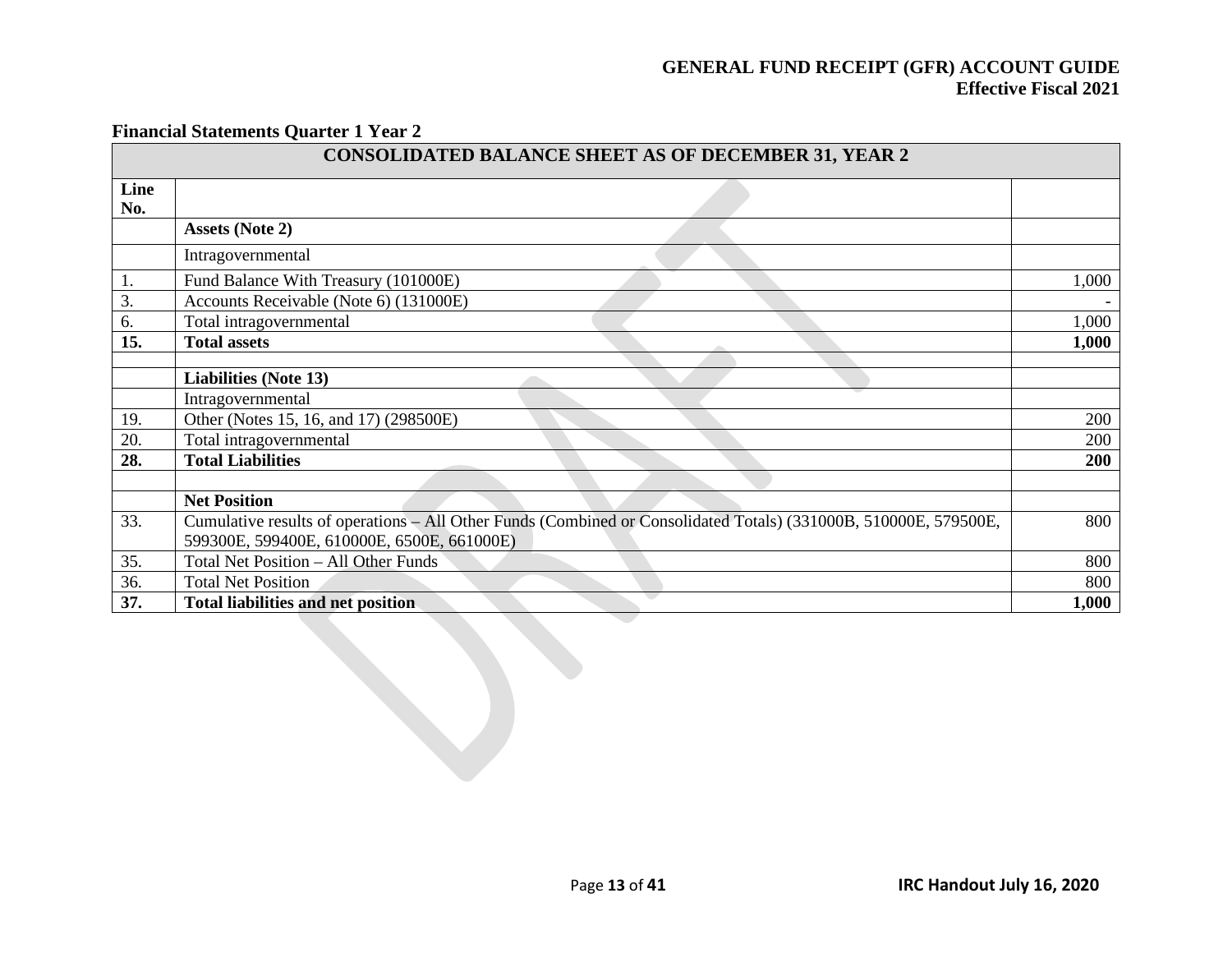|      | CONSOLIDATED STATEMENT OF NET COST FOR THE YEAR ENDED DECEMBER 31, YEAR 2 |       |  |  |  |  |  |  |  |
|------|---------------------------------------------------------------------------|-------|--|--|--|--|--|--|--|
| Line |                                                                           |       |  |  |  |  |  |  |  |
| No.  |                                                                           |       |  |  |  |  |  |  |  |
|      | <b>Gross Program Costs (Note 22):</b>                                     |       |  |  |  |  |  |  |  |
|      | Program A:                                                                |       |  |  |  |  |  |  |  |
|      | Gross Costs (610000E, 650000E, 661000E)                                   | 700   |  |  |  |  |  |  |  |
|      | Less: earned revenue (510000E)                                            | (700) |  |  |  |  |  |  |  |
|      | Net program costs:                                                        |       |  |  |  |  |  |  |  |
| 5.   | Net program costs including Assumption Changes:                           |       |  |  |  |  |  |  |  |
| 8.   | Net cost of operations                                                    |       |  |  |  |  |  |  |  |

|             | STATEMENT OF BUDGETARY RESOURCES FOR THE YEAR ENDED DECEMBER 31, YEAR 2                                    |       |
|-------------|------------------------------------------------------------------------------------------------------------|-------|
| Line<br>No. |                                                                                                            |       |
|             | <b>Budgetary resources:</b>                                                                                |       |
| 1051        | Unobligated balance from prior year budget authority, net (discretionary and mandatory) (420100B, 426600E) | 1,500 |
| 1890        | Spending authority from offsetting collections (discretionary and mandatory) (406000E)                     | 1,000 |
| <b>1910</b> | <b>Total budgetary resources</b>                                                                           | 2,500 |
|             |                                                                                                            |       |
|             | <b>Status of budgetary resources:</b>                                                                      |       |
| 2190        | New obligations and upward adjustments (total) (Note 29) (490200E)                                         | 700   |
|             | Unobligated balance, end of year:                                                                          |       |
| 2204        | Apportioned, unexpired account (459000E, 461000E)                                                          | 1,800 |
| 2412        | Unexpired unobligated balance, end of year                                                                 | 1,800 |
| 2490        | Unobligated balance, end of year (total)                                                                   | 1,800 |
| 2500        | <b>Total budgetary resources</b>                                                                           | 2,500 |
|             |                                                                                                            |       |
|             | Outlays, net:                                                                                              |       |
| 4190        | Outlays, net (total) (discretionary and mandatory) (426600E, 490200E)                                      |       |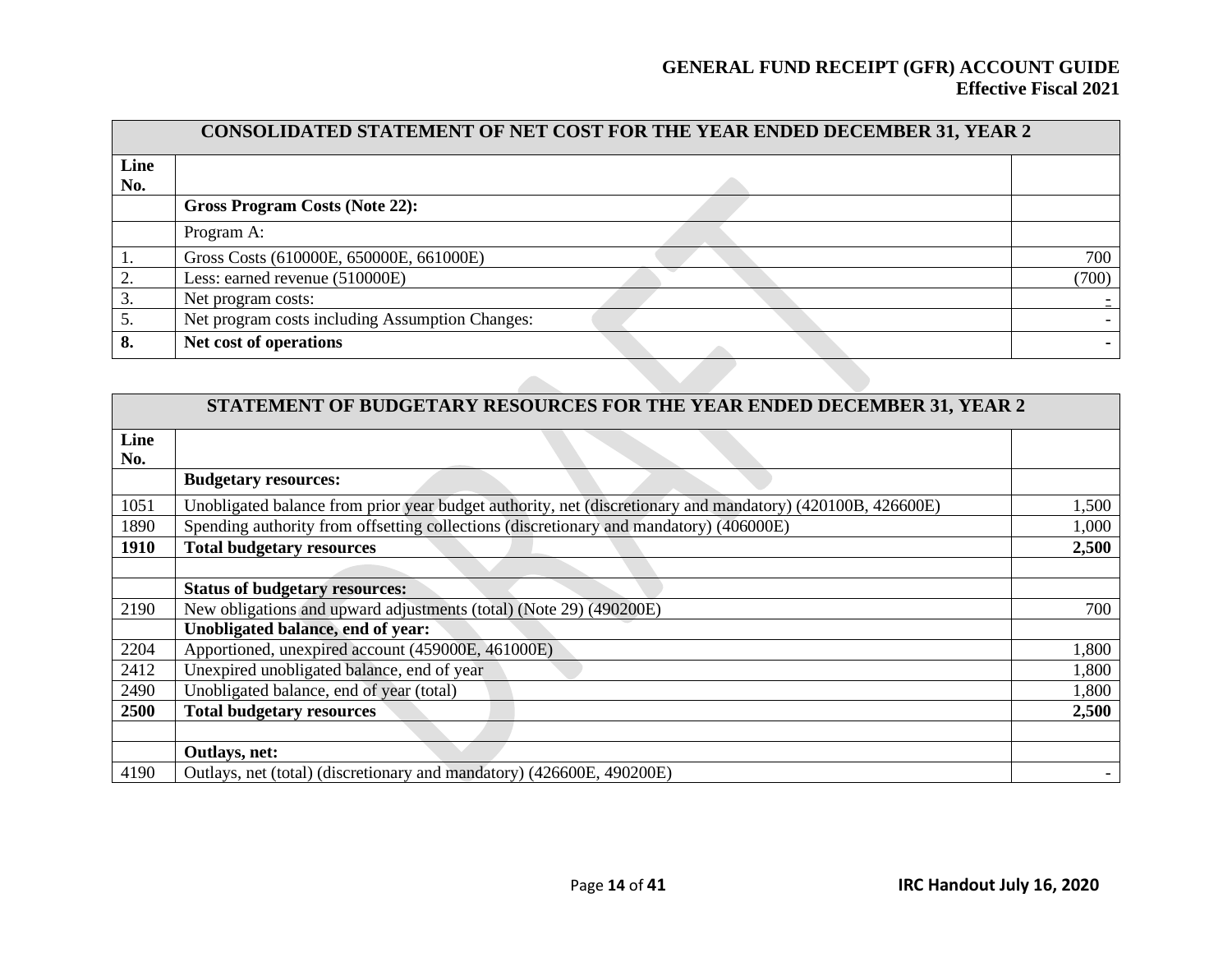| To record costs incurred to manufacture coins.                                                                                                                                    |              |               |             |                                           |              |               |           |  |  |  |
|-----------------------------------------------------------------------------------------------------------------------------------------------------------------------------------|--------------|---------------|-------------|-------------------------------------------|--------------|---------------|-----------|--|--|--|
| <b>Program Fund</b>                                                                                                                                                               | <b>Debit</b> | <b>Credit</b> | <b>TC</b>   | <b>GFR Account</b>                        | <b>Debit</b> | <b>Credit</b> | <b>TC</b> |  |  |  |
| <b>Budgetary Entry</b><br>461000 Allotments – Realized<br>Resources<br>490200 Delivered Orders,<br>Obligations, Paid                                                              | 700          | 700           | <b>B107</b> | <b>Budgetary Entry</b><br>None            |              |               |           |  |  |  |
| <b>Proprietary Entry</b><br>610000 (N) Operating<br><b>Expenses/Program Costs</b><br>101000 (G) Fund Balance With<br>Treasury (RC 40)                                             | 700          | 700           |             | <b>Proprietary Entry</b><br>None          |              |               |           |  |  |  |
|                                                                                                                                                                                   |              |               |             | General Fund of the U.S. Government (099) |              |               |           |  |  |  |
| <b>Budgetary Entry</b><br>None                                                                                                                                                    |              |               |             | <b>Budgetary Entry</b><br>None            |              |               |           |  |  |  |
| <b>Proprietary Entry</b><br>201000 (F) Liability for Fund<br><b>Balance With Treasury</b><br>(RC 40)<br>198000 Asset for Agency's<br><b>Custodial and Non-Entity</b><br>Liability | 700          | 700           |             | <b>Proprietary Entry</b><br>None          |              |               |           |  |  |  |

# **Year 2 4th Quarter Entries**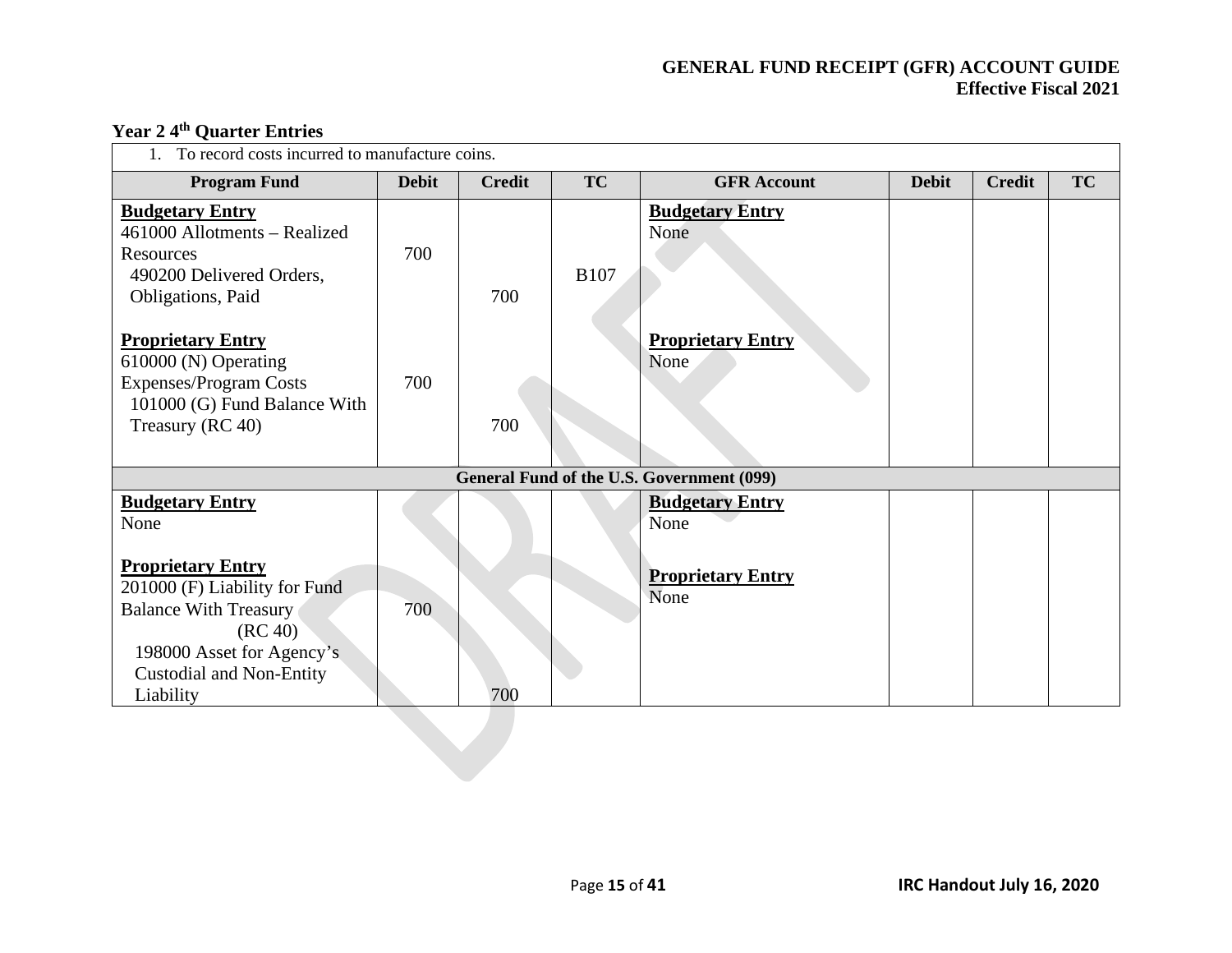| 2. To record reclassification of cost incurred to capitalized cost for minted coins.                     |              |               |           |                                                                    |              |               |           |  |  |  |  |
|----------------------------------------------------------------------------------------------------------|--------------|---------------|-----------|--------------------------------------------------------------------|--------------|---------------|-----------|--|--|--|--|
| <b>Program Fund</b>                                                                                      | <b>Debit</b> | <b>Credit</b> | <b>TC</b> | <b>GFR Account</b>                                                 | <b>Debit</b> | <b>Credit</b> | <b>TC</b> |  |  |  |  |
| <b>Budgetary Entry</b><br>None<br><b>Proprietary Entry</b><br>152600 (N) Inventory - Work-<br>In-Process | 700          |               | D514      | <b>Budgetary Entry</b><br>None<br><b>Proprietary Entry</b><br>None |              |               |           |  |  |  |  |
| 661000 (N) Cost Capitalization<br>Offset                                                                 |              | 700           |           |                                                                    |              |               |           |  |  |  |  |
|                                                                                                          |              |               |           | <b>General Fund of the U.S. Government (099)</b>                   |              |               |           |  |  |  |  |
| <b>Budgetary Entry</b><br>None                                                                           |              |               |           | <b>Budgetary Entry</b><br>None                                     |              |               |           |  |  |  |  |
| <b>Proprietary Entry</b><br>None                                                                         |              |               |           | <b>Proprietary Entry</b><br>None                                   |              |               |           |  |  |  |  |
|                                                                                                          |              |               |           |                                                                    |              |               |           |  |  |  |  |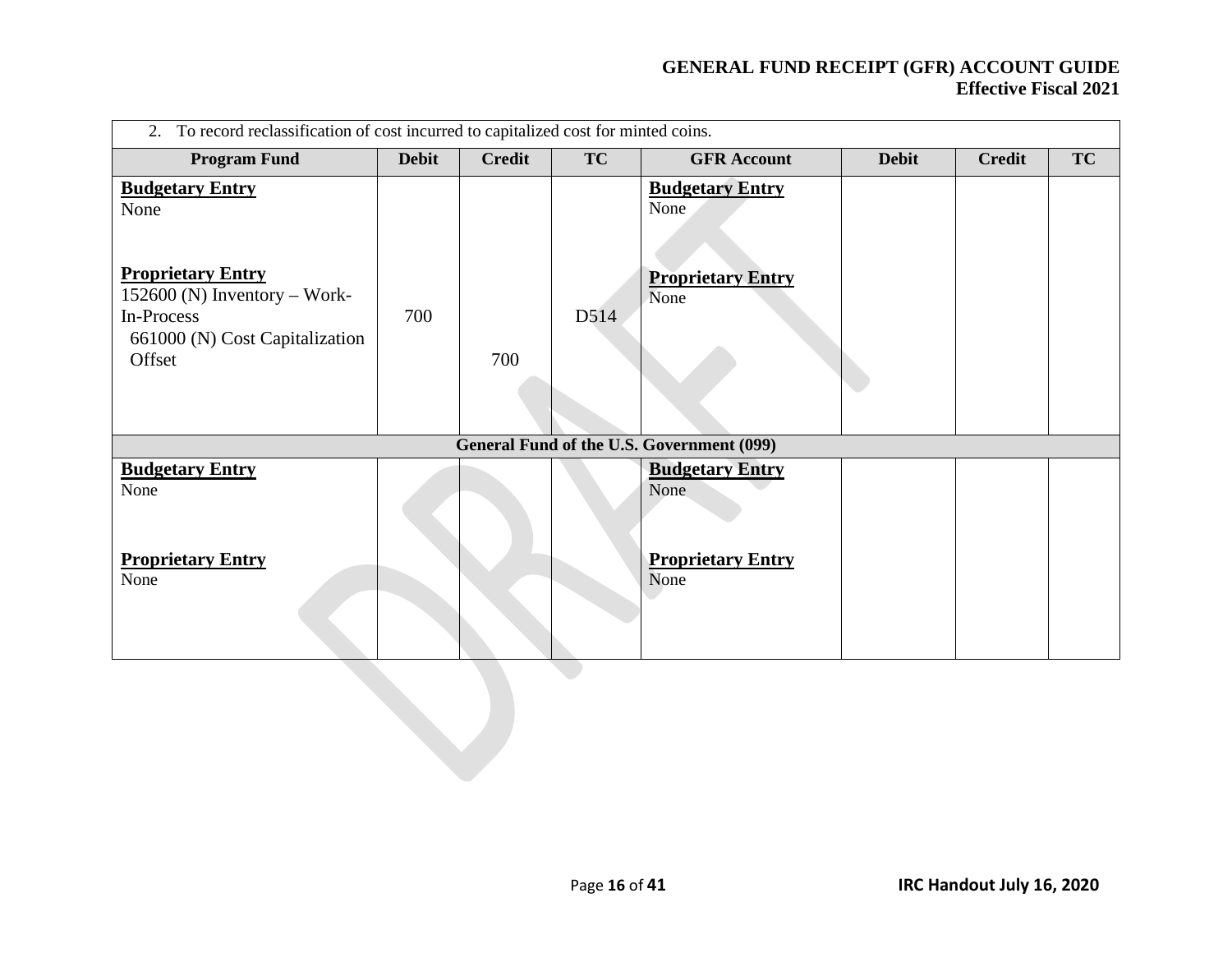| To record current year undelivered orders without an advance.<br>3.                                                       |              |               |             |                                           |              |               |           |  |  |  |  |
|---------------------------------------------------------------------------------------------------------------------------|--------------|---------------|-------------|-------------------------------------------|--------------|---------------|-----------|--|--|--|--|
| <b>Program Fund</b>                                                                                                       | <b>Debit</b> | <b>Credit</b> | TC          | <b>GFR</b> Account                        | <b>Debit</b> | <b>Credit</b> | <b>TC</b> |  |  |  |  |
| <b>Budgetary Entry</b><br>461000 Allotments - Realized<br>Resources<br>480100 Undelivered Orders -<br>Obligations, Unpaid | 100          | 100           | <b>B306</b> | <b>Budgetary Entry</b><br>None            |              |               |           |  |  |  |  |
| <b>Proprietary Entry</b><br>None                                                                                          |              |               |             | <b>Proprietary Entry</b><br>None          |              |               |           |  |  |  |  |
|                                                                                                                           |              |               |             | General Fund of the U.S. Government (099) |              |               |           |  |  |  |  |
| <b>Budgetary Entry</b><br>None                                                                                            |              |               |             | <b>Budgetary Entry</b><br>None            |              |               |           |  |  |  |  |
| <b>Proprietary Entry</b><br>None                                                                                          |              |               |             | <b>Proprietary Entry</b><br>None          |              |               |           |  |  |  |  |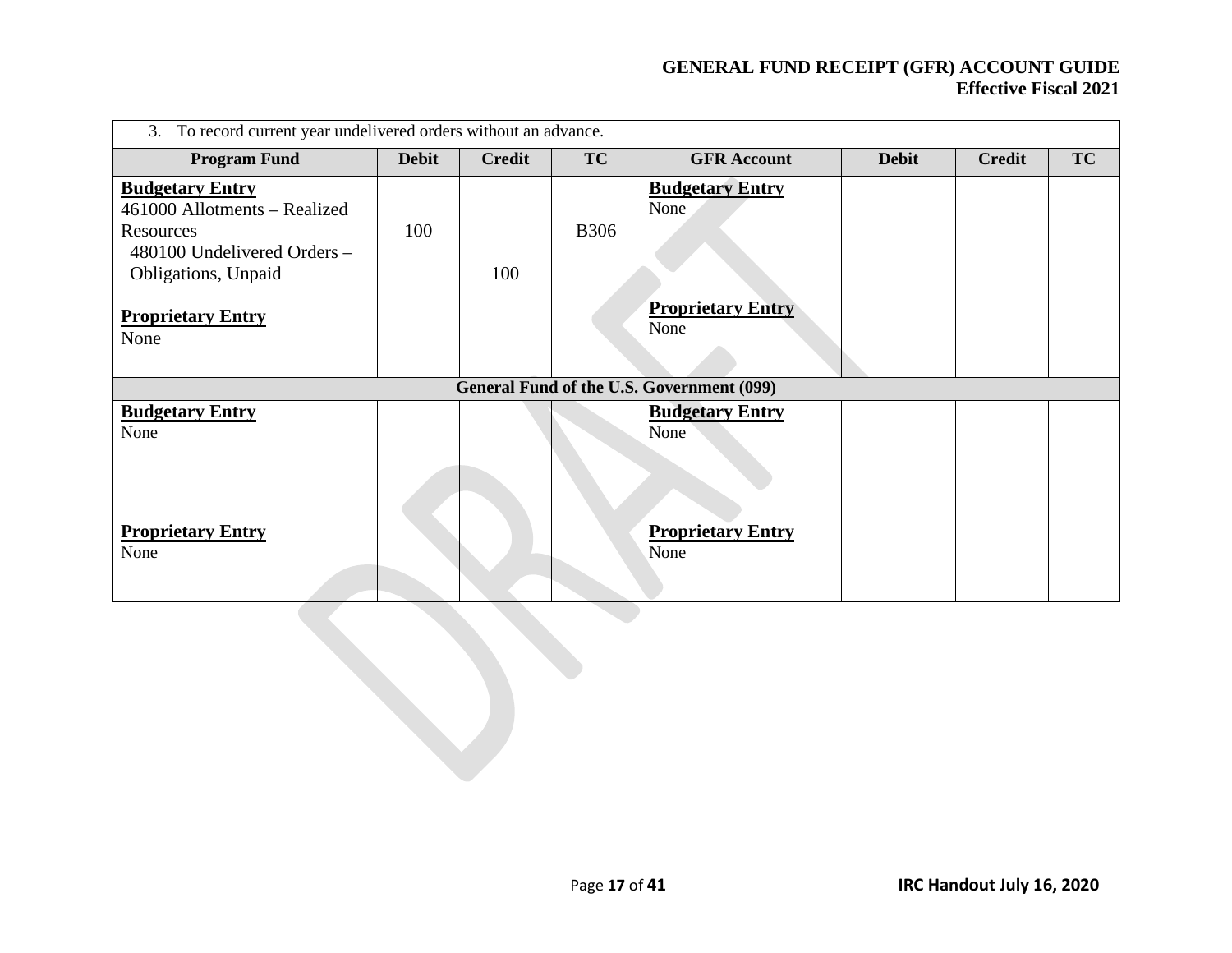| To record the delivery of goods and services and to accrue a liability.<br>4.                                                   |              |               |             |                                                                               |              |               |           |  |  |  |  |
|---------------------------------------------------------------------------------------------------------------------------------|--------------|---------------|-------------|-------------------------------------------------------------------------------|--------------|---------------|-----------|--|--|--|--|
| <b>Program Fund</b>                                                                                                             | <b>Debit</b> | <b>Credit</b> | TC          | <b>GFR</b> Account                                                            | <b>Debit</b> | <b>Credit</b> | <b>TC</b> |  |  |  |  |
| <b>Budgetary Entry</b><br>480100 Undelivered<br>Orders – Obligations, Unpaid<br>490100 Delivered Orders,<br>Obligations, Unpaid | 100          | 100           | <b>B402</b> | <b>Budgetary Entry</b><br>None                                                |              |               |           |  |  |  |  |
| <b>Proprietary Entry</b><br>$152500$ (N) Inventory – Raw<br>Materials<br>211000 (N) Accounts Payable                            | 100          | 100           |             | <b>Proprietary Entry</b><br>None<br>General Fund of the U.S. Government (099) |              |               |           |  |  |  |  |
| <b>Budgetary Entry</b><br>None<br><b>Proprietary Entry</b>                                                                      |              |               |             | <b>Budgetary Entry</b><br>None<br><b>Proprietary Entry</b>                    |              |               |           |  |  |  |  |
| None                                                                                                                            |              |               |             | None                                                                          |              |               |           |  |  |  |  |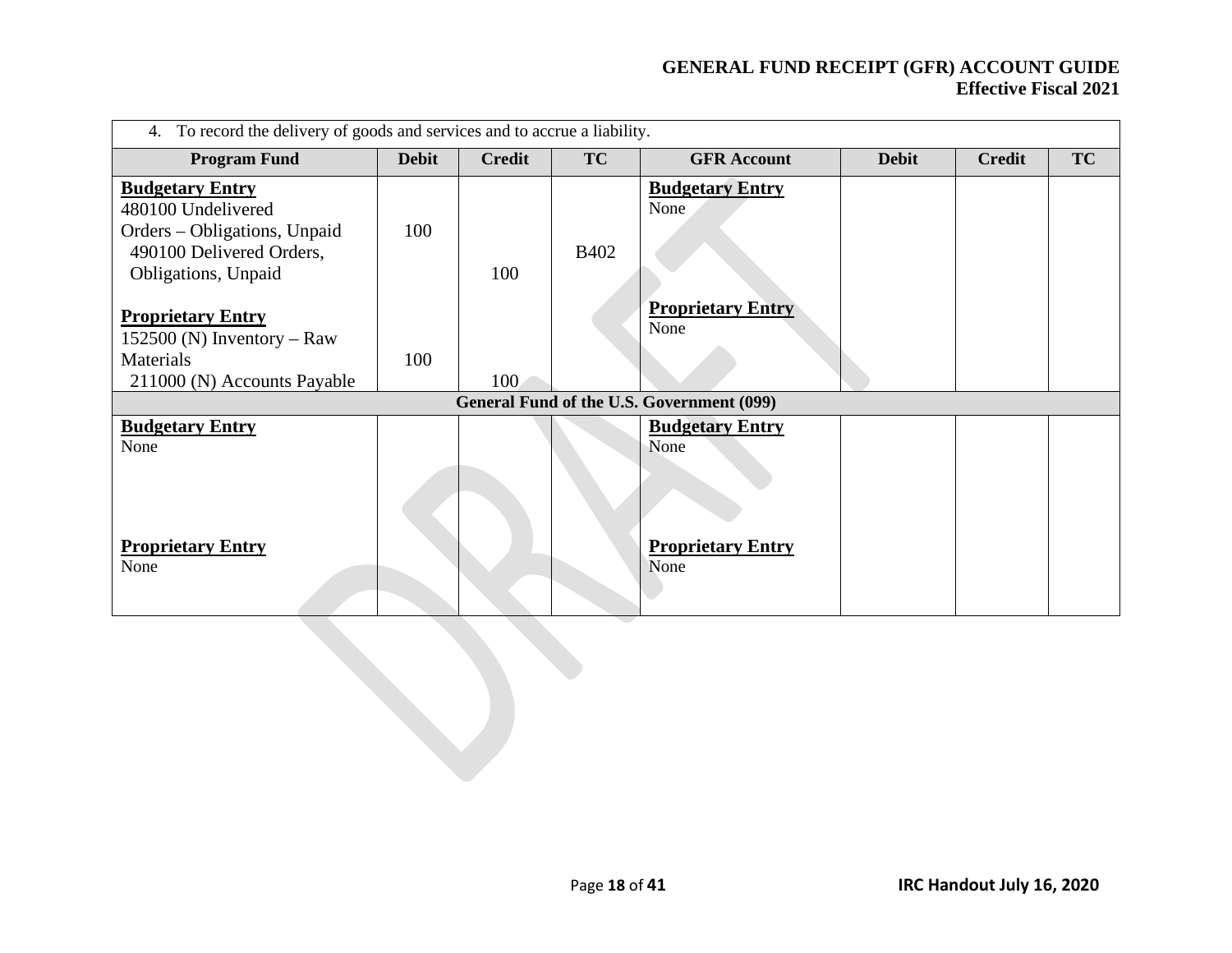Also Post:

| 5. To record activity for current-year purchases of inventory and related property.          |              |                                                  |           |                                  |              |               |           |  |  |  |
|----------------------------------------------------------------------------------------------|--------------|--------------------------------------------------|-----------|----------------------------------|--------------|---------------|-----------|--|--|--|
| <b>Program Fund</b>                                                                          | <b>Debit</b> | <b>Credit</b>                                    | <b>TC</b> | <b>GFR Account</b>               | <b>Debit</b> | <b>Credit</b> | <b>TC</b> |  |  |  |
| <b>Budgetary Entry</b><br>None                                                               |              |                                                  |           | <b>Budgetary Entry</b><br>None   |              |               |           |  |  |  |
| <b>Proprietary Entry</b><br>880300 (N) Purchases of Inventory and<br><b>Related Property</b> | 100          |                                                  | G122      | <b>Proprietary Entry</b><br>None |              |               |           |  |  |  |
| 880100 (N) Offset for Purchases of<br>Assets                                                 |              | 100                                              |           |                                  |              |               |           |  |  |  |
|                                                                                              |              | <b>General Fund of the U.S. Government (099)</b> |           |                                  |              |               |           |  |  |  |
| <b>Budgetary Entry</b><br>None                                                               |              |                                                  |           | <b>Budgetary Entry</b><br>None   |              |               |           |  |  |  |
| <b>Proprietary Entry</b><br>None                                                             |              |                                                  |           | <b>Proprietary Entry</b><br>None |              |               |           |  |  |  |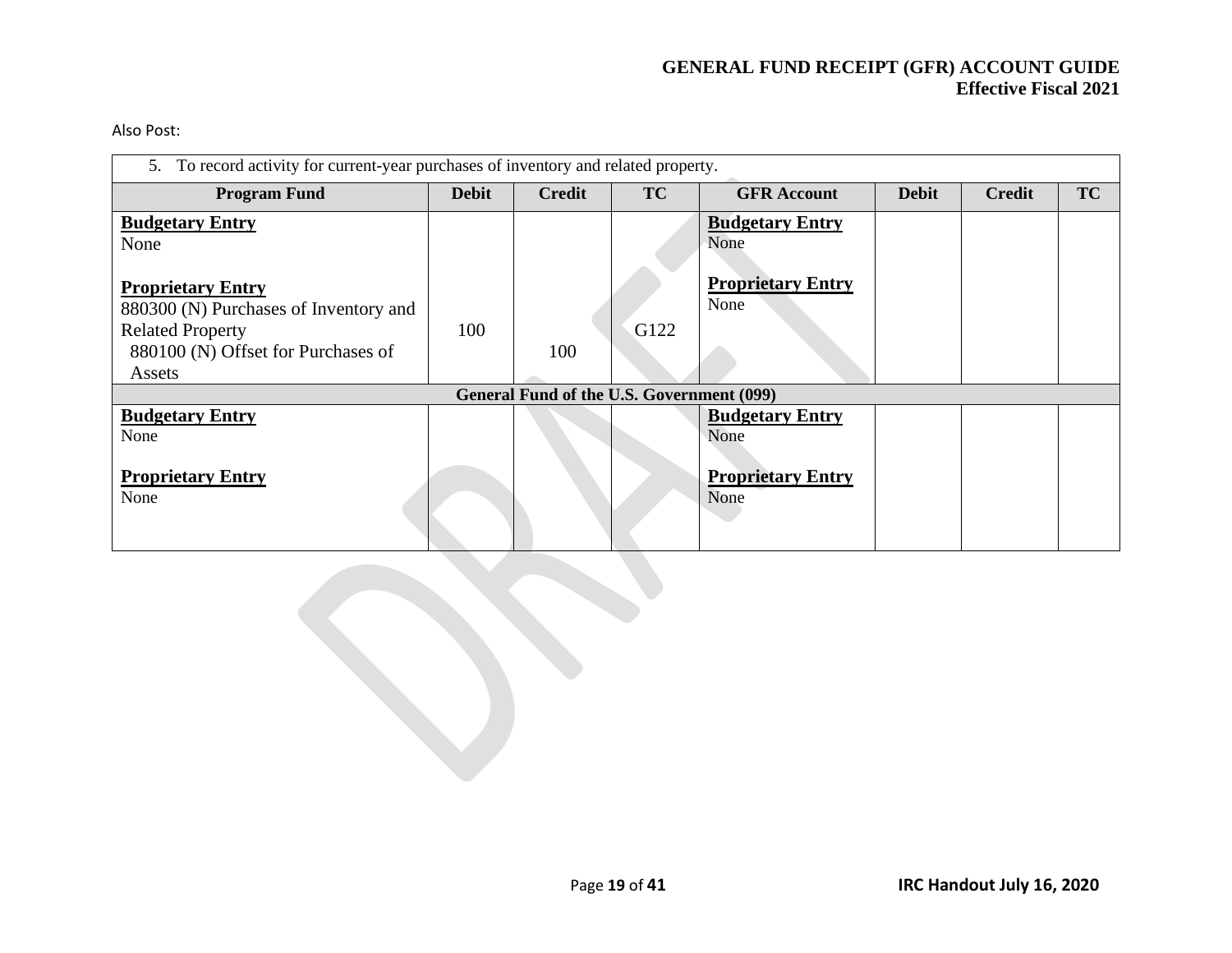| To record a confirmed disbursement schedule previously accrued.<br>6.                                                                                                                                     |              |               |             |                                                                    |              |               |           |  |  |
|-----------------------------------------------------------------------------------------------------------------------------------------------------------------------------------------------------------|--------------|---------------|-------------|--------------------------------------------------------------------|--------------|---------------|-----------|--|--|
| <b>Program Fund</b>                                                                                                                                                                                       | <b>Debit</b> | <b>Credit</b> | TC          | <b>GFR Account</b>                                                 | <b>Debit</b> | <b>Credit</b> | <b>TC</b> |  |  |
| <b>Budgetary Entry</b><br>490100 Delivered Orders,<br>Obligations, Unpaid<br>490200 Delivered Orders,<br>Obligations, Paid                                                                                | 100          | 100           | <b>B110</b> | <b>Budgetary Entry</b><br>None                                     |              |               |           |  |  |
| <b>Proprietary Entry</b><br>211000 (N) Accounts Payable<br>101000 (G) Fund Balance<br>With Treasury (RC 40)                                                                                               | 100          | 100           |             | <b>Proprietary Entry</b><br>None                                   |              |               |           |  |  |
|                                                                                                                                                                                                           |              |               |             | <b>General Fund of the U.S. Government (099)</b>                   |              |               |           |  |  |
| <b>Budgetary Entry</b><br>None<br><b>Proprietary Entry</b><br>201000 (F) Liability for Fund<br>Balance With Treasury (RC 40)<br>198000 Asset for Agency's<br><b>Custodial And Non-Entity</b><br>Liability | 100          | 100           |             | <b>Budgetary Entry</b><br>None<br><b>Proprietary Entry</b><br>None |              |               |           |  |  |
|                                                                                                                                                                                                           |              |               |             |                                                                    |              |               |           |  |  |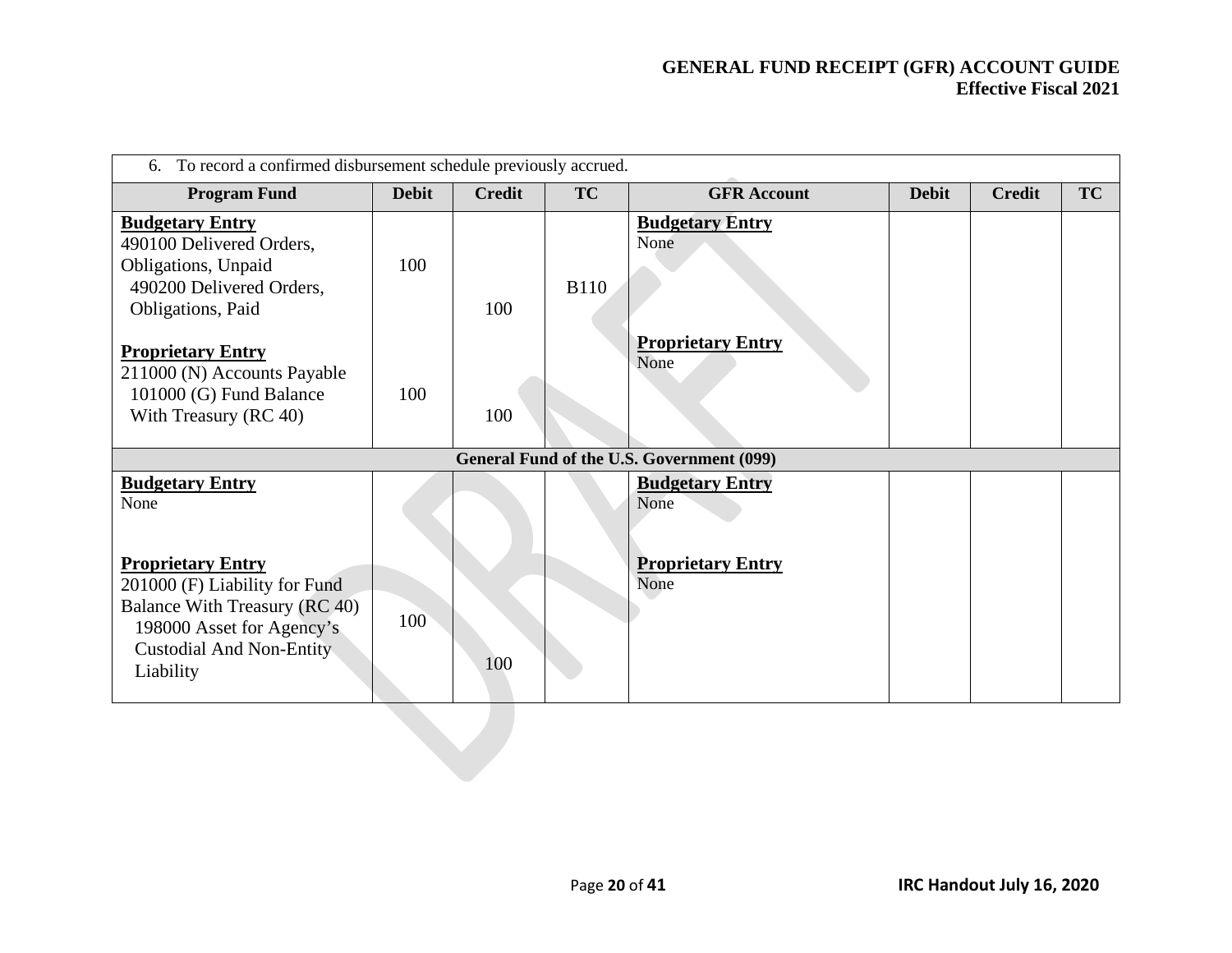| To record raw materials used to produce coins.<br>7.          |              |                                           |                   |                                  |              |               |    |  |  |  |  |
|---------------------------------------------------------------|--------------|-------------------------------------------|-------------------|----------------------------------|--------------|---------------|----|--|--|--|--|
| <b>Program Fund</b>                                           | <b>Debit</b> | <b>Credit</b>                             | <b>TC</b>         | <b>GFR Account</b>               | <b>Debit</b> | <b>Credit</b> | TC |  |  |  |  |
| <b>Budgetary Entry</b><br>None                                |              |                                           |                   | <b>Budgetary Entry</b><br>None   |              |               |    |  |  |  |  |
| <b>Proprietary Entry</b><br>$152600$ (N) Inventory – Work-In- |              |                                           |                   | <b>Proprietary Entry</b><br>None |              |               |    |  |  |  |  |
| Process                                                       | 100          |                                           | D <sub>5</sub> 16 |                                  |              |               |    |  |  |  |  |
| 152500 (N) Inventory – Raw<br>Materials                       |              | 100                                       |                   |                                  |              |               |    |  |  |  |  |
|                                                               |              | General Fund of the U.S. Government (099) |                   |                                  |              |               |    |  |  |  |  |
| <b>Budgetary Entry</b><br>None                                |              |                                           |                   | <b>Budgetary Entry</b><br>None   |              |               |    |  |  |  |  |
| <b>Proprietary Entry</b><br>None                              |              |                                           |                   | <b>Proprietary Entry</b><br>None |              |               |    |  |  |  |  |
|                                                               |              |                                           |                   |                                  |              |               |    |  |  |  |  |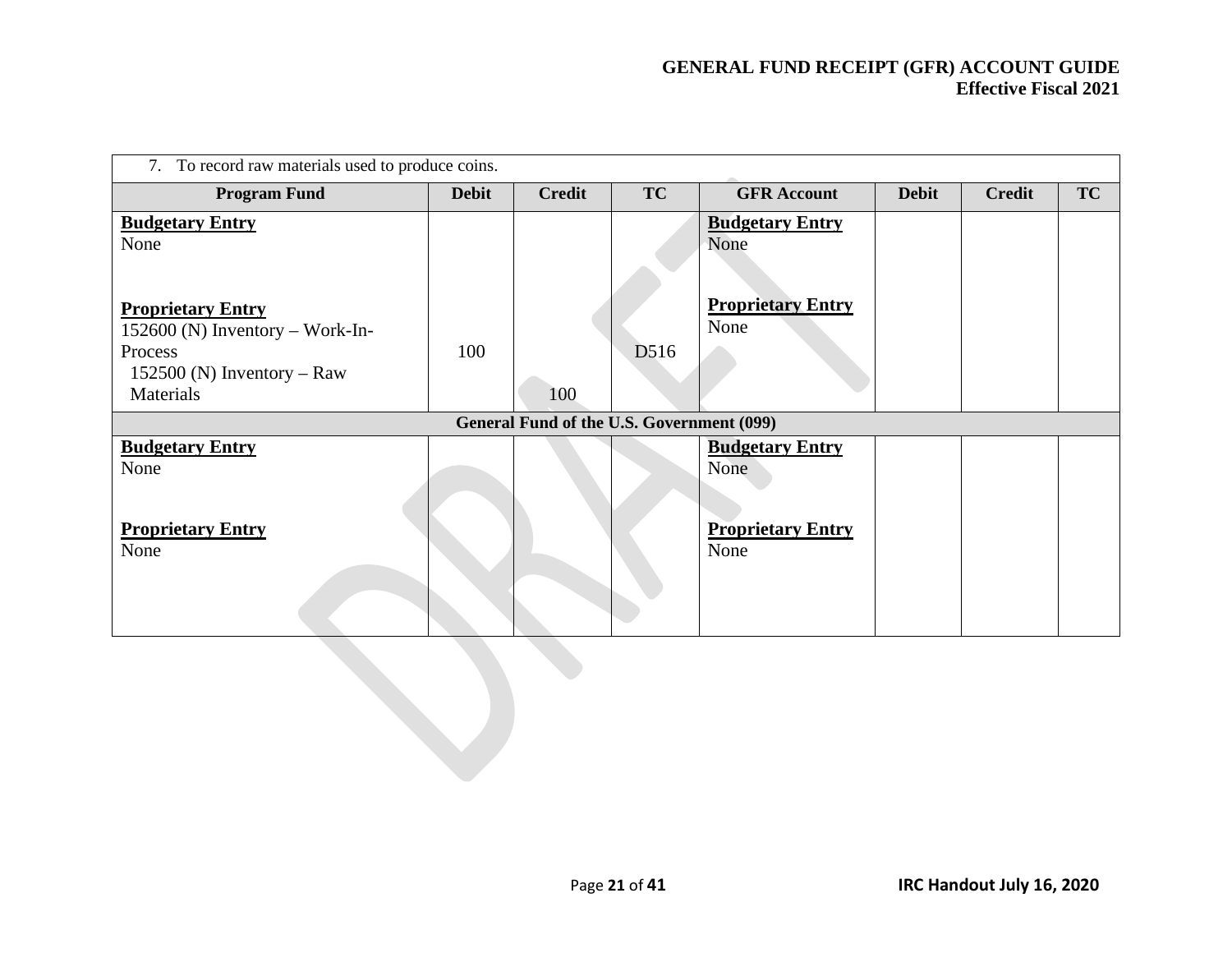| To record the completion of manufacturing coins. A reclassification of Inventory from Work-In-Process to Inventory Finished Goods is<br>8.<br>recorded. Note: The program agency may make additional cost accounting entries. This GFR guidance only shows a simplified<br>entry for manufacturing coins. |              |                                                  |                  |                                  |              |               |    |  |  |
|-----------------------------------------------------------------------------------------------------------------------------------------------------------------------------------------------------------------------------------------------------------------------------------------------------------|--------------|--------------------------------------------------|------------------|----------------------------------|--------------|---------------|----|--|--|
| <b>Program Fund</b>                                                                                                                                                                                                                                                                                       | <b>Debit</b> | <b>Credit</b>                                    | TC               | <b>GFR Account</b>               | <b>Debit</b> | <b>Credit</b> | TC |  |  |
| <b>Budgetary Entry</b><br>None                                                                                                                                                                                                                                                                            |              |                                                  |                  | <b>Budgetary Entry</b><br>None   |              |               |    |  |  |
| <b>Proprietary Entry</b><br>$152700$ (N) Inventory – Finished                                                                                                                                                                                                                                             |              |                                                  |                  | <b>Proprietary Entry</b><br>None |              |               |    |  |  |
| Goods<br>$152600$ (N) Inventory – Work-In-                                                                                                                                                                                                                                                                | 800          |                                                  | D <sub>520</sub> |                                  |              |               |    |  |  |
| Process                                                                                                                                                                                                                                                                                                   |              | 800                                              |                  |                                  |              |               |    |  |  |
|                                                                                                                                                                                                                                                                                                           |              | <b>General Fund of the U.S. Government (099)</b> |                  |                                  |              |               |    |  |  |
| <b>Budgetary Entry</b><br>None                                                                                                                                                                                                                                                                            |              |                                                  |                  | <b>Budgetary Entry</b><br>None   |              |               |    |  |  |
| <b>Proprietary Entry</b><br>None                                                                                                                                                                                                                                                                          |              |                                                  |                  | <b>Proprietary Entry</b><br>None |              |               |    |  |  |
|                                                                                                                                                                                                                                                                                                           |              |                                                  |                  |                                  |              |               |    |  |  |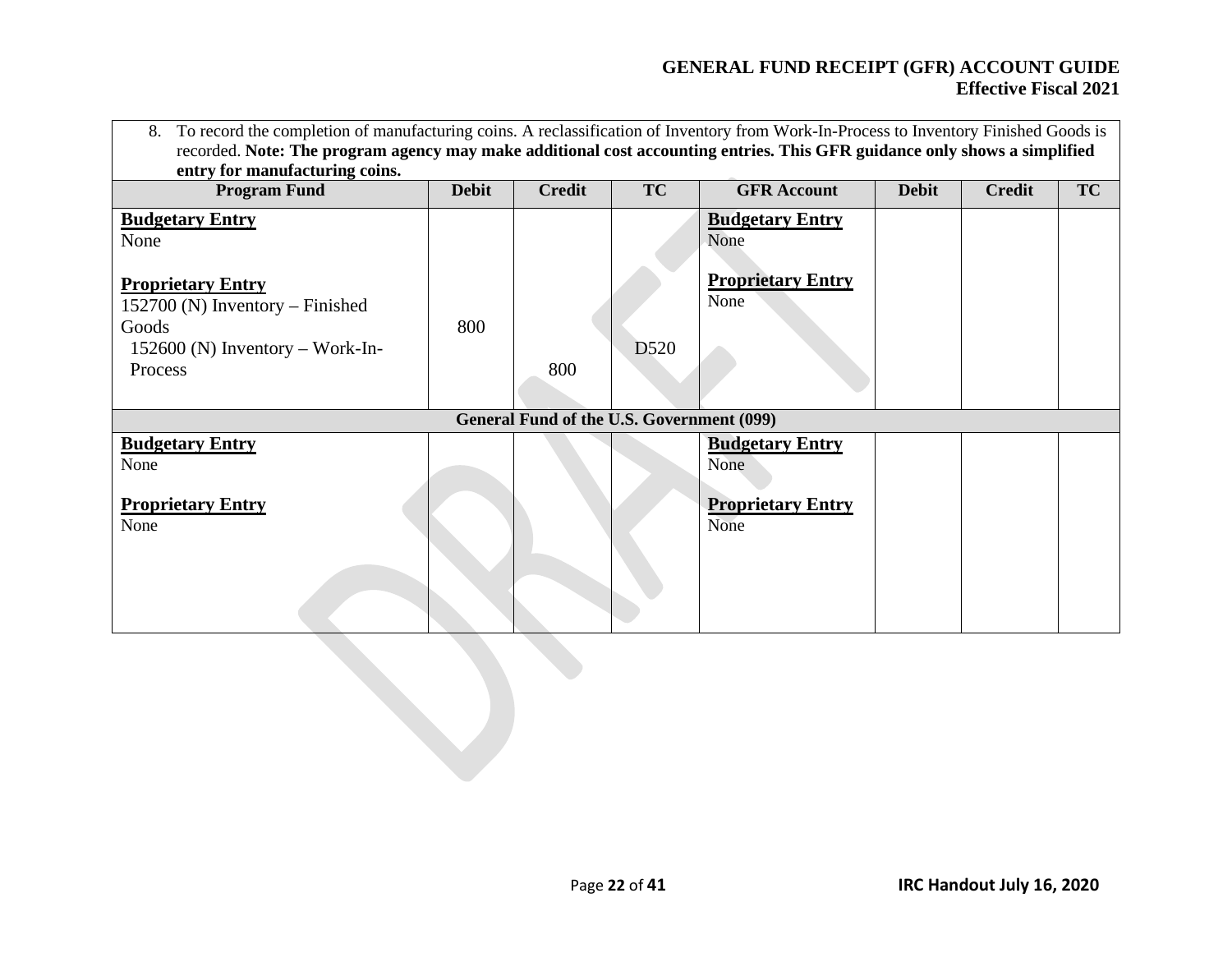| To record payment of \$1,000 from Federal Reserve Bank (FRB). FRB makes a payment for coins manufactured. If the payment is<br>9.<br>greater than the manufacturing cost then by law, the surplus also known as seigniorage is deposited into the GFR account. |              |               |           |                                                                                                                                                                                                                           |              |               |                  |  |  |  |  |
|----------------------------------------------------------------------------------------------------------------------------------------------------------------------------------------------------------------------------------------------------------------|--------------|---------------|-----------|---------------------------------------------------------------------------------------------------------------------------------------------------------------------------------------------------------------------------|--------------|---------------|------------------|--|--|--|--|
| <b>Program Fund</b>                                                                                                                                                                                                                                            | <b>Debit</b> | <b>Credit</b> | <b>TC</b> | <b>GFR</b> Account                                                                                                                                                                                                        | <b>Debit</b> | <b>Credit</b> | <b>TC</b>        |  |  |  |  |
| <b>Budgetary</b><br>426600 Other Actual Business-Type Collections From Non-<br><b>Federal Sources</b>                                                                                                                                                          | 800          |               | C109      | <b>Budgetary</b><br>None                                                                                                                                                                                                  |              |               |                  |  |  |  |  |
| 406000 Anticipated Collections From Non-Federal Sources<br>459000 Apportionments - Anticipated Resources - Programs<br>Subject to Apportionment                                                                                                                |              | 800           |           | Proprietary<br>101000 (G) Fund Balance With Treasury<br>(RC 40)                                                                                                                                                           | 200          |               |                  |  |  |  |  |
| 451000 Apportionments<br>451000 Apportionments                                                                                                                                                                                                                 | 800<br>800   | 800           | A122      | 579500 (N) Seigniorage<br>599300 (G) Offset to Non-Entity                                                                                                                                                                 |              | 200           | C <sub>145</sub> |  |  |  |  |
| 461000 Allotments - Realized Resources<br>Proprietary                                                                                                                                                                                                          |              | 800           | A120      | Collections - Statement of Changes in<br>Net Position (RC 44)<br>298500 (G) Liability for Non-Entity                                                                                                                      | 200          |               |                  |  |  |  |  |
| 650000 (N) Cost of Goods Sold<br>152700 Inventory - Finished Goods                                                                                                                                                                                             | 800          | 800           | E408      | Non-Entity Assets Not Reported on The<br><b>Statement Of Custodial Activity</b><br>(RC 46)                                                                                                                                |              | 200           | C <sub>147</sub> |  |  |  |  |
| 101000 (G) Fund Balance With Treasury (RC 40)<br>510000 (N) Revenue From Goods Sold                                                                                                                                                                            | 800          | 800           | C109      |                                                                                                                                                                                                                           |              |               |                  |  |  |  |  |
|                                                                                                                                                                                                                                                                |              |               |           | General Fund of the U.S. Government (099)                                                                                                                                                                                 |              |               |                  |  |  |  |  |
| <b>Budgetary</b>                                                                                                                                                                                                                                               |              |               |           | <b>Budgetary</b><br>None                                                                                                                                                                                                  |              |               |                  |  |  |  |  |
| Proprietary<br>198000 (F) Asset for Agency's Custodial and Non-Entity<br>Liabilities – General Fund of the U.S. Government<br>201000 (F) Liability For Fund Balance With Treasury<br>(RC 40)                                                                   | 800          | 800           |           | Proprietary<br>198000 Asset for Agency's Custodial<br>and Non-Entity Liabilities - General<br>Fund of the U.S. Government<br>201000 (F) Liability For Fund Balance<br>With Treasury (RC 40)                               | 200          | 200           |                  |  |  |  |  |
|                                                                                                                                                                                                                                                                |              |               |           | 198000 (F) Asset for Agency's Custodial<br>and Non-Entity Liabilities - General<br>Fund of the U.S. Government (RC 46)<br>571000 (F) Transfer in of Agency<br>Unavailable Custodial and Non-Entity<br>Collections (RC 44) | 200          | 200           |                  |  |  |  |  |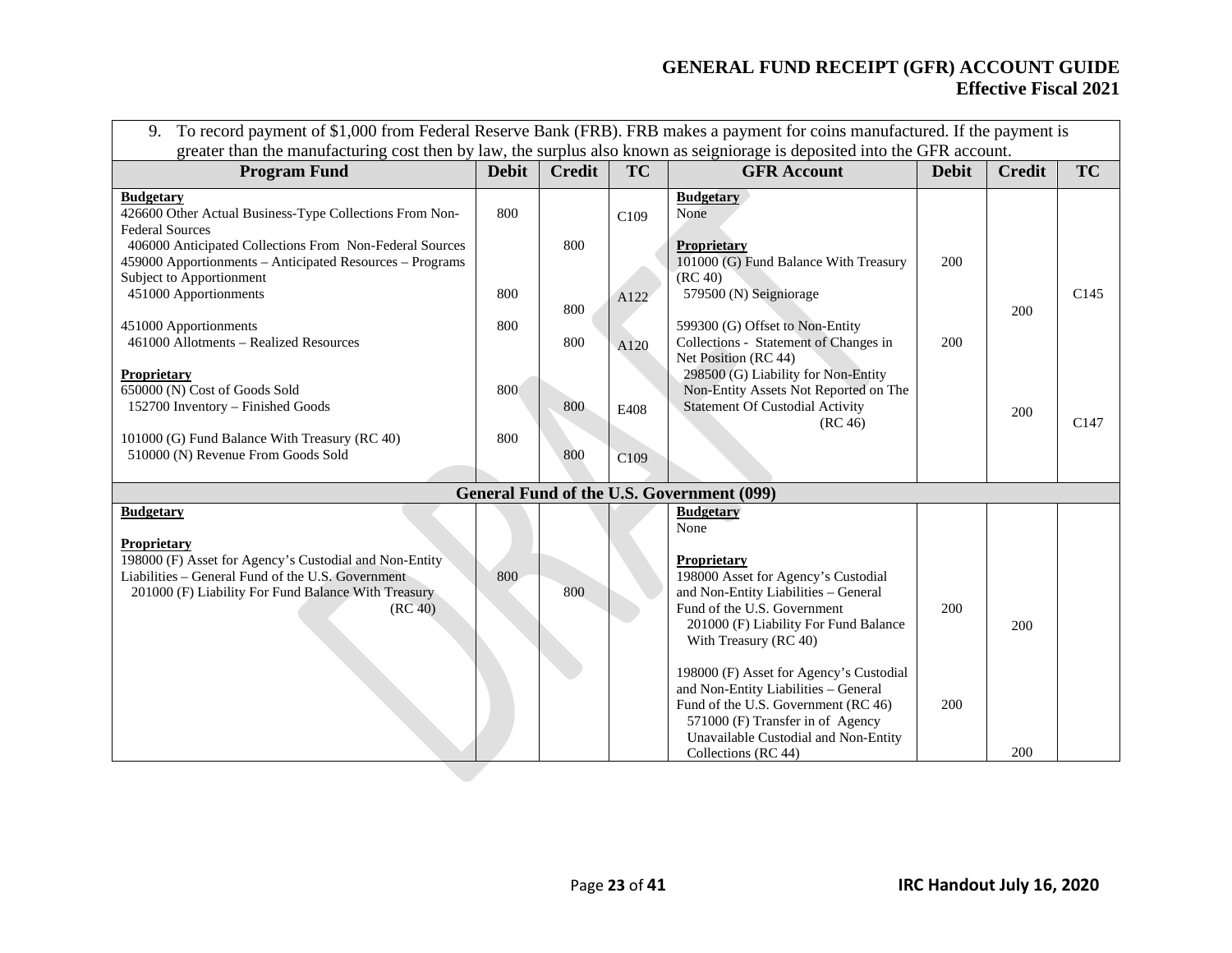|                    |                                                         |                | <b>Program Fund</b>      |                          | <b>GFR Account</b>       |
|--------------------|---------------------------------------------------------|----------------|--------------------------|--------------------------|--------------------------|
| <b>Account</b>     | <b>Description</b>                                      | <b>Debit</b>   | <b>Credit</b>            | <b>Debit</b>             | <b>Credit</b>            |
| <b>Budgetary</b>   |                                                         |                |                          |                          |                          |
| 406000             | <b>Anticipated Collections From Non-Federal Sources</b> | 200            | $\overline{\phantom{a}}$ | $\blacksquare$           | $\blacksquare$           |
| 420100             | <b>Total Actual Resources - Collected</b>               | 800            | $\overline{\phantom{a}}$ | $\blacksquare$           |                          |
| 426600             | Other Actual Business-Type Collections From Non-        | 1,500          |                          |                          |                          |
|                    | <b>Federal Sources</b>                                  |                |                          |                          |                          |
| 459000             | Apportionment – Anticipated Resources – Programs        |                | 200                      |                          |                          |
|                    | Subject to Apportionment                                |                |                          |                          |                          |
| 461000             | <b>Allotments - Realized Resources</b>                  | $\overline{a}$ | 800                      | $\blacksquare$           | $\blacksquare$           |
| 490200             | Delivered Orders – Obligations, Paid                    |                | 1,500                    | $\blacksquare$           | $\blacksquare$           |
| <b>Total</b>       |                                                         | 2,500          | 2,500                    |                          |                          |
|                    |                                                         |                |                          |                          |                          |
| <b>Proprietary</b> |                                                         |                |                          |                          |                          |
| $101000$ (F)       | <b>Fund Balance With Treasury</b>                       | 800            | $\blacksquare$           | 400                      |                          |
| 298500 (G)         | Liability for Non-Entity Assets Not Reported on the     |                |                          |                          | 400                      |
|                    | <b>Statement of Custodial Activity</b>                  |                |                          |                          |                          |
| 331000             | <b>Cumulative Results of Operations</b>                 | $\blacksquare$ | 800                      | $\overline{\phantom{a}}$ | $\overline{\phantom{a}}$ |
| 510000 (N)         | <b>Revenue From Goods Sold</b>                          |                | 1,500                    |                          |                          |
| 579500 (N)         | Seigniorage                                             |                |                          |                          | 400                      |
| 599300 (G)         | Offset to Non-Entity Collection - Statement of          |                |                          | 400                      |                          |
|                    | <b>Changes in Net Position</b>                          |                |                          |                          |                          |
| 610000(N)          | <b>Operating Expenses/Program Costs</b>                 | 1,200          | $\overline{\phantom{a}}$ | $\overline{\phantom{a}}$ | $\overline{\phantom{a}}$ |
| 650000 (N)         | <b>Cost of Goods Sold</b>                               | 1,500          |                          |                          |                          |
| 661000 (N)         | <b>Cost Capitalization Offset</b>                       |                | 1,200                    |                          |                          |
| <b>Total</b>       |                                                         | 3,500          | 3,500                    | 800                      | 800                      |
|                    |                                                         |                |                          |                          |                          |
| <b>Memorandum</b>  |                                                         |                |                          |                          |                          |
| 880100             | <b>Offset for Purchases of Assets</b>                   |                | 300                      | $\overline{\phantom{0}}$ |                          |
| 880300             | Purchases of Inventory and Related Properties           | 300            |                          | $\overline{\phantom{0}}$ |                          |
| <b>Total</b>       |                                                         | 300            | 300                      |                          |                          |

# **Year 2 Preclosing Trial Balance**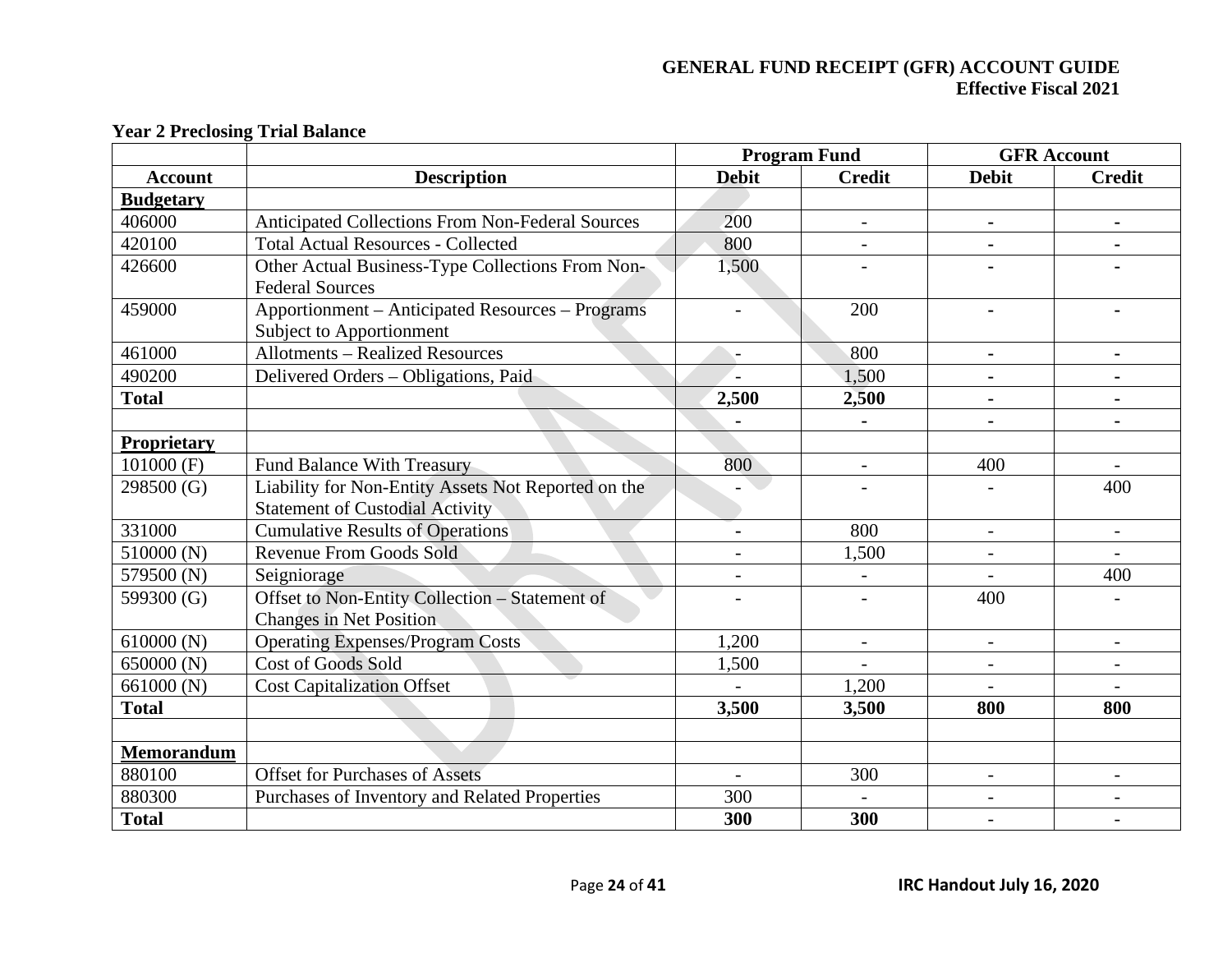### **Year 2 – Preclosing Adjusting Entries**

| To record adjustments for anticipated resources not realized.                                                                                                                          |              |                                           |           |                                  |              |               |
|----------------------------------------------------------------------------------------------------------------------------------------------------------------------------------------|--------------|-------------------------------------------|-----------|----------------------------------|--------------|---------------|
| <b>Program Fund</b>                                                                                                                                                                    | <b>Debit</b> | <b>Credit</b>                             | <b>TC</b> | <b>GFR</b> Account               | <b>Debit</b> | <b>Credit</b> |
| <b>Budgetary Entry</b><br>459000 Apportionments – Anticipated<br>Resources - Programs Subject to<br>Apportionments<br>406000 Anticipated Collection From<br><b>Non-Federal Sources</b> | 200          | 200                                       | F112      | <b>Budgetary Entry</b><br>None   |              |               |
| <b>Proprietary Entry</b><br>None                                                                                                                                                       |              |                                           |           | <b>Proprietary Entry</b><br>None |              |               |
|                                                                                                                                                                                        |              | General Fund of the U.S. Government (099) |           |                                  |              |               |
| <b>Budgetary Entry</b><br>None                                                                                                                                                         |              |                                           |           | <b>Budgetary Entry</b><br>None   |              |               |
| <b>Proprietary Entry</b><br>None                                                                                                                                                       |              |                                           |           | <b>Proprietary Entry</b><br>None |              |               |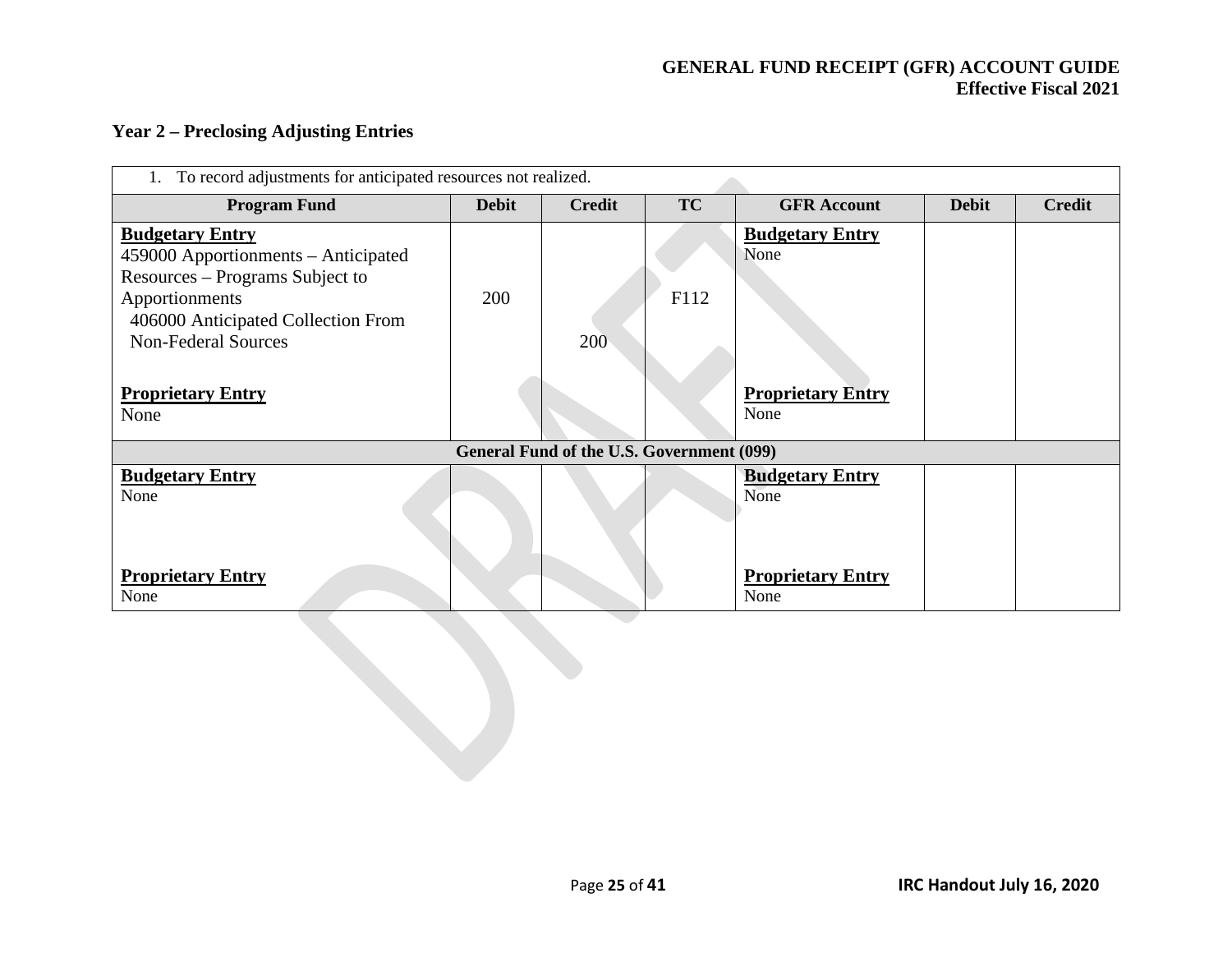| To record the closing of the Fund Balance With Treasury collected in a General Fund receipt account at yearend.<br>2. |              |               |                                                                                                                                                                                                                                                                  |              |               |           |
|-----------------------------------------------------------------------------------------------------------------------|--------------|---------------|------------------------------------------------------------------------------------------------------------------------------------------------------------------------------------------------------------------------------------------------------------------|--------------|---------------|-----------|
| <b>Program Fund</b>                                                                                                   | <b>Debit</b> | <b>Credit</b> | <b>GFR</b> Account                                                                                                                                                                                                                                               | <b>Debit</b> | <b>Credit</b> | <b>TC</b> |
| <b>Budgetary Entry</b><br>None                                                                                        |              |               | <b>Budgetary Entry</b><br>None                                                                                                                                                                                                                                   |              |               |           |
| <b>Proprietary Entry</b><br>None                                                                                      |              |               | <b>Proprietary Entry</b><br>298500 (G) Liability for Non-<br>Entity Assets Not Reported on the<br><b>Statement of Custodial Activity</b><br>(RC 46)<br>101000 (G) Fund Balance With<br>Treasury (RC 40)                                                          | 400          | 400           | F124      |
|                                                                                                                       |              |               | General Fund of the U.S. Government (099)                                                                                                                                                                                                                        |              |               |           |
| <b>Budgetary Entry</b><br>None<br><b>Proprietary Entry</b><br>None                                                    |              |               | <b>Budgetary Entry</b><br>None<br><b>Proprietary Entry</b><br>201000 (G) Liability for Fund<br>Balance With Treasury (RC 40)<br>198000 (F) Asset for Agency's<br><b>Custodial And Non-Entity</b><br>Liabilities – General Fund of the<br>U.S. Government (RC 46) | 400          | 400           |           |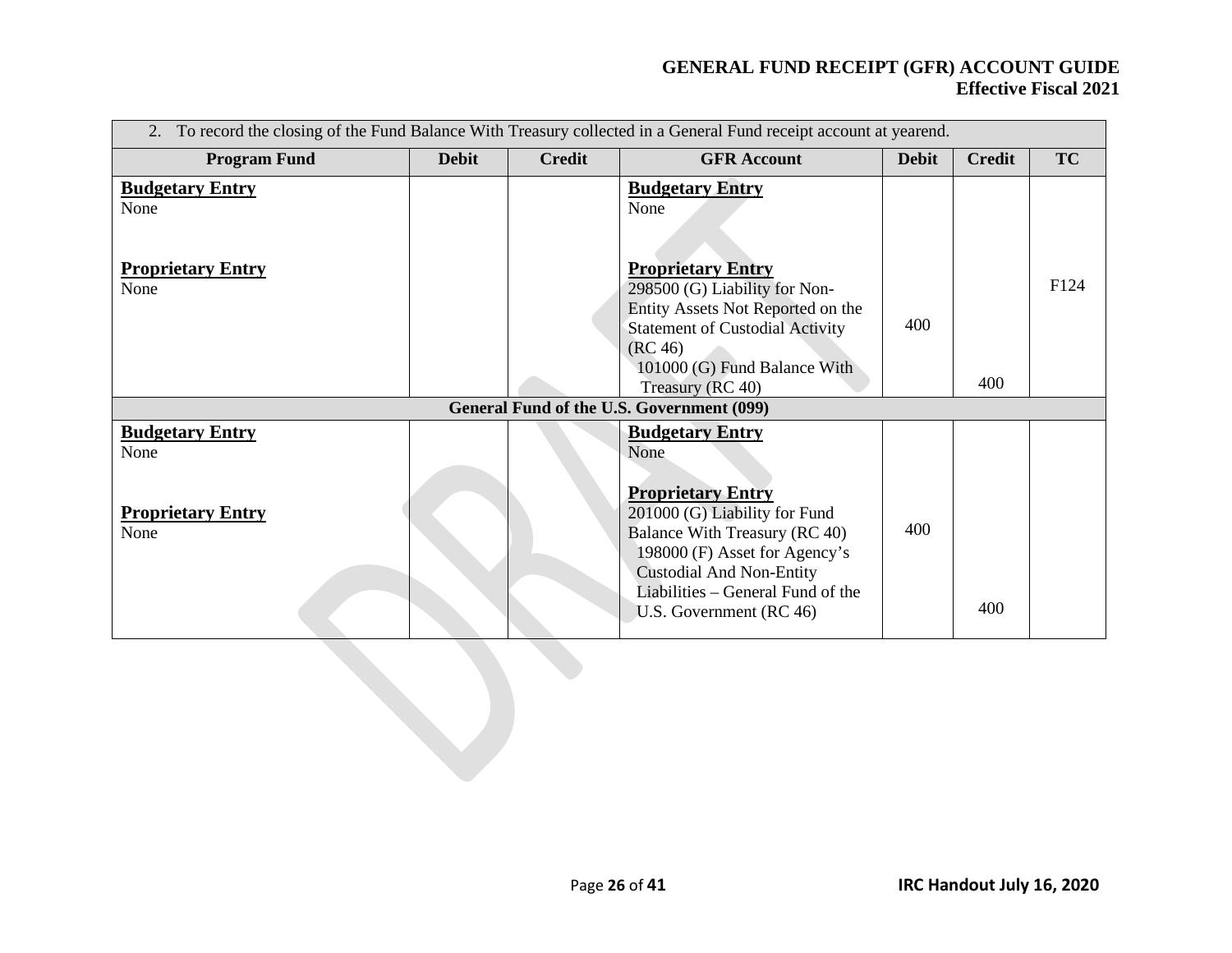|                    |                                                  |                          | <b>Program Fund</b>      |                          | <b>GFR Account</b>       |
|--------------------|--------------------------------------------------|--------------------------|--------------------------|--------------------------|--------------------------|
| <b>Account</b>     | <b>Description</b>                               | <b>Debit</b>             | <b>Credit</b>            | <b>Debit</b>             | <b>Credit</b>            |
| <b>Budgetary</b>   |                                                  |                          |                          |                          |                          |
| 420100             | <b>Total Actual Resources - Collected</b>        | 800                      | $\overline{\phantom{a}}$ | $\blacksquare$           | $\blacksquare$           |
| 426600             | Other Actual Business-Type Collections From Non- | 1,500                    |                          |                          |                          |
|                    | <b>Federal Sources</b>                           |                          |                          |                          |                          |
| 461000             | <b>Allotments - Realized Resources</b>           | $\overline{\phantom{0}}$ | 800                      | $\blacksquare$           |                          |
| 490200             | Delivered Orders - Obligations, Paid             |                          | 1,500                    |                          |                          |
| <b>Total</b>       |                                                  | 2,300                    | 2,300                    |                          |                          |
|                    |                                                  |                          | $\blacksquare$           | $\blacksquare$           | $\blacksquare$           |
| <b>Proprietary</b> |                                                  |                          |                          |                          |                          |
| 101000(G)          | <b>Fund Balance With Treasury</b>                | 800                      |                          |                          |                          |
| 331000             | <b>Cumulative Results of Operations</b>          |                          | 800                      |                          |                          |
| 510000 (N)         | Revenue From Goods Sold                          |                          | 1,500                    |                          |                          |
| 579500 (N)         | Seigniorage                                      |                          | $\overline{\phantom{a}}$ |                          | 400                      |
| 599300 (G)         | Offset to Non-Entity Collection - Statement of   |                          | $\overline{\phantom{0}}$ | 400                      |                          |
|                    | <b>Changes in Net Position</b>                   |                          |                          |                          |                          |
| 610000(N)          | <b>Operating Expenses/Program Costs</b>          | 1,200                    | $\overline{\phantom{a}}$ | $\blacksquare$           |                          |
| 650000 (N)         | <b>Cost of Goods Sold</b>                        | 1,500                    |                          | $\overline{\phantom{a}}$ |                          |
| 661000 (N)         | <b>Cost Capitalization Offset</b>                |                          | 1,200                    |                          |                          |
| <b>Total</b>       |                                                  | 3,500                    | 3,500                    | 400                      | 400                      |
|                    |                                                  |                          |                          |                          |                          |
| <b>Memorandum</b>  |                                                  |                          |                          |                          |                          |
| 880100             | <b>Offset for Purchases of Assets</b>            | $\sim$                   | 300                      | $\overline{\phantom{a}}$ | $\overline{\phantom{0}}$ |
| 880300             | Purchases of Inventory and Related Properties    | 300                      |                          |                          |                          |
| <b>Total</b>       |                                                  | 300                      | 300                      |                          |                          |

## **Year 2 Preclosing Adjusted Trial Balance**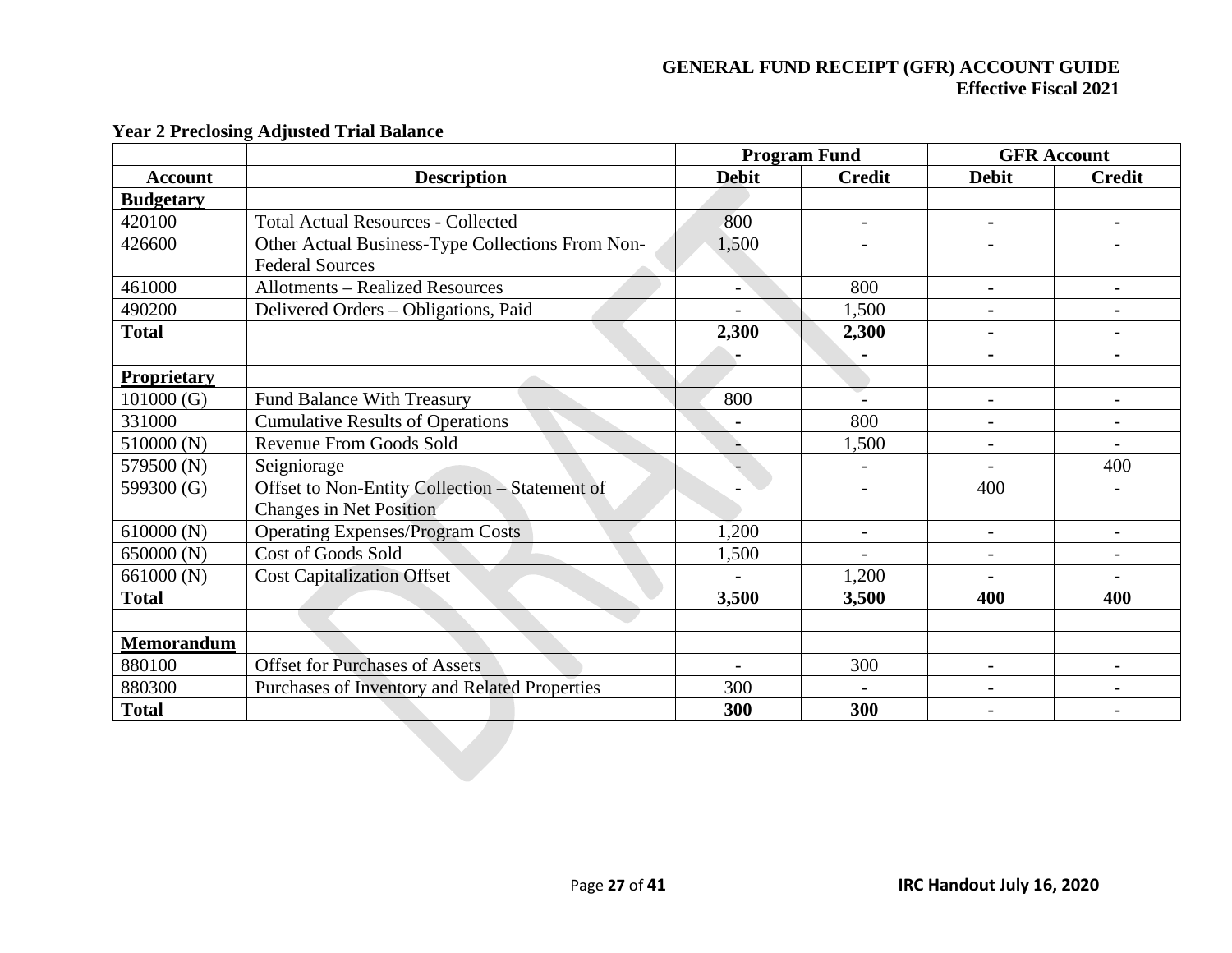#### **Financial Statements**

|             | <b>CONSOLIDATED BALANCE SHEET AS OF SEPTEMBER 30, YEAR 2</b>                                                     |     |
|-------------|------------------------------------------------------------------------------------------------------------------|-----|
| Line<br>No. |                                                                                                                  |     |
|             | <b>Assets (Note 2)</b>                                                                                           |     |
|             | Intragovernmental                                                                                                |     |
| 1.          | Fund Balance With Treasury (101000E)                                                                             | 800 |
| 6.          | Total intragovernmental                                                                                          | 800 |
| 15.         | <b>Total assets</b>                                                                                              | 800 |
|             |                                                                                                                  |     |
|             | <b>Liabilities (Note 13)</b>                                                                                     |     |
|             | Intragovernmental                                                                                                |     |
| 20.         | Total intragovernmental                                                                                          | -   |
| 28.         | <b>Total Liabilities</b>                                                                                         |     |
|             |                                                                                                                  |     |
|             | <b>Net Position</b>                                                                                              |     |
| 33.         | Cumulative results of operations - All Other Funds (Combined or Consolidated Totals) (331000B, 510000E, 579500E, | 800 |
|             | 599300E, 610000E, 650000E, 661000E)                                                                              |     |
| 35.         | Total Net Position - All Other Funds                                                                             | 800 |
| 36.         | <b>Total Net Position</b>                                                                                        | 800 |
| 37.         | <b>Total liabilities and net position</b>                                                                        | 800 |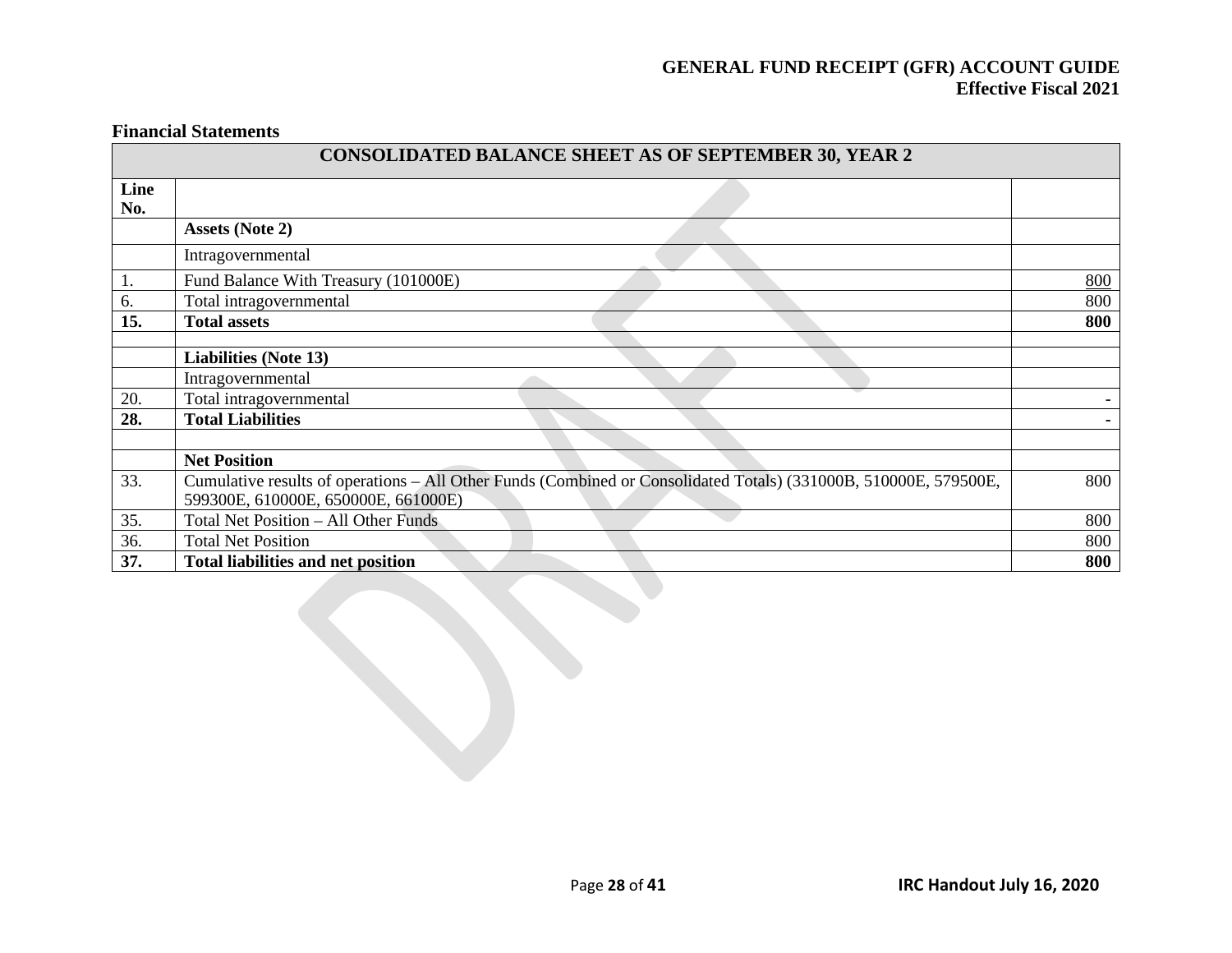|             | CONSOLIDATED STATEMENT OF NET COST FOR THE YEAR ENDED SEPTEMBER 30, YEAR 2 |         |  |  |  |
|-------------|----------------------------------------------------------------------------|---------|--|--|--|
| Line<br>No. |                                                                            |         |  |  |  |
|             | <b>Gross Program Costs (Note 22):</b>                                      |         |  |  |  |
|             | Program A:                                                                 |         |  |  |  |
|             | Gross Costs (610000E, 650000E, 661000E)                                    | 1,500   |  |  |  |
| 2.          | Less: earned revenue (510000E)                                             | (1,500) |  |  |  |
| 3.          | Net program costs:                                                         |         |  |  |  |
| 5.          | Net program costs including Assumption Changes:                            |         |  |  |  |
| 8.          | Net cost of operations                                                     |         |  |  |  |
|             |                                                                            |         |  |  |  |

|      | CONSOLIDATED STATEMENT OF CHANGES IN NET POSITION FOR THE YEAR ENDED SEPTEMBER 30, YEAR 2 |                          |                     |  |  |  |
|------|-------------------------------------------------------------------------------------------|--------------------------|---------------------|--|--|--|
| Line |                                                                                           | All                      | <b>Consolidated</b> |  |  |  |
| No.  |                                                                                           | <b>Other</b>             |                     |  |  |  |
|      |                                                                                           | <b>Funds</b>             |                     |  |  |  |
|      | <b>Cumulative Results from Operations:</b>                                                |                          |                     |  |  |  |
| 10.  | Beginning Balances (331000B)                                                              | 800                      | 800                 |  |  |  |
| 12.  | Beginning balances, as adjusted                                                           | 800                      | 800                 |  |  |  |
|      |                                                                                           |                          |                     |  |  |  |
|      | <b>Other Financing Sources (Nonexchange):</b>                                             |                          |                     |  |  |  |
| 22.  | Other (+/-) (579500E, 599300E)                                                            |                          |                     |  |  |  |
| 23.  | <b>Total Financing Sources</b>                                                            | $\overline{\phantom{a}}$ |                     |  |  |  |
| 24.  | Net Cost of Operations $(+/-)$                                                            | $\overline{\phantom{a}}$ |                     |  |  |  |
| 25.  | Net Change                                                                                | $\overline{\phantom{a}}$ |                     |  |  |  |
| 26.  | <b>Cumulative Results of Operations</b>                                                   | 800                      | 800                 |  |  |  |
| 27.  | <b>Net Position</b>                                                                       | 800                      | 800                 |  |  |  |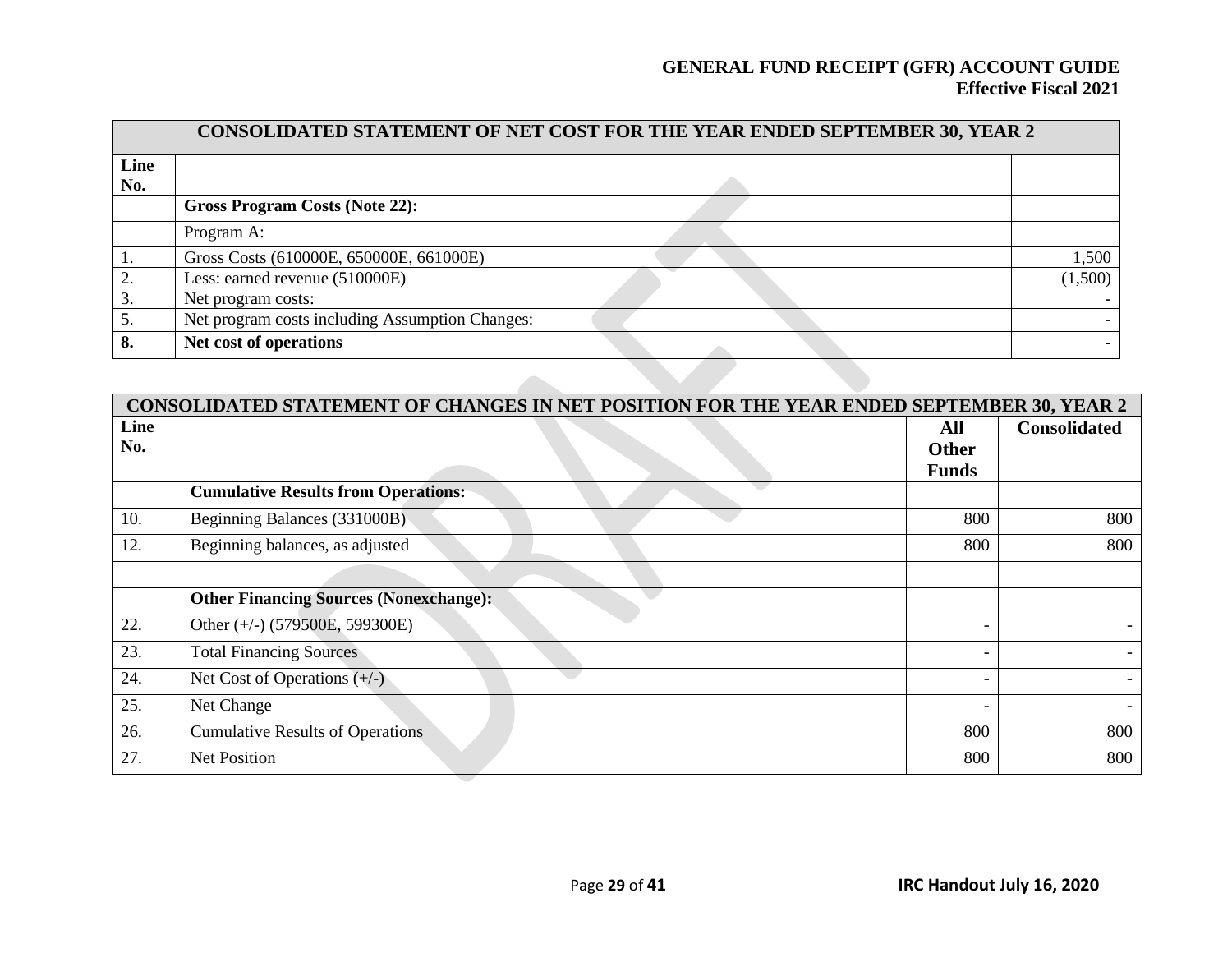|             | STATEMENT OF BUDGETARY RESOURCES FOR THE YEAR ENDED SEPTEMBER 30, YEAR 2                                   |       |
|-------------|------------------------------------------------------------------------------------------------------------|-------|
| Line        |                                                                                                            |       |
| No.         |                                                                                                            |       |
|             | <b>Budgetary resources:</b>                                                                                |       |
| 1051        | Unobligated balance from prior year budget authority, net (discretionary and mandatory) (420100B, 426600E) | 2,300 |
| <b>1910</b> | <b>Total budgetary resources</b>                                                                           | 2,300 |
|             |                                                                                                            |       |
|             | <b>Status of budgetary resources:</b>                                                                      |       |
| 2190        | New obligations and upward adjustments (total) (Note 29) (490200E)                                         | 1,500 |
|             | Unobligated balance, end of year:                                                                          |       |
| 2204        | Apportioned, unexpired account (461000E)                                                                   | 800   |
| 2412        | Unexpired unobligated balance, end of year                                                                 | 800   |
| 2490        | Unobligated balance, end of year (total)                                                                   | 800   |
| 2500        | <b>Total budgetary resources</b>                                                                           | 2,300 |
|             |                                                                                                            |       |
|             | Outlays, net:                                                                                              |       |
| 4190        | Outlays, net (total) (discretionary and mandatory) (426600E, 490200E)                                      |       |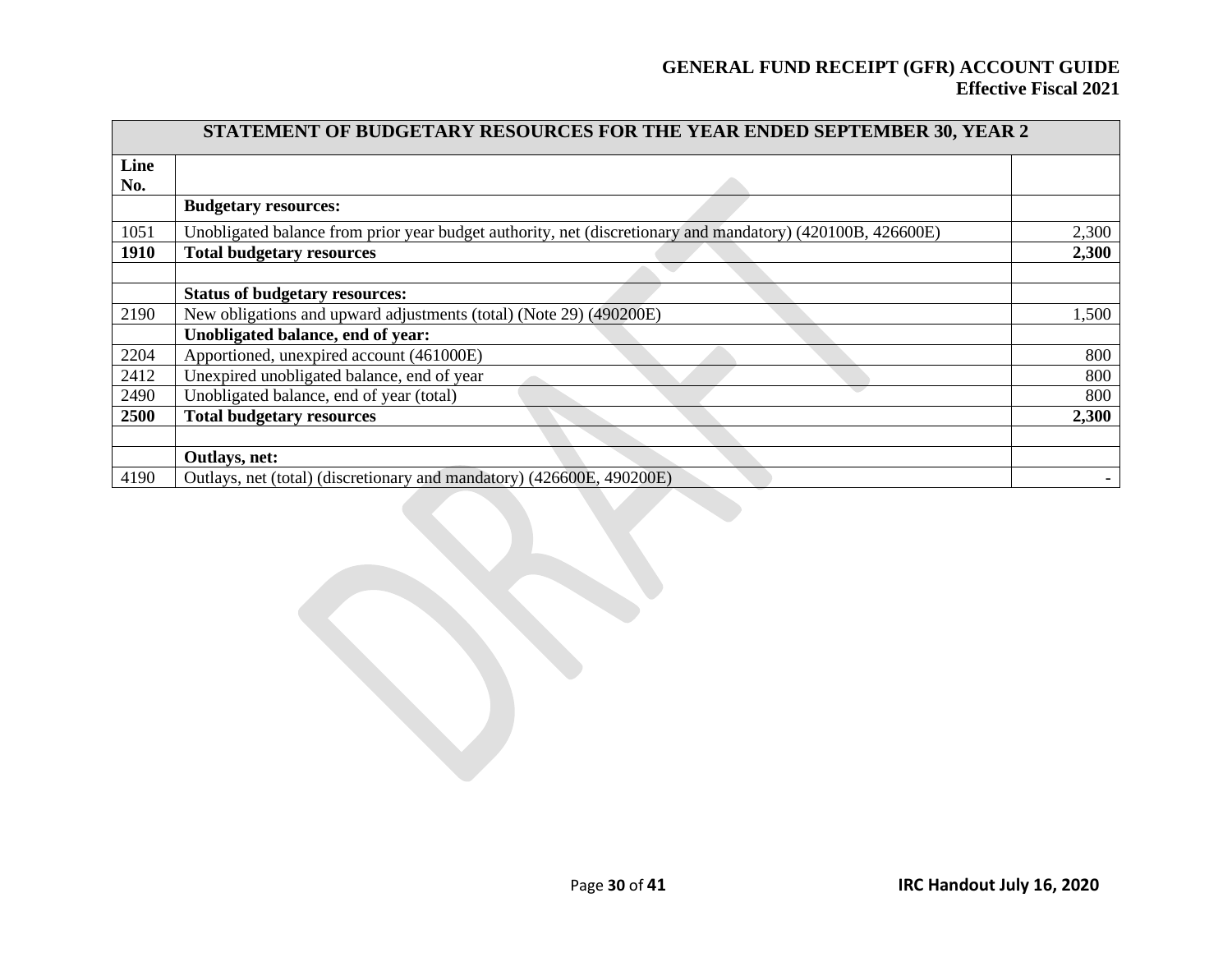| SF 133 AND SCHEDULE P: REPORT ON BUDGET EXECUTION AND BUDGETARY RESOURCES AND BUDGET |                                                                        |        |            |  |  |
|--------------------------------------------------------------------------------------|------------------------------------------------------------------------|--------|------------|--|--|
|                                                                                      | PROGRAM AND FINANCING SCHEDULE FOR THE YEAR ENDED SEPTEMBER 30, YEAR 2 |        |            |  |  |
| Line No.                                                                             |                                                                        | SF 133 | Schedule P |  |  |
|                                                                                      | <b>BUDGETARY RESOURCES</b>                                             |        |            |  |  |
|                                                                                      | <b>Unobligated balance:</b>                                            |        |            |  |  |
| 1000                                                                                 | Unobligated balance brought forward, Oct 1 (420100B)                   | 800    | 800        |  |  |
| 1050                                                                                 | Unobligated balance (total)                                            | 800    | 800        |  |  |
|                                                                                      |                                                                        |        |            |  |  |
|                                                                                      | Spending authority from offsetting collections:                        |        |            |  |  |
|                                                                                      | Discretionary:                                                         |        |            |  |  |
| 1700                                                                                 | Collected (426600E)                                                    | 1,500  | 1,500      |  |  |
| 1750                                                                                 | Spending authority from offsetting collections, discretionary (total)  | 1,500  | 1,500      |  |  |
| 1900                                                                                 | Budget authority (total)                                               | 1,500  | 1,500      |  |  |
| 1910                                                                                 | Total budgetary resources                                              | 2,300  |            |  |  |
| 1930                                                                                 | Total budgetary resources available                                    |        | 2,300      |  |  |
|                                                                                      |                                                                        |        |            |  |  |
|                                                                                      | Memoradum (non-add) entries:                                           |        |            |  |  |
|                                                                                      | All accounts:                                                          |        |            |  |  |
| 1941                                                                                 | Unexpired unobligated balance, end of year (4610000E)                  |        | 800        |  |  |
|                                                                                      |                                                                        |        |            |  |  |
|                                                                                      | <b>STATUS OF BUDGETARY RESOURCES</b>                                   |        |            |  |  |
|                                                                                      | New obligations and upward adjustments:                                |        |            |  |  |
|                                                                                      | Direct:                                                                |        |            |  |  |
| 2002                                                                                 | Category B (by project) (490200E)                                      | 1,500  |            |  |  |
| 2004                                                                                 | Direct obligations (total)                                             | 1,500  |            |  |  |
| 2170                                                                                 | New obligations, unexpired accounts (490200E)                          | 1,500  |            |  |  |
| 2190                                                                                 | New obligations and upward adjustments (total)                         | 1,500  |            |  |  |
|                                                                                      | Unobligated balance:                                                   |        |            |  |  |
|                                                                                      | Apportioned, unexpired accounts:                                       |        |            |  |  |
| 2201                                                                                 | Available in the current period (461000E)                              | 800    |            |  |  |
| 2412                                                                                 | Unexpired unobligated balance: end of year                             | 800    |            |  |  |
| 2490                                                                                 | Unobligated balance, end of year (total)                               | 800    |            |  |  |
| 2500                                                                                 | Total budgetary resources                                              | 2,300  |            |  |  |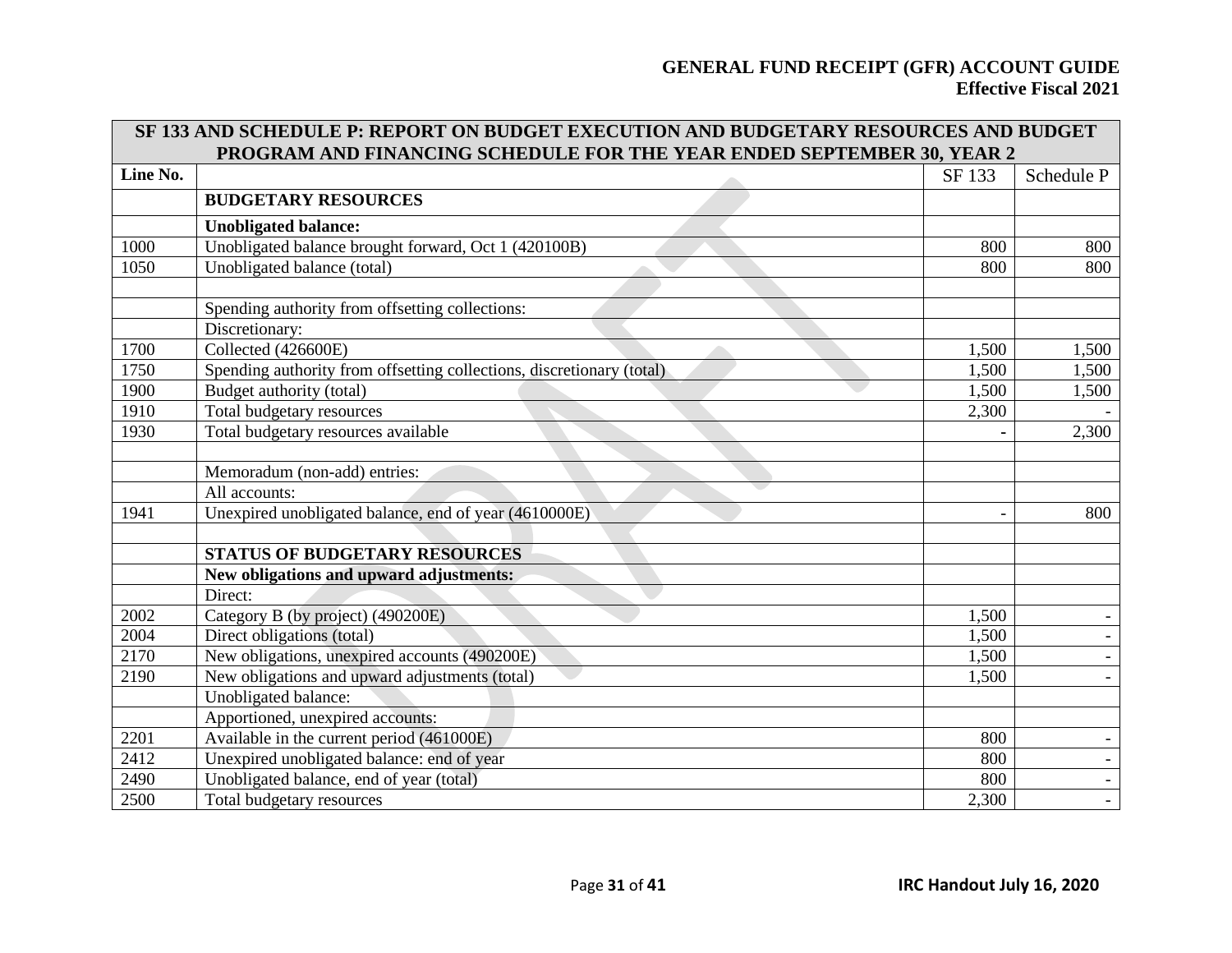| <b>SF 133 AND SCHEDULE P: REPORT ON BUDGET EXECUTION AND BUDGETARY RESOURCES AND BUDGET</b> |                                                                             |        |            |  |  |  |  |
|---------------------------------------------------------------------------------------------|-----------------------------------------------------------------------------|--------|------------|--|--|--|--|
|                                                                                             | PROGRAM AND FINANCING SCHEDULE AS OF SEPTEMBER 30, YEAR 2                   |        |            |  |  |  |  |
| Line No.                                                                                    |                                                                             | SF 133 | Schedule P |  |  |  |  |
|                                                                                             | Memorandum (non-add) entries:                                               |        |            |  |  |  |  |
| 2501                                                                                        | Subject to apportionment – excluding anticipated amounts (461000E, 490200E) | 2,300  |            |  |  |  |  |
|                                                                                             |                                                                             |        |            |  |  |  |  |
|                                                                                             | <b>CHANGE IN OBLIGATED BALANCE</b>                                          |        |            |  |  |  |  |
|                                                                                             | Unpaid obligations:                                                         |        |            |  |  |  |  |
| 3010                                                                                        | New obligations, unexpired accounts (490200E)                               | 1,500  | 1,500      |  |  |  |  |
| 3020                                                                                        | Outlays (gross) (-) (490200E)                                               | 1,500  | 1,500      |  |  |  |  |
|                                                                                             | Memorandum (non-add) entries:                                               |        |            |  |  |  |  |
| 3100                                                                                        | Obligated balance, start of year $(+ or -)$                                 |        |            |  |  |  |  |
| 3200                                                                                        | Obligated balance, end of year $(+ or -)$                                   |        |            |  |  |  |  |
|                                                                                             |                                                                             |        |            |  |  |  |  |
|                                                                                             | BUDGET AUTHORITY AND OUTLAYS, NET                                           |        |            |  |  |  |  |
|                                                                                             | Discretionary:                                                              |        |            |  |  |  |  |
|                                                                                             | Gross budget authority and outlays:                                         |        |            |  |  |  |  |
| 4000                                                                                        | Budget authority, gross                                                     | 1,500  | 1,500      |  |  |  |  |
|                                                                                             |                                                                             |        |            |  |  |  |  |
|                                                                                             | Outlays, gross                                                              |        |            |  |  |  |  |
| 4010                                                                                        | Outlays from new discretionary authority (490200E)                          | 1,500  | 1,500      |  |  |  |  |
| 4020                                                                                        | Outlays, gross (total)                                                      | 1,500  | 1,500      |  |  |  |  |
| 4033                                                                                        | Non-Federal sources (-) (426600E)                                           | 1,500  | 1,500      |  |  |  |  |
| 4040                                                                                        | Offsets against gross budget authority and outlays (total) (-)              | 1,500  | 1,500      |  |  |  |  |
| 4070                                                                                        | Budget authority, net (discretionary)                                       |        |            |  |  |  |  |
| 4080                                                                                        | Outlays, net (discretionary)                                                |        |            |  |  |  |  |
|                                                                                             |                                                                             |        |            |  |  |  |  |
|                                                                                             | Budget authority and outlays, net (total)                                   |        |            |  |  |  |  |
| 4180                                                                                        | Budget authority, net (total)                                               |        |            |  |  |  |  |
| 4190                                                                                        | Outlays, net (total)                                                        |        |            |  |  |  |  |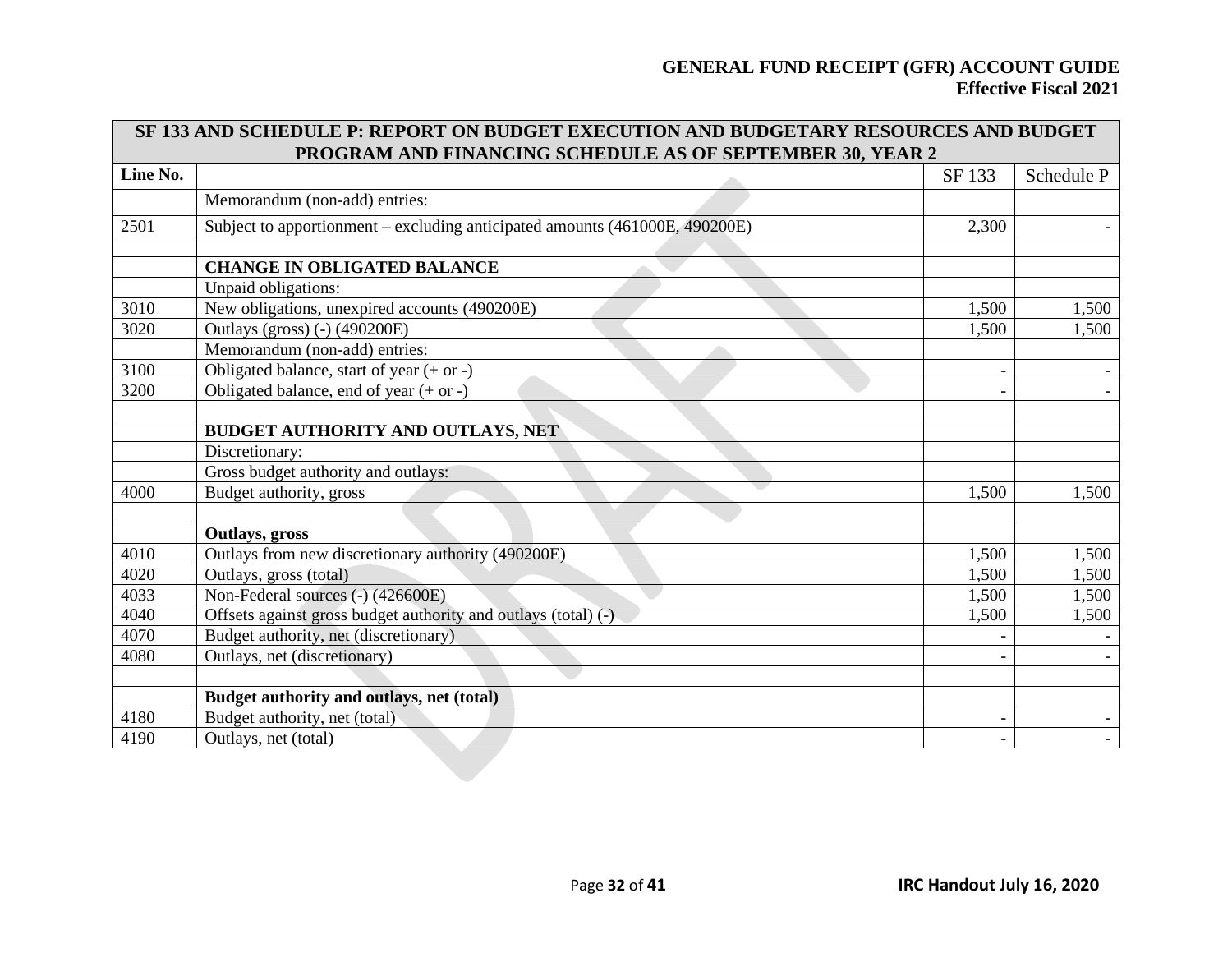#### **Reclassified Statements:**

|             | RECLASSIFIED BALANCE SHEET AS OF SEPTEMBER 30, YEAR 2                                                              |                              |
|-------------|--------------------------------------------------------------------------------------------------------------------|------------------------------|
| Line<br>No. |                                                                                                                    | <b>GFR</b><br><b>Account</b> |
|             | Assets                                                                                                             |                              |
| 3           | Federal                                                                                                            |                              |
| 3.1         | Fund balance with Treasury (RC 40/1) (101000E)                                                                     | 800                          |
| 3.14        | Total federal assets                                                                                               | 800                          |
| 4.          | <b>Total assets</b>                                                                                                | 800                          |
|             |                                                                                                                    |                              |
|             | <b>Liabilities</b>                                                                                                 |                              |
| 6           | Non-federal                                                                                                        |                              |
| 6.10        | Total non-federal liabilities                                                                                      | $\overline{\phantom{0}}$     |
| 7.          | Federal                                                                                                            |                              |
| 7.15        | Total federal liabilities                                                                                          | $\overline{\phantom{0}}$     |
| 8           | <b>Total liabilities</b>                                                                                           |                              |
|             |                                                                                                                    |                              |
| 9           | <b>Net Position</b>                                                                                                |                              |
| 9.1         | Net Position – funds from dedicated collections (331000B, 510000E, 579500E, 599300E, 610000E, 650000E,<br>661000E) | 800                          |
| 10          | Total net position                                                                                                 | 800                          |
| 11.         | <b>Total liabilities and net position</b>                                                                          | 800                          |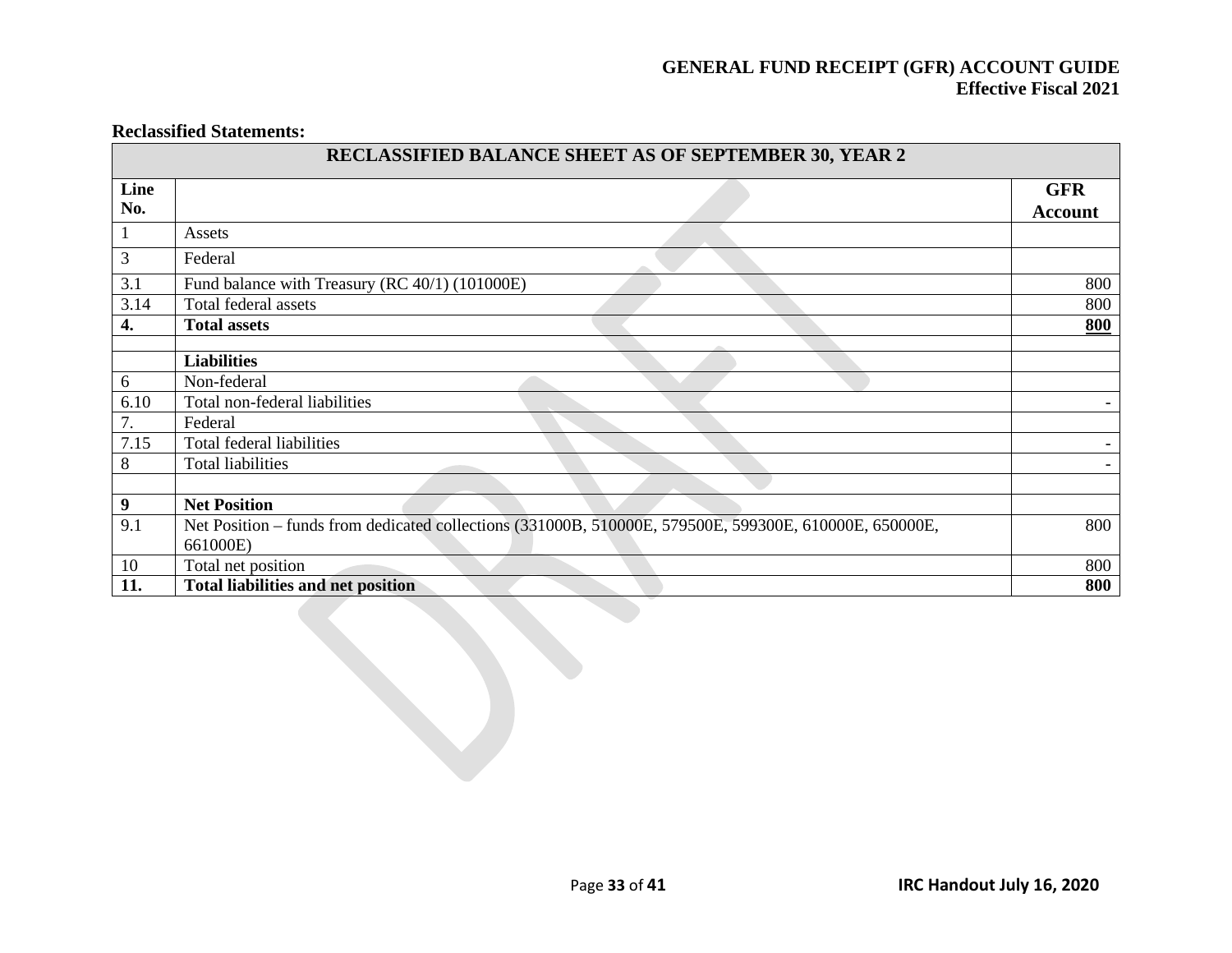| RECLASSIFIED STATEMENT OF NET COST FOR THE YEAR ENDED SEPTEMBER 30, YEAR 2 |                                                    |       |  |  |
|----------------------------------------------------------------------------|----------------------------------------------------|-------|--|--|
| Line                                                                       |                                                    |       |  |  |
| No.                                                                        |                                                    |       |  |  |
|                                                                            | <b>Gross cost</b>                                  |       |  |  |
| 2.                                                                         | Non-federal gross cost (610000E, 650000E, 661000E) | 1,500 |  |  |
| 6.                                                                         | Total non-federal gross cost                       | 1,500 |  |  |
| 9.                                                                         | Department total gross cost                        | 1,500 |  |  |
| 10.                                                                        | <b>Earned Revenue</b>                              |       |  |  |
| <sup>11</sup>                                                              | Non-federal earned revenue (510000E)               | 1,500 |  |  |
| 14.                                                                        | Department total earned revenue                    | 1,500 |  |  |
| 15.                                                                        | Net cost of operations                             |       |  |  |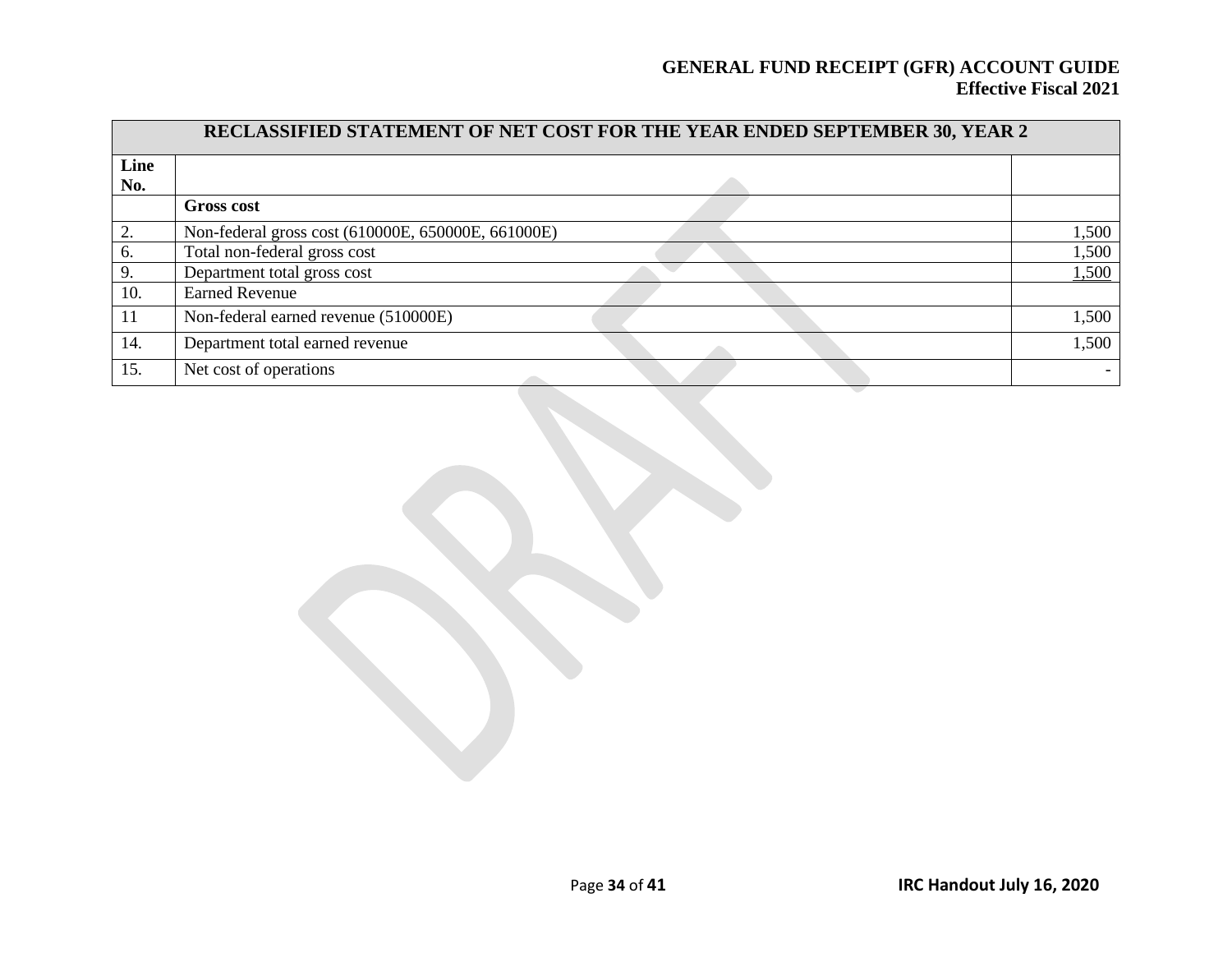| RECLASSIFIED STATEMENT OF OPERATIONS AND CHANGES IN NET POSITION FOR THE YEAR ENDED |                                                                                               |              |                     |  |  |  |  |  |  |  |
|-------------------------------------------------------------------------------------|-----------------------------------------------------------------------------------------------|--------------|---------------------|--|--|--|--|--|--|--|
|                                                                                     | <b>SEPTEMBER 30, YEAR 2</b>                                                                   |              |                     |  |  |  |  |  |  |  |
| Line                                                                                |                                                                                               | All          | <b>Consolidated</b> |  |  |  |  |  |  |  |
| No.                                                                                 |                                                                                               | <b>Other</b> |                     |  |  |  |  |  |  |  |
|                                                                                     |                                                                                               | <b>Funds</b> |                     |  |  |  |  |  |  |  |
|                                                                                     | Net position, beginning of period (331000B)                                                   | 800          | 800                 |  |  |  |  |  |  |  |
| $\overline{4}$                                                                      | Net position, beginning of period - adjusted                                                  | 800          | 800                 |  |  |  |  |  |  |  |
|                                                                                     |                                                                                               |              |                     |  |  |  |  |  |  |  |
| 5                                                                                   | Non-federal non-exchange revenue:                                                             |              |                     |  |  |  |  |  |  |  |
| 5.7                                                                                 | Other taxes and receipts (579500E)                                                            | 400          | 400                 |  |  |  |  |  |  |  |
| 5.9                                                                                 | Total non-federal non-exchange revenue                                                        | 400          | 400                 |  |  |  |  |  |  |  |
| 6                                                                                   | Federal non-exchange revenue                                                                  |              |                     |  |  |  |  |  |  |  |
| 6.7                                                                                 | Accrual of Collections Yet to be Transferred to a TAS Other Than the General Fund of the U.S. | (400)        | (400)               |  |  |  |  |  |  |  |
|                                                                                     | Government – Nonexchange (RC 16) (599300E)                                                    |              |                     |  |  |  |  |  |  |  |
| 6.9                                                                                 | Total federal non-exchange revenue                                                            | (400)        | (400)               |  |  |  |  |  |  |  |
|                                                                                     |                                                                                               |              |                     |  |  |  |  |  |  |  |
| $\overline{7}$                                                                      | Budgetary financing sources:                                                                  |              |                     |  |  |  |  |  |  |  |
| 7.20                                                                                | Total budgetary financing sources                                                             |              |                     |  |  |  |  |  |  |  |
| 9                                                                                   | Net cost of operations $(+/-)$                                                                |              |                     |  |  |  |  |  |  |  |
| 10                                                                                  | Net position, end of period                                                                   | 800          | 800                 |  |  |  |  |  |  |  |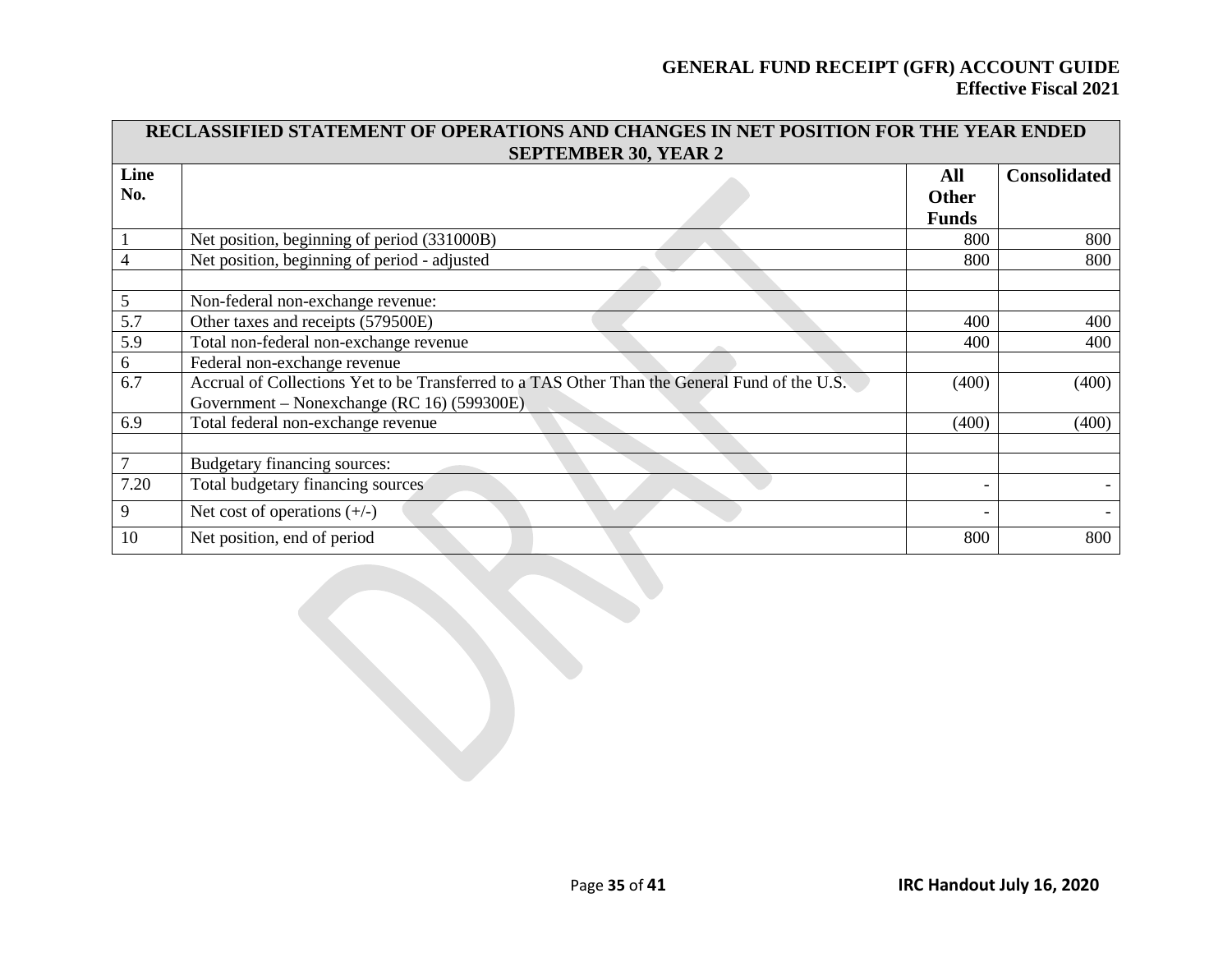### **Closing Entries**

| To record consolidation of actual resources.                                                                                                     |              |        |           |                                           |       |               |  |  |  |  |
|--------------------------------------------------------------------------------------------------------------------------------------------------|--------------|--------|-----------|-------------------------------------------|-------|---------------|--|--|--|--|
| <b>Program Fund</b>                                                                                                                              | <b>Debit</b> | Credit | <b>TC</b> | <b>GFR</b> Account                        | Debit | <b>Credit</b> |  |  |  |  |
| <b>Budgetary Entry</b><br>420100 Total Actual Resources – Collected<br>426600 Other Actual Business-Type Collections<br>From Non-Federal Sources | 1,500        | 1,500  | F302      | <b>Budgetary</b><br>None                  |       |               |  |  |  |  |
| <b>Proprietary Entry</b><br>None                                                                                                                 |              |        |           | <b>Proprietary</b><br>None                |       |               |  |  |  |  |
|                                                                                                                                                  |              |        |           | General Fund of the U.S. Government (099) |       |               |  |  |  |  |
| <b>Budgetary</b><br>None                                                                                                                         |              |        |           | <b>Budgetary</b><br>None                  |       |               |  |  |  |  |
| Proprietary<br>None                                                                                                                              |              |        |           | <b>Proprietary</b><br>None                |       |               |  |  |  |  |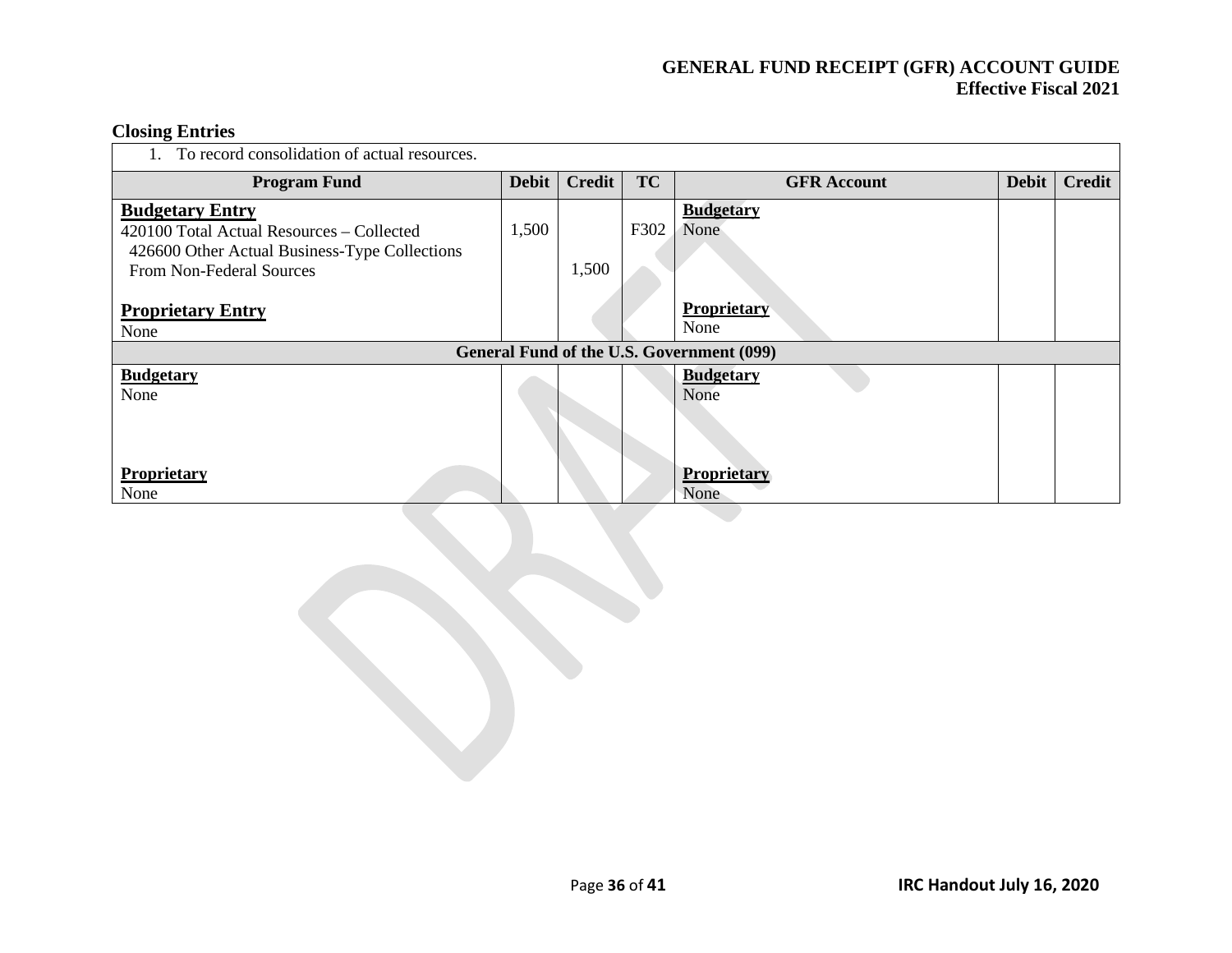| 2. To record paid delivered orders to total actual resources.                                                      |              |               |           |                                           |              |               |  |  |  |
|--------------------------------------------------------------------------------------------------------------------|--------------|---------------|-----------|-------------------------------------------|--------------|---------------|--|--|--|
| <b>Program Fund</b>                                                                                                | <b>Debit</b> | <b>Credit</b> | <b>TC</b> | <b>GFR</b> Account                        | <b>Debit</b> | <b>Credit</b> |  |  |  |
| <b>Budgetary Entry</b><br>490200 Delivered Orders - Obligations, Paid<br>420100 Total Actual Resources – Collected | 1,500        | 1,500         | F314      | <b>Budgetary Entry</b><br>None            |              |               |  |  |  |
| <b>Proprietary Entry</b><br>None                                                                                   |              |               |           | <b>Proprietary Entry</b><br>None          |              |               |  |  |  |
|                                                                                                                    |              |               |           | General Fund of the U.S. Government (099) |              |               |  |  |  |
| <b>Budgetary Entry</b><br>None                                                                                     |              |               |           | <b>Budgetary Entry</b><br>None            |              |               |  |  |  |
| <b>Proprietary Entry</b><br>None                                                                                   |              |               |           | <b>Proprietary Entry</b><br>None          |              |               |  |  |  |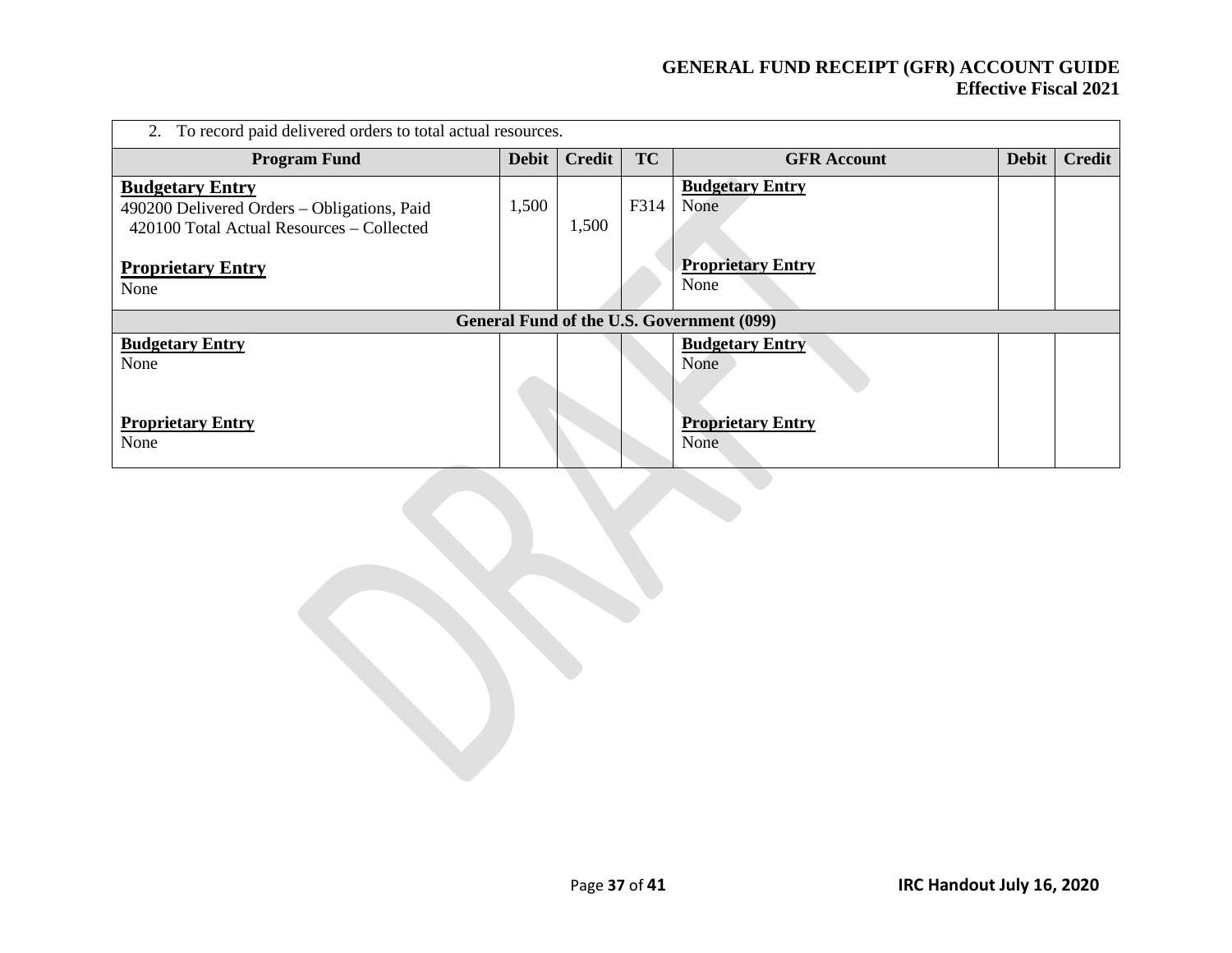| To record the closing of unobligated balances in programs subject to apportionment to unapportioned authority for unexpired multi-year<br>3.<br>and no-year funds. |              |               |           |                                  |              |        |  |  |  |
|--------------------------------------------------------------------------------------------------------------------------------------------------------------------|--------------|---------------|-----------|----------------------------------|--------------|--------|--|--|--|
| <b>Program Fund</b>                                                                                                                                                | <b>Debit</b> | <b>Credit</b> | <b>TC</b> | <b>GFR</b> Account               | <b>Debit</b> | Credit |  |  |  |
| <b>Budgetary Entry</b><br>461000 Allotments – Realized Resources                                                                                                   | 800          | 800           | F308      | <b>Budgetary Entry</b><br>None   |              |        |  |  |  |
| 445000 Unapportioned Authority<br><b>Proprietary Entry</b><br>None                                                                                                 |              |               |           | <b>Proprietary Entry</b><br>None |              |        |  |  |  |
| General Fund of the U.S. Government (099)                                                                                                                          |              |               |           |                                  |              |        |  |  |  |
| <b>Budgetary Entry</b><br>None                                                                                                                                     |              |               |           | <b>Budgetary Entry</b><br>None   |              |        |  |  |  |
| <b>Proprietary Entry</b><br>None                                                                                                                                   |              |               |           | <b>Proprietary Entry</b><br>None |              |        |  |  |  |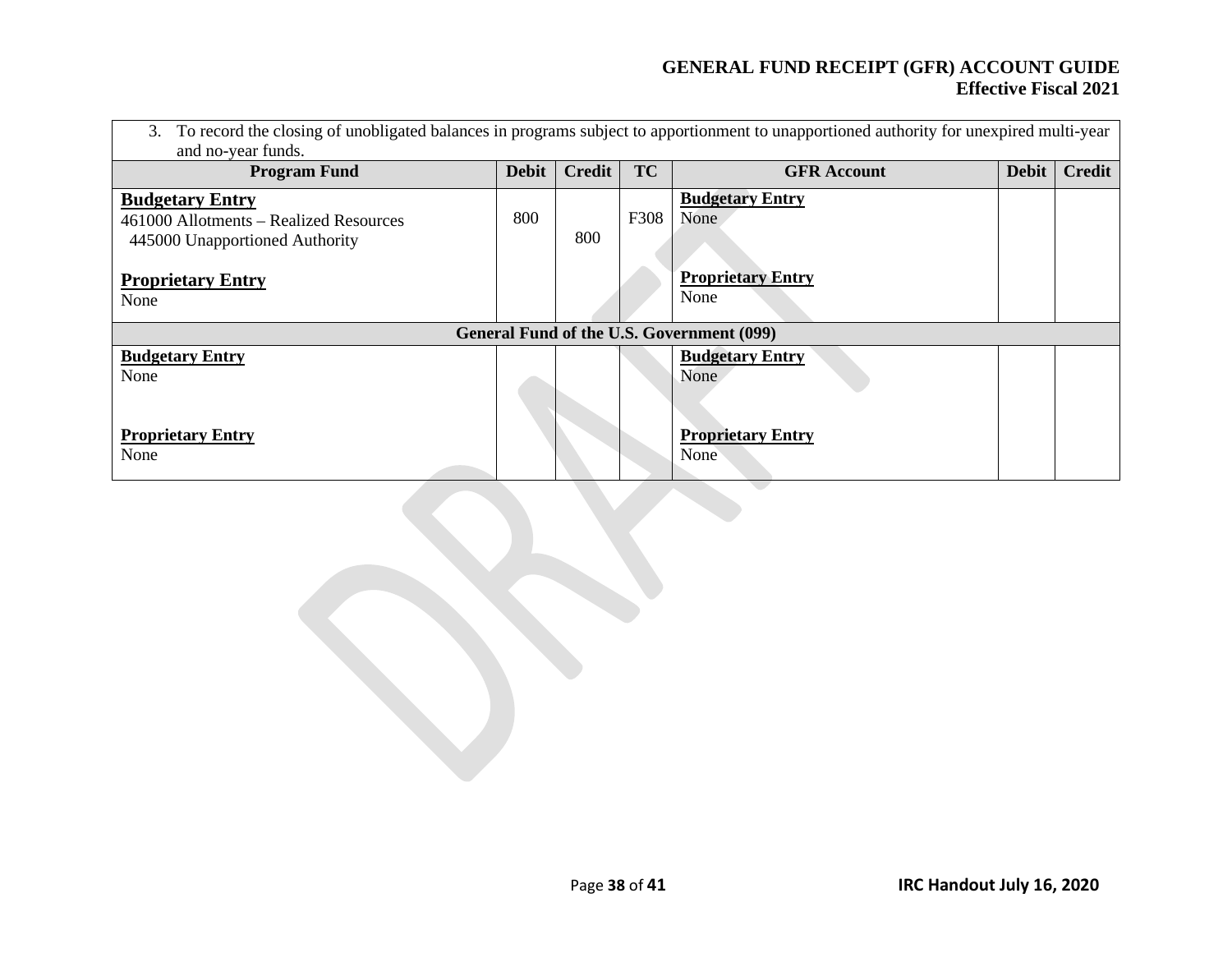| To record the closing of revenue, expenses, and other financing sources to cumulative results of operations.<br>4.                             |                |                |           |                                                                                                                                                              |              |               |  |  |
|------------------------------------------------------------------------------------------------------------------------------------------------|----------------|----------------|-----------|--------------------------------------------------------------------------------------------------------------------------------------------------------------|--------------|---------------|--|--|
| <b>Program Fund</b>                                                                                                                            | <b>Debit</b>   | <b>Credit</b>  | <b>TC</b> | <b>GFR Account</b>                                                                                                                                           | <b>Debit</b> | <b>Credit</b> |  |  |
| <b>Budgetary Entry</b><br>None                                                                                                                 |                |                |           | <b>Budgetary</b><br>None                                                                                                                                     |              |               |  |  |
| <b>Proprietary Entry</b><br>510000 (N) Revenue from Goods Sold<br>661000 Cost Capitalization Offset<br>331000 Cumulative Results of Operations | 1,500<br>1,200 | 2,700          | F336      | <b>Proprietary</b><br>579500 (N) Seigniorage<br>331000 Cumulative Results of<br>Operations                                                                   | 400          | 400           |  |  |
| 331000 Cumulative Results of Operations<br>610000 (N) Operating Expenses/Program Costs<br>650000 Cost of Goods Sold                            | 2,700          | 1,200<br>1,500 |           | 33100 Cumulative Results of<br>Operations<br>599300 (G) Offset to Non-Entity<br>Collections – Statement of Changes                                           | 400          |               |  |  |
|                                                                                                                                                |                |                |           | in Net Position (RC 44)                                                                                                                                      |              | 400           |  |  |
|                                                                                                                                                |                |                |           | <b>General Fund of the U.S. Government (099)</b>                                                                                                             |              |               |  |  |
| <b>Budgetary Entry</b><br>None                                                                                                                 |                |                |           | <b>Budgetary</b><br>None                                                                                                                                     |              |               |  |  |
| <b>Proprietary Entry</b><br>None                                                                                                               |                |                |           | Proprietary<br>571000 (F) Transfer in of Agency<br>Unavailable Custodial and Non-Entity<br>Collections (RC 44)<br>331000 Cumulative Results of<br>Operations | 400          | 400           |  |  |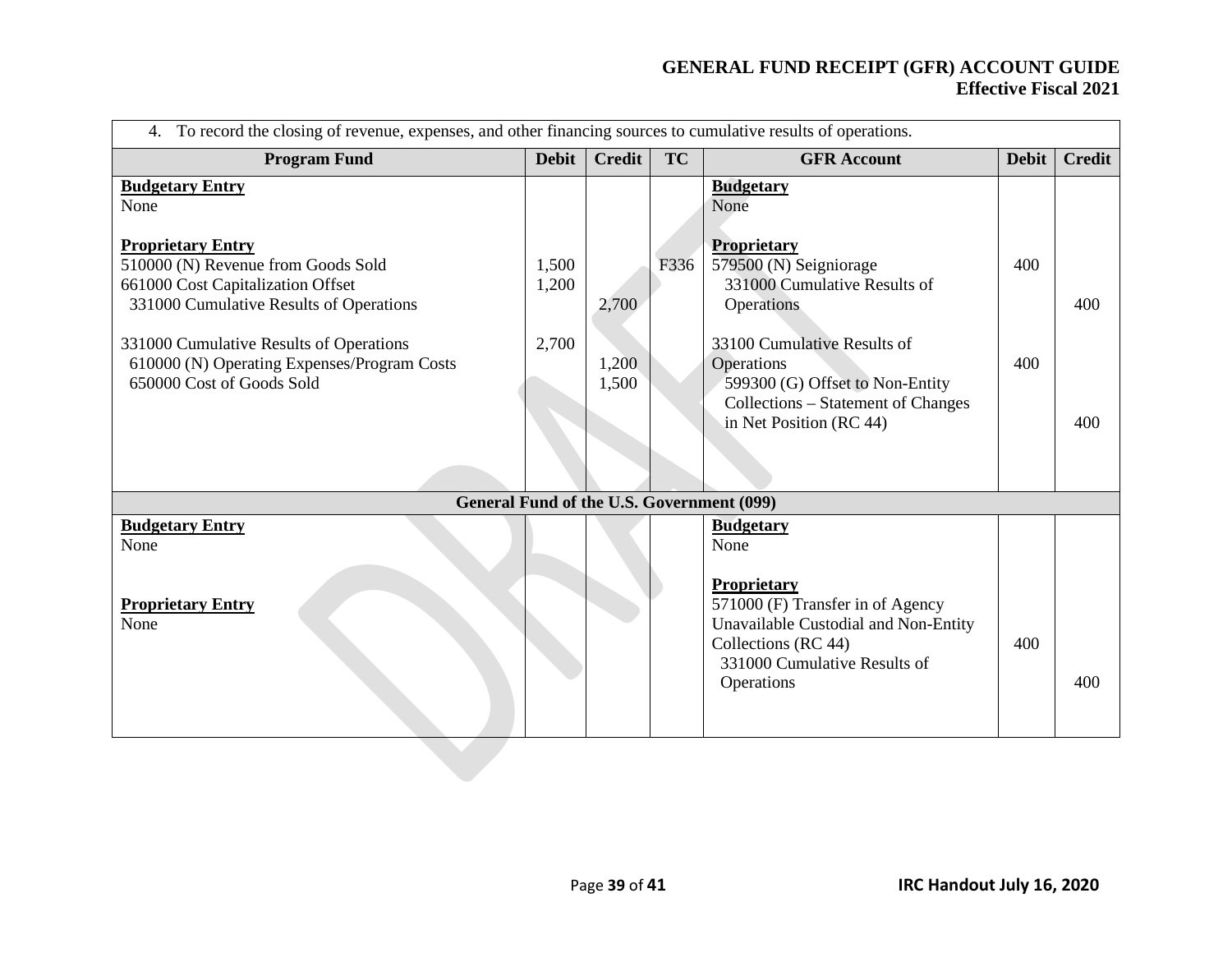| 5. To record the closing of memorandum accounts for purchases.                                                                                              |              |               |           |                                                                    |              |               |  |  |
|-------------------------------------------------------------------------------------------------------------------------------------------------------------|--------------|---------------|-----------|--------------------------------------------------------------------|--------------|---------------|--|--|
| <b>Program Fund</b>                                                                                                                                         | <b>Debit</b> | <b>Credit</b> | <b>TC</b> | <b>GFR</b> Account                                                 | <b>Debit</b> | <b>Credit</b> |  |  |
| <b>Budgetary Entry</b><br>None<br><b>Proprietary Entry</b><br>880100 Offset for Purchases of Assets<br>880300 Purchases of Inventory and Related Properties |              | 300           | F370      | <b>Budgetary Entry</b><br>None<br><b>Proprietary Entry</b><br>None |              |               |  |  |
|                                                                                                                                                             |              |               |           | General Fund of the U.S. Government (099)                          |              |               |  |  |
| <b>Budgetary Entry</b><br>None<br><b>Proprietary Entry</b><br>None                                                                                          |              |               |           | <b>Budgetary Entry</b><br>None<br><b>Proprietary Entry</b><br>None |              |               |  |  |